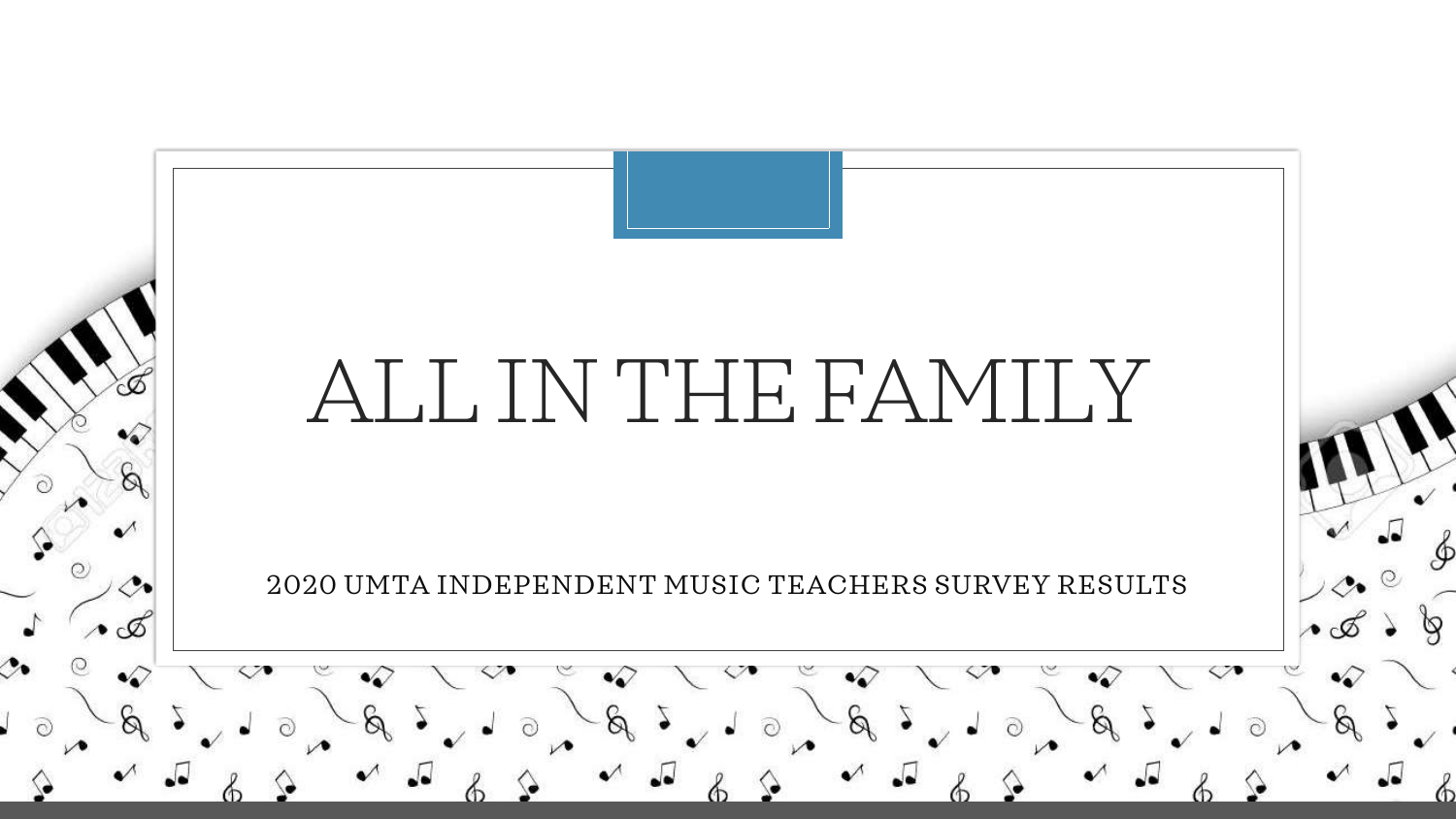*Can I successfully teach my kid, grandkid, niece, nephew, other family member, or should I send them elsewhere for lessons?*



*Is offering free, reduced, or bartered lessons a good option for me? If so, how can I successfully make it work?*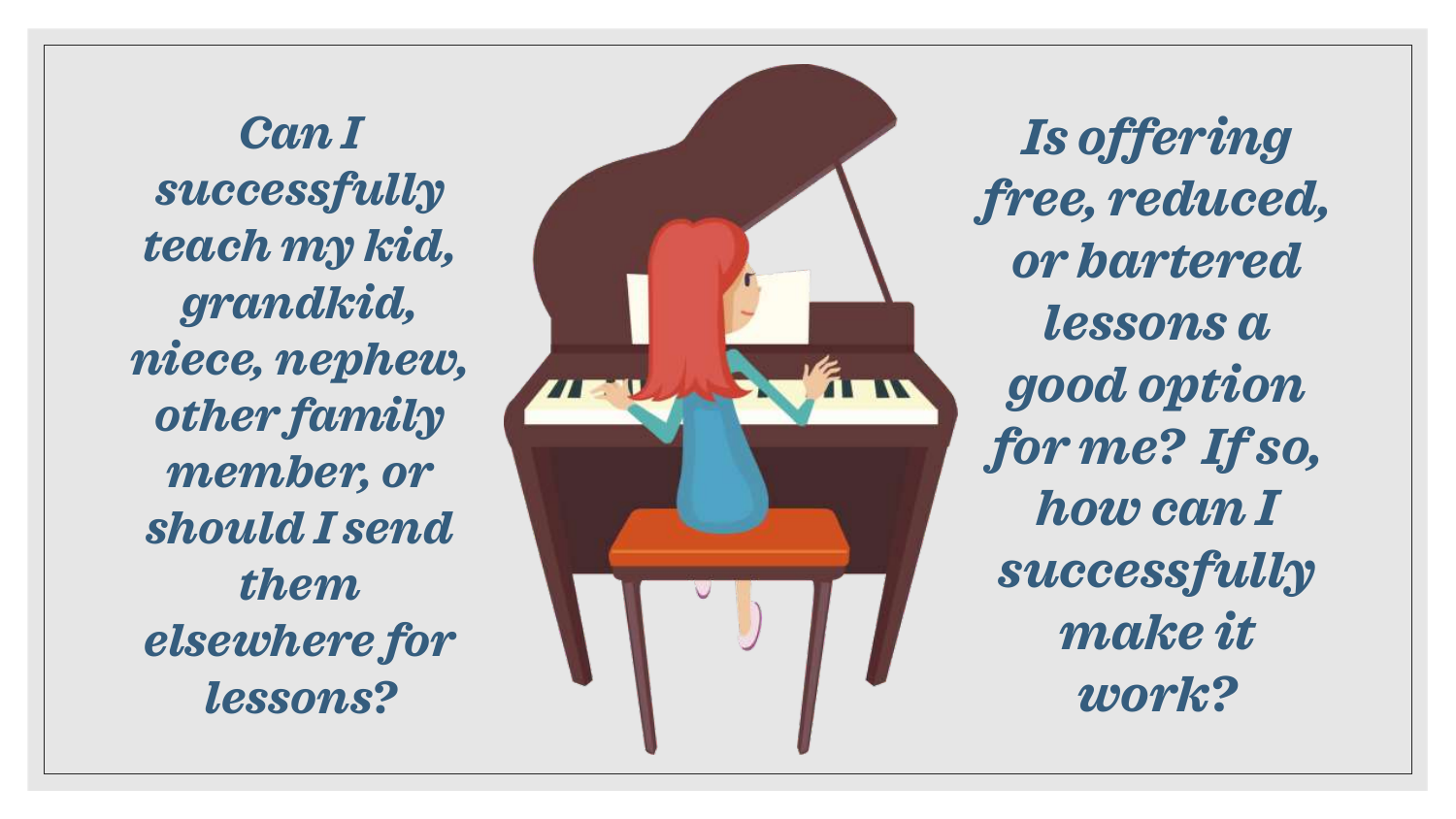## 1. Have you ever taught your own child(ren) private music (instrument or voice) lessons?

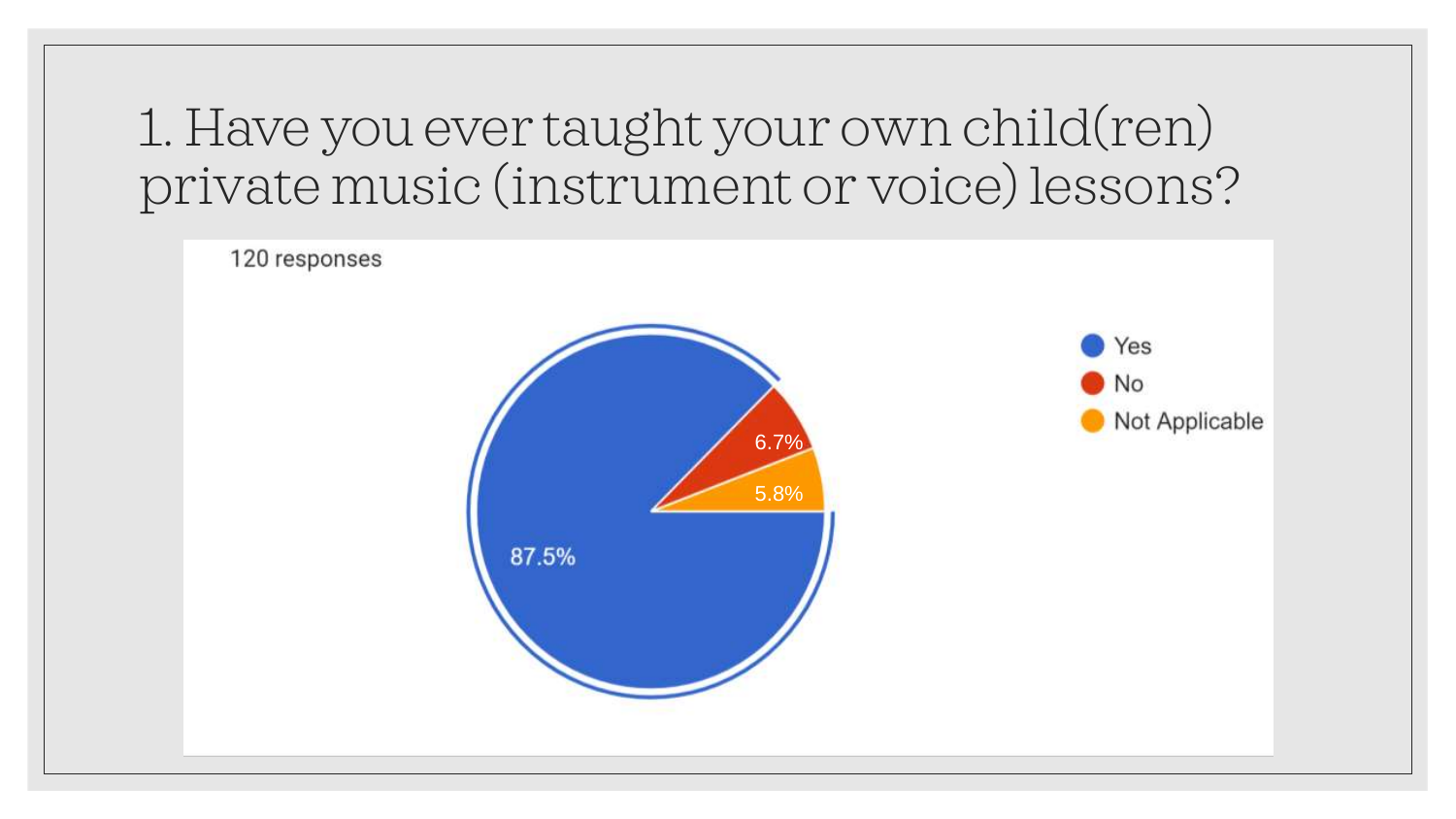## 2. If no, please describe why not:

◦ My children tend to be more responsive to other adults, taking instructions or listening better.

◦ It didn't work for our personalities.

- Spent so much time teaching, found it was too much to teach and supervise practice of my own kids on top of my other students.
- I wanted the most qualified teacher to teach my children.
- I want to be the cheerleader, not the coach.
- Child not old enough or is disabled.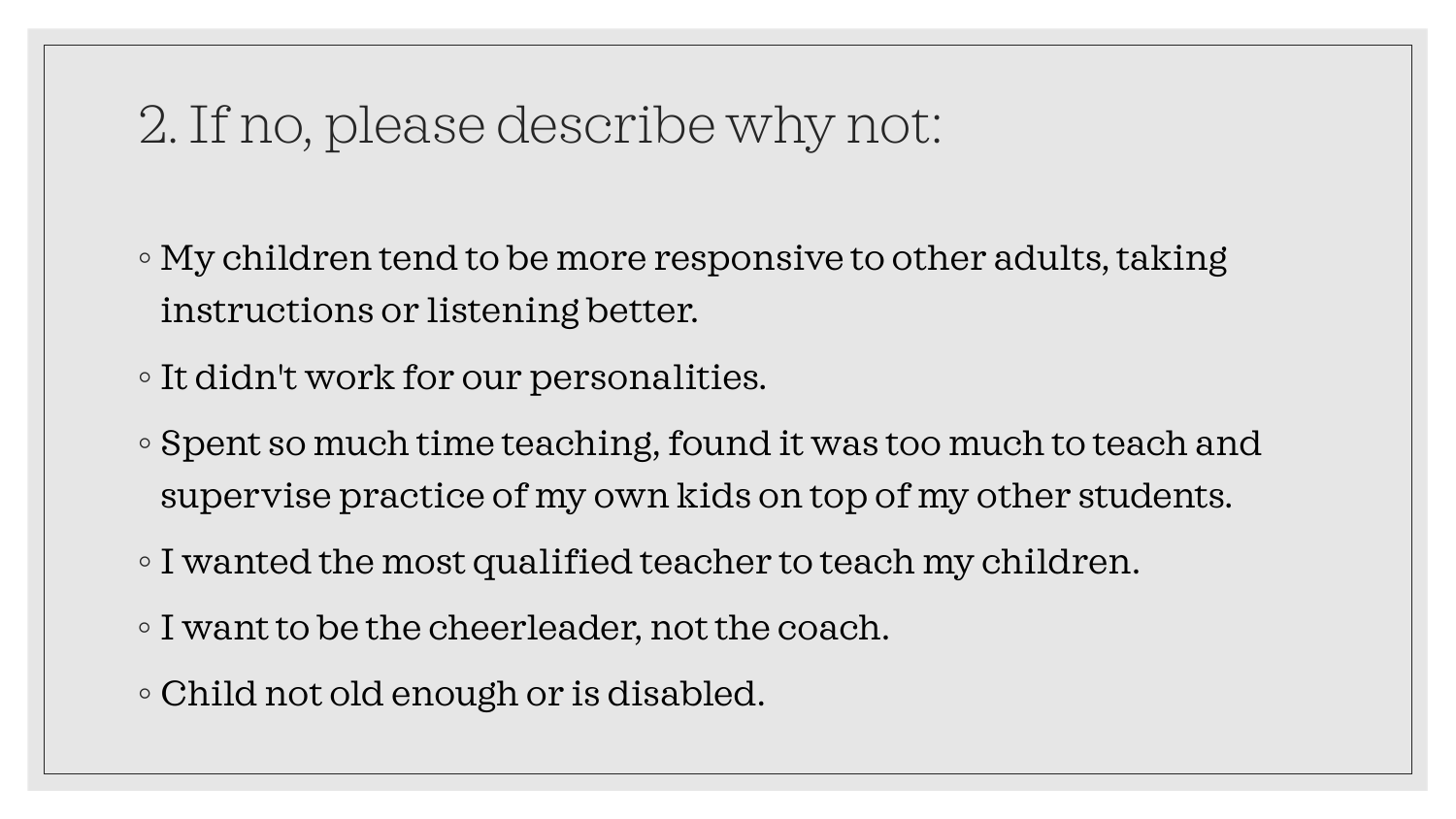## 3. If yes, which best describes your child(ren's) teacher situation?



29% I was their only teacher for their entire lesson career.

19.6% I started my kids until they reached a certain level, then I took them elsewhere.

18.7% I started my kids, but it didn't work so I sent them elsewhere.

13.1% I was their main teacher but occasionally took them to lessons with others.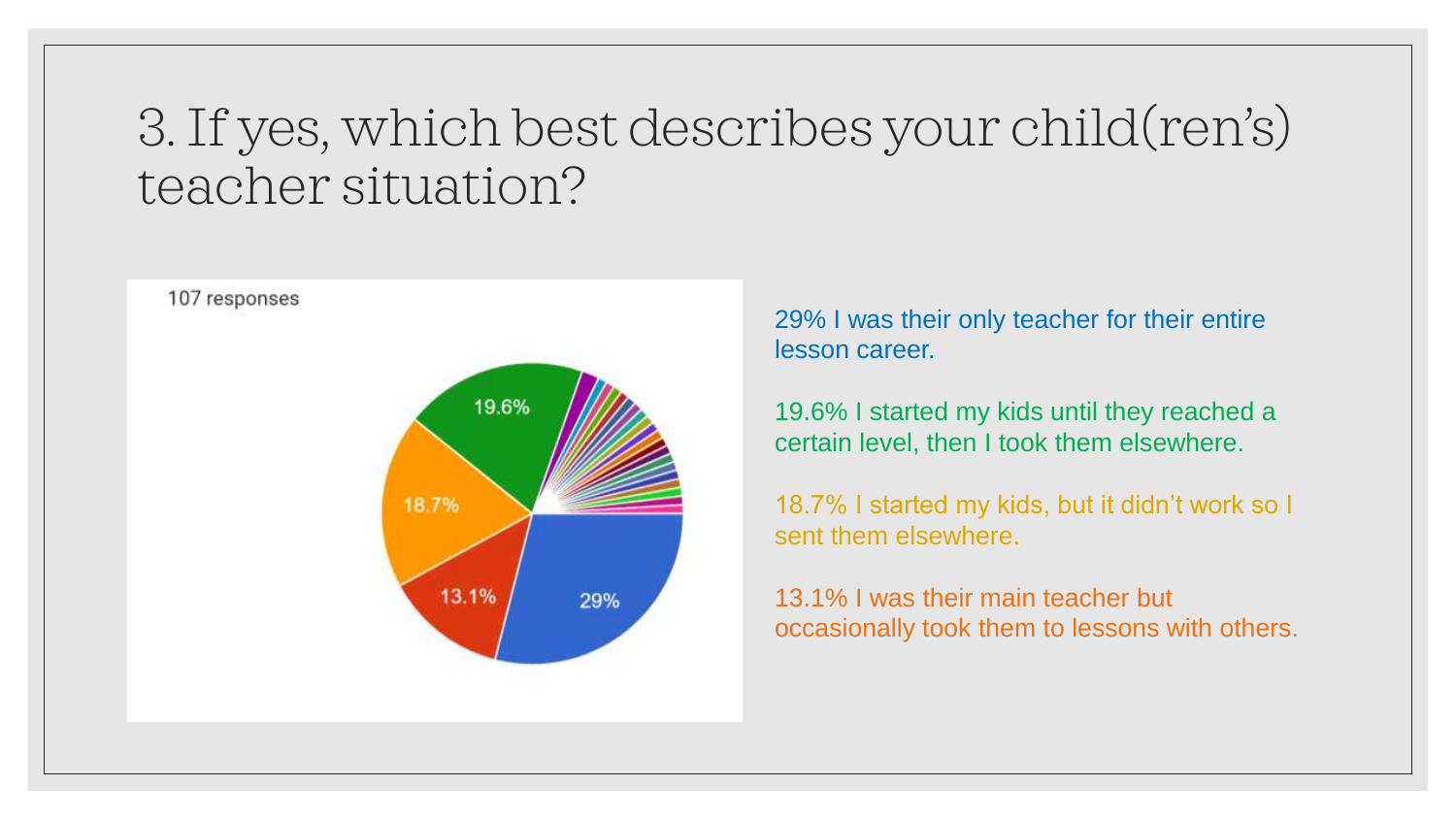### 19.6% Other responses

- Currently teaching own kids, might change my mind later and send them to another teacher
- Started with another teacher then taught them myself
- Some I taught, others I sent to another teacher
- Taught my child with a partner student to help keep lessons formal
- Traded lessons with another teacher- she taught my kids, I taught hers
- My kids chose different instruments to learn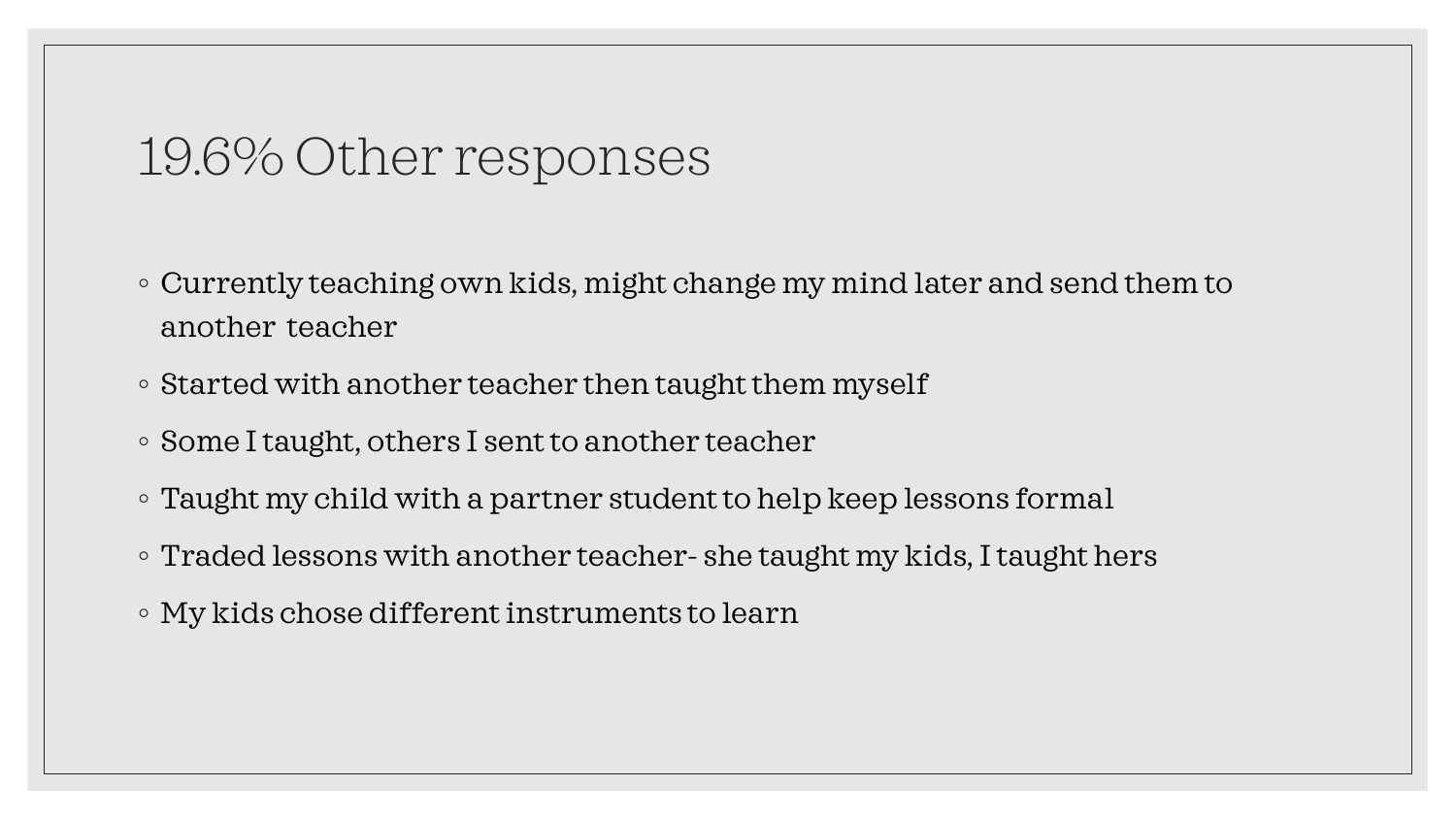## 4. If yes, how did you find it best to structure their lessons into your life?

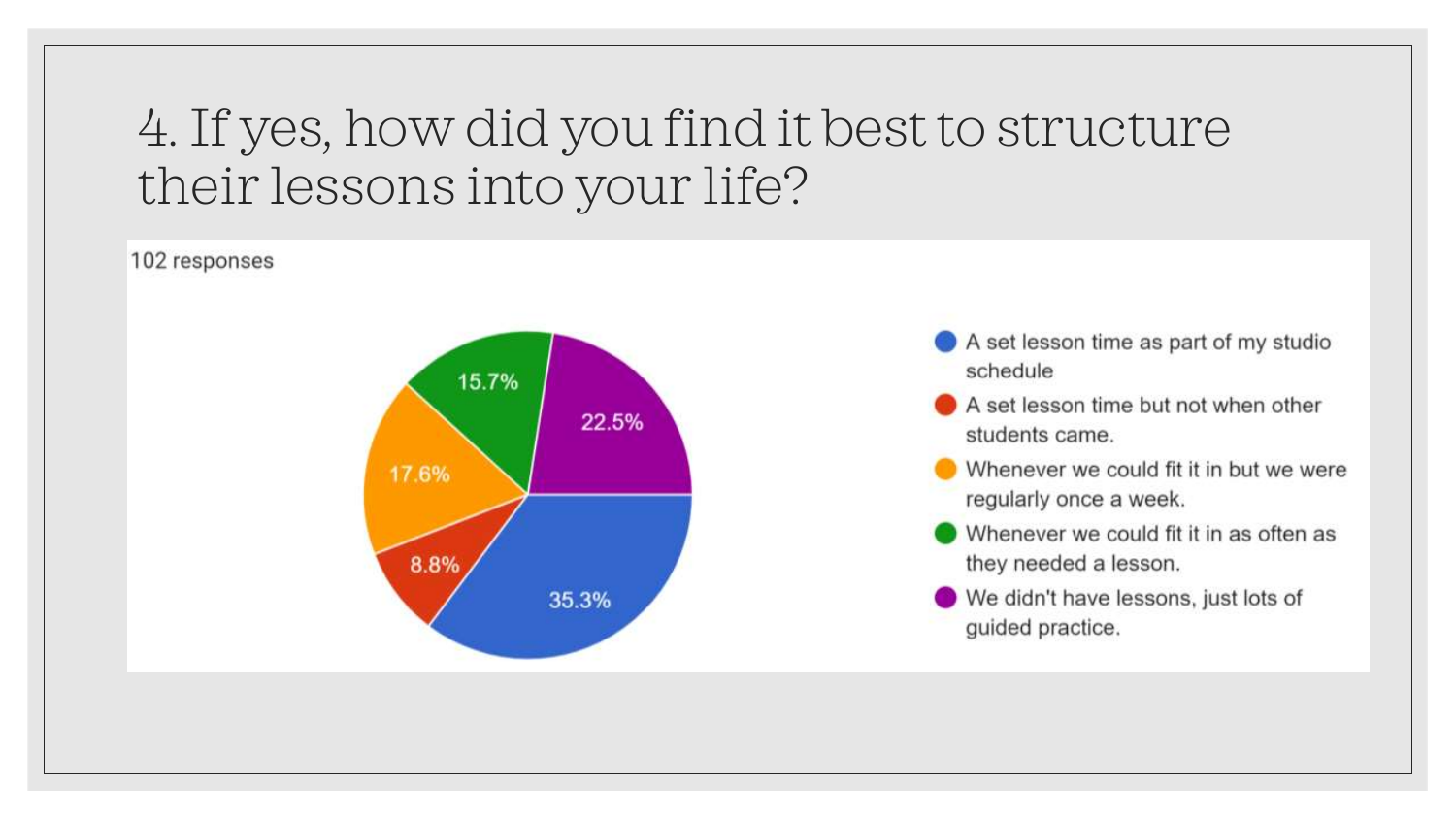## 5. What describes your practice style with your child(ren)?



62% I practiced with them in the beginning and then weaned them off.

8.3% I wish I could've guided their practice, but I didn't have time with my other teaching.

2.8% I never practiced with them.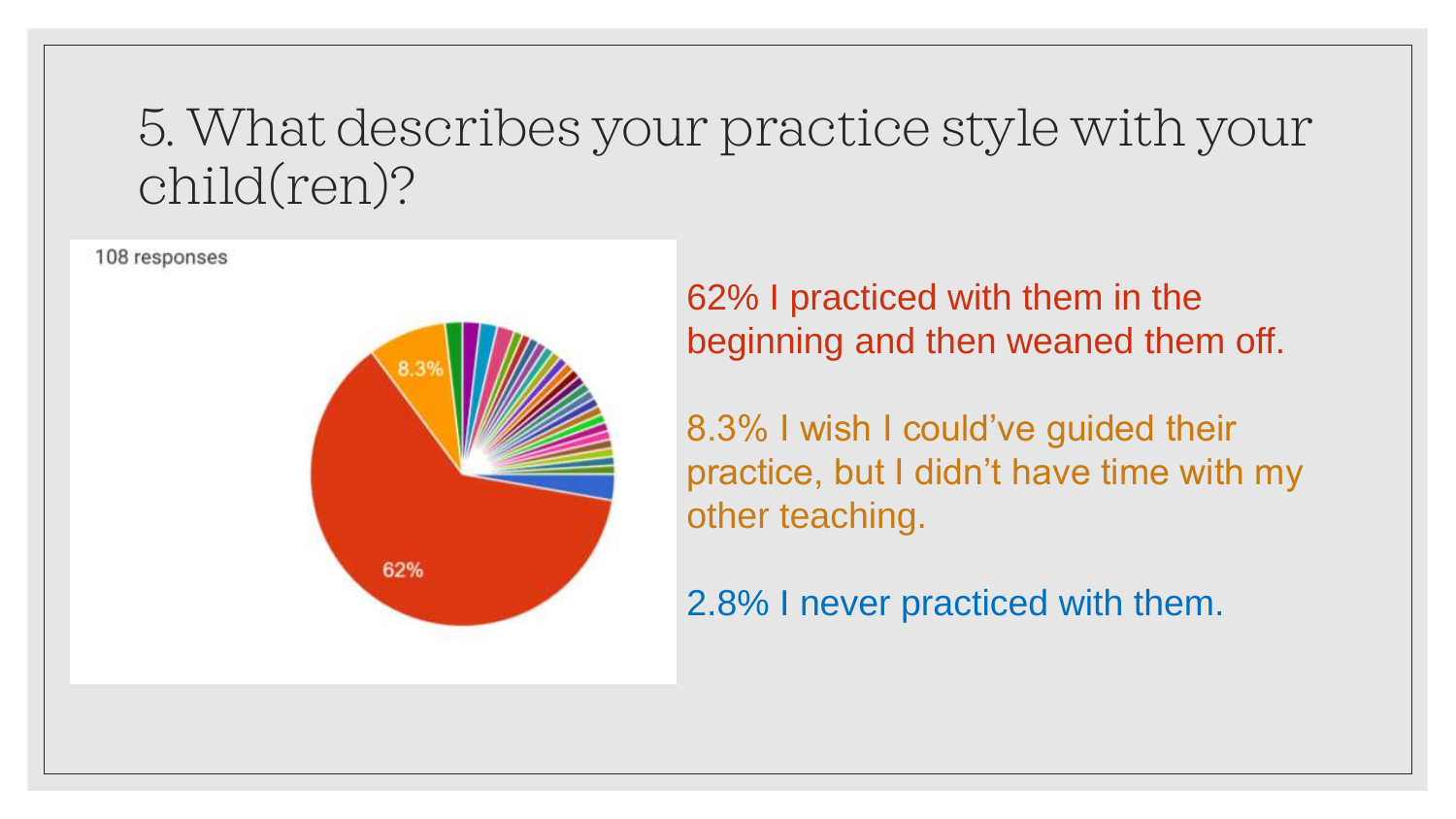### Remaining 26.9% : I practiced with them…

◦ As needed

◦ Often

◦ Daily

◦ Once a week

◦I'd only check in ◦With new pieces ◦ More when they are younger

◦When they asked for help

- ◦When they had questions
- ◦When they were struggling
- ◦When we were playing ensemble pieces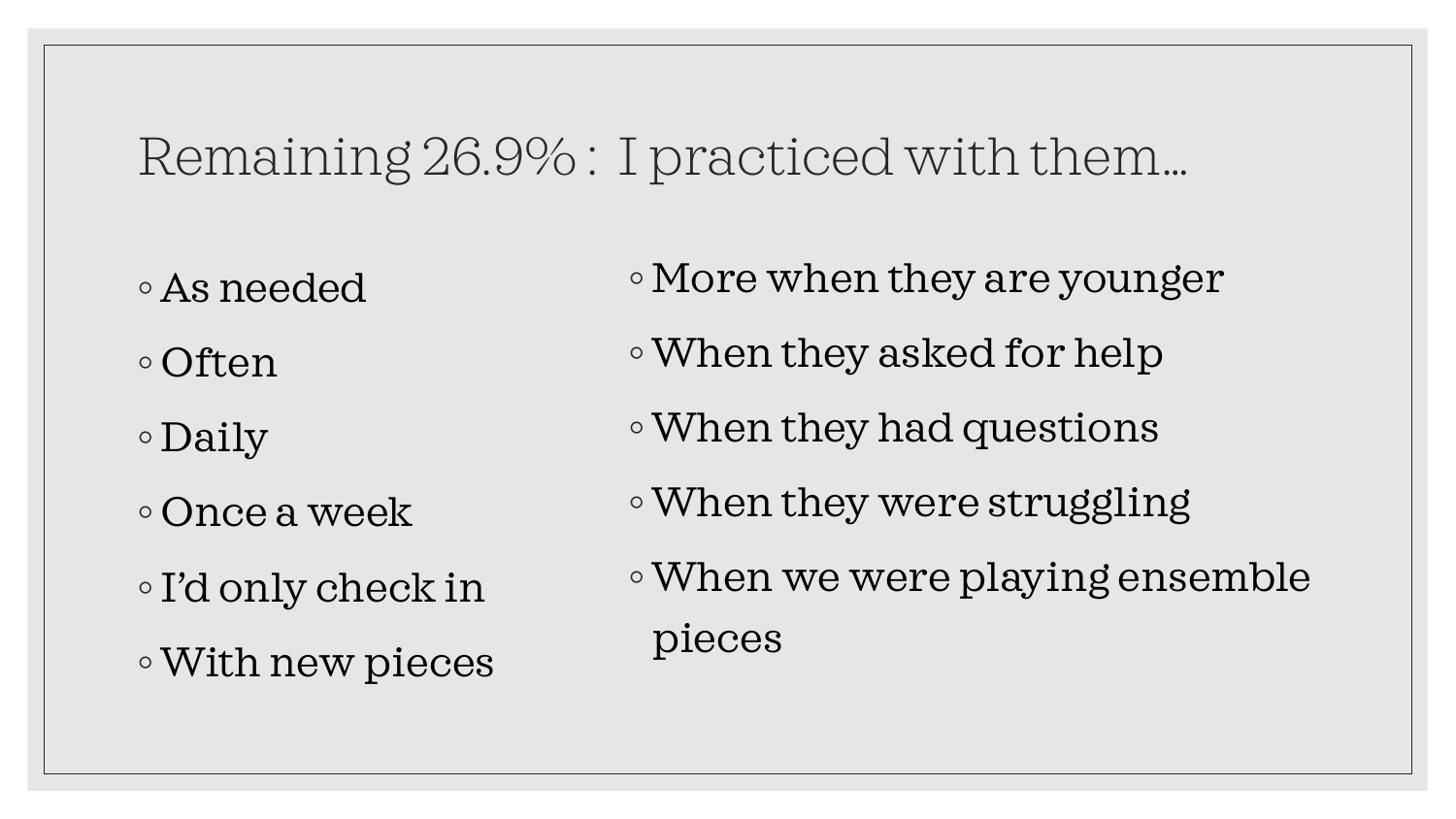6. How would you rate your overall experience teaching your own child(ren)? Please pick only one.

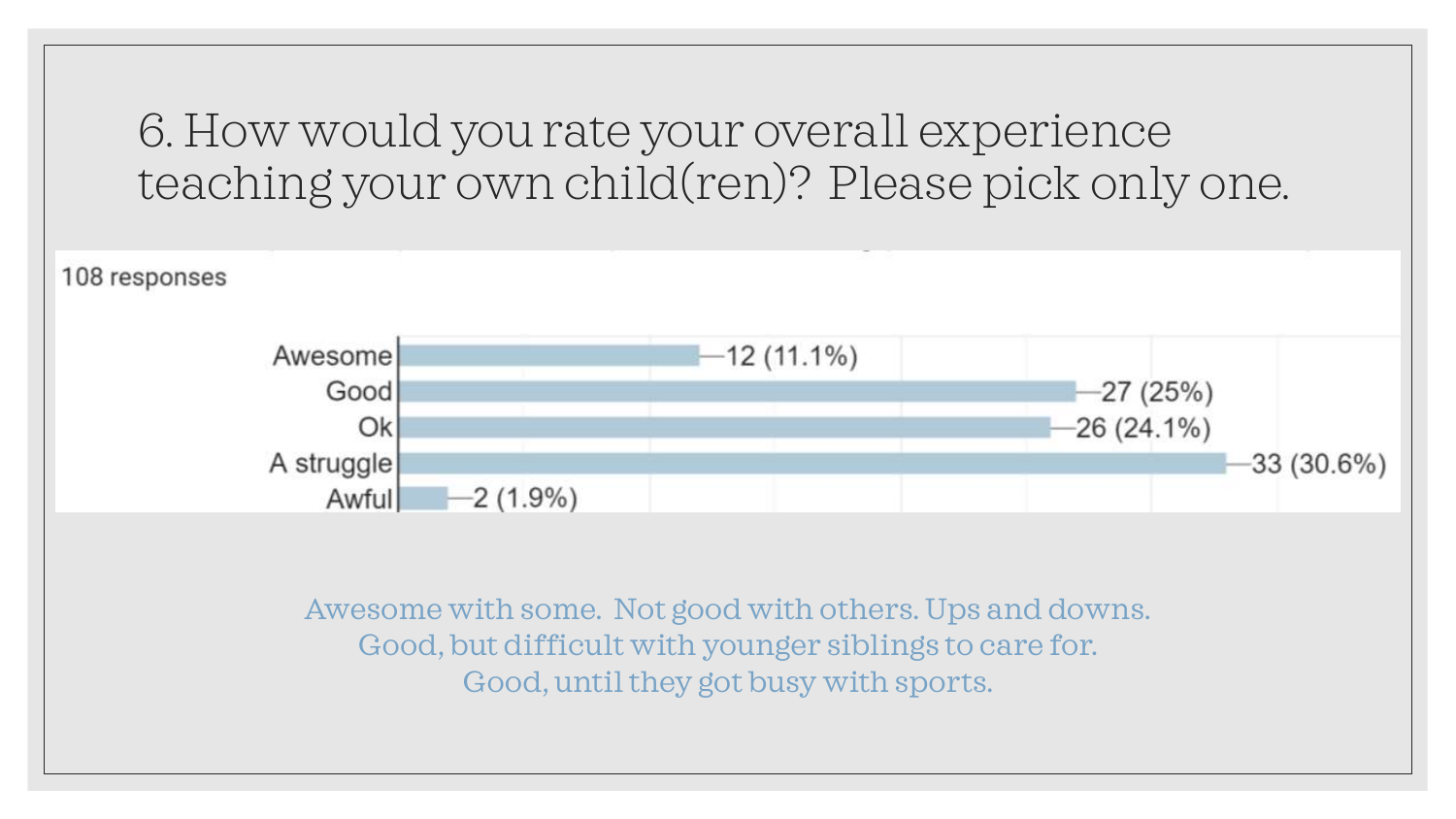7. What advice would you give to others about successfully teaching their own children? Teaching your own kids works when... Teaching your own kids does not work when...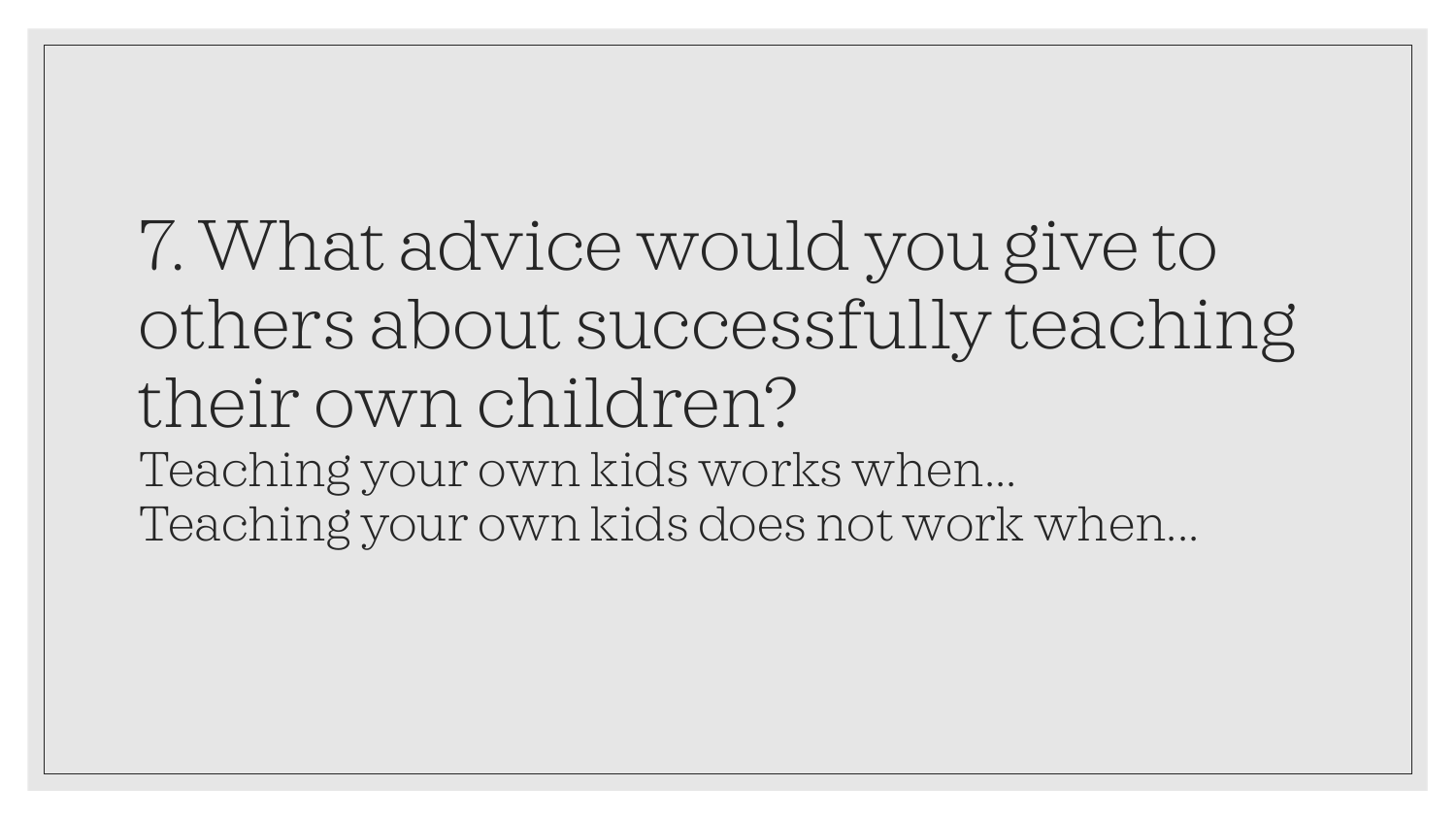*You know your child better than anyone else. You understand your child's learning style, capability, how hard to push, when to try a different approach, etc. There is nothing better than helping your child progress and make music together.*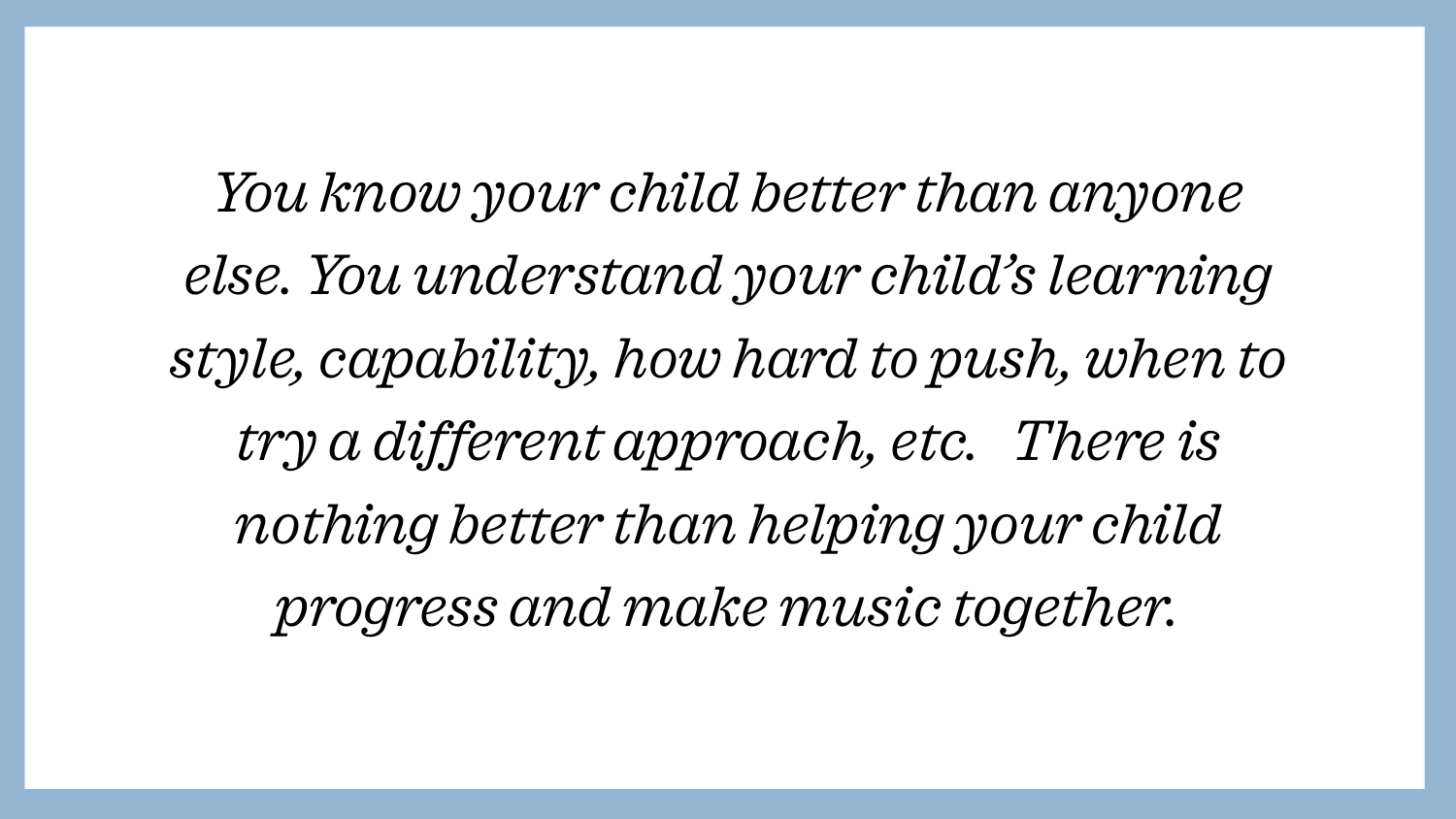

#### Advice #1: Make a scheduled lesson time Teaching your own kids works when you…

- Set a lesson time like you do for your other students. Stick to it!
	- Schedule their lesson in between two other students so you won't cancel it or postpone it.
	- Fit them in just before or after other students.

◦ Keep their lesson time sacred - don't allow interruptions or distractions.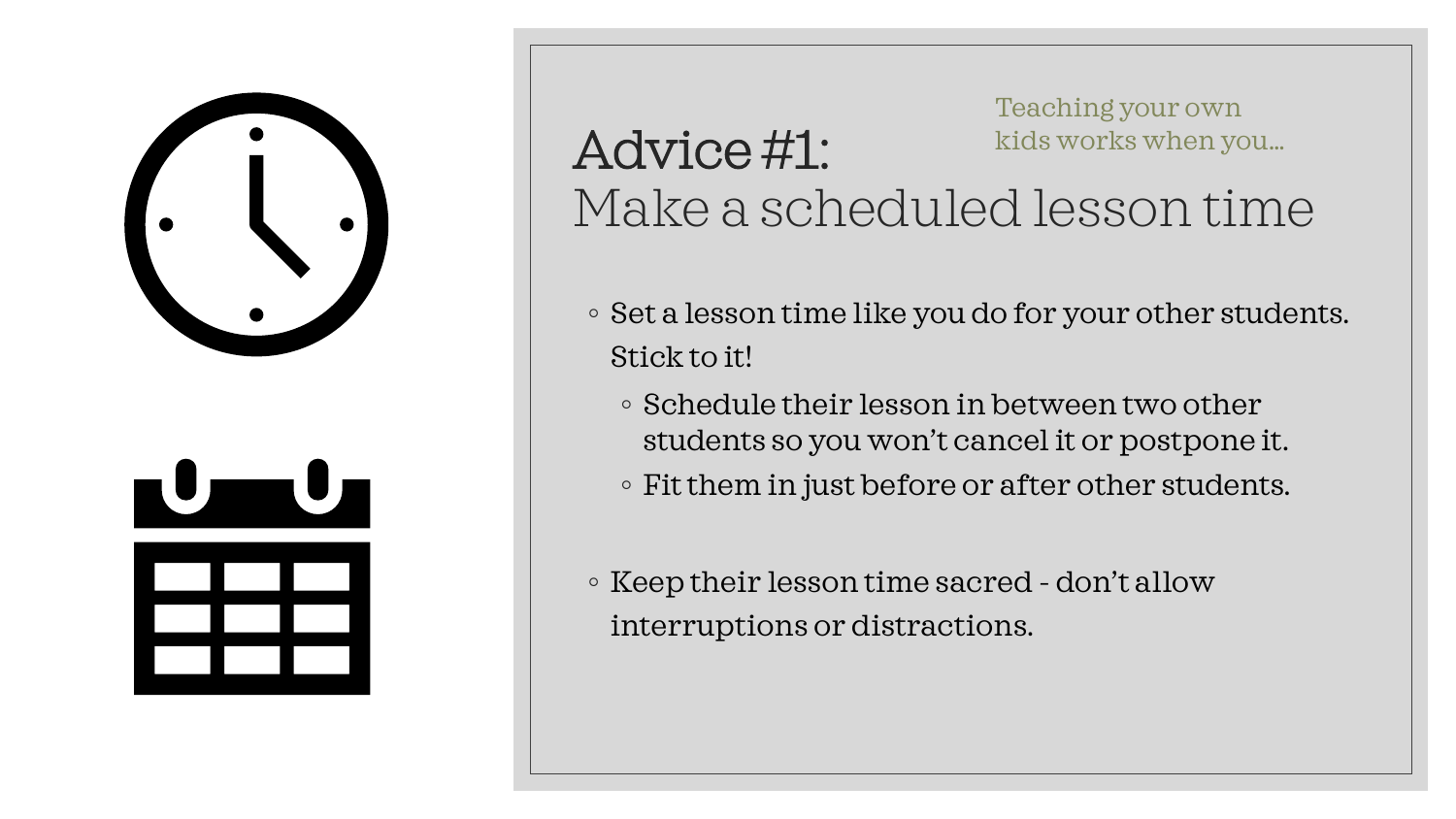#### Advice #2: Put on the Teacher Hat at lessons Teaching your own kids works when you…

- Remind them at their lesson, you are the teacher and not the parent.
- Have them call you "Mrs. \_\_."
- Make them go outside and knock on the door.
- Wear teaching attire for their lessons.

*Separate correcting them as a music teacher from correcting them as a mother. It is a hard thing to do because your children can take correction much more personally.*





![](_page_13_Picture_8.jpeg)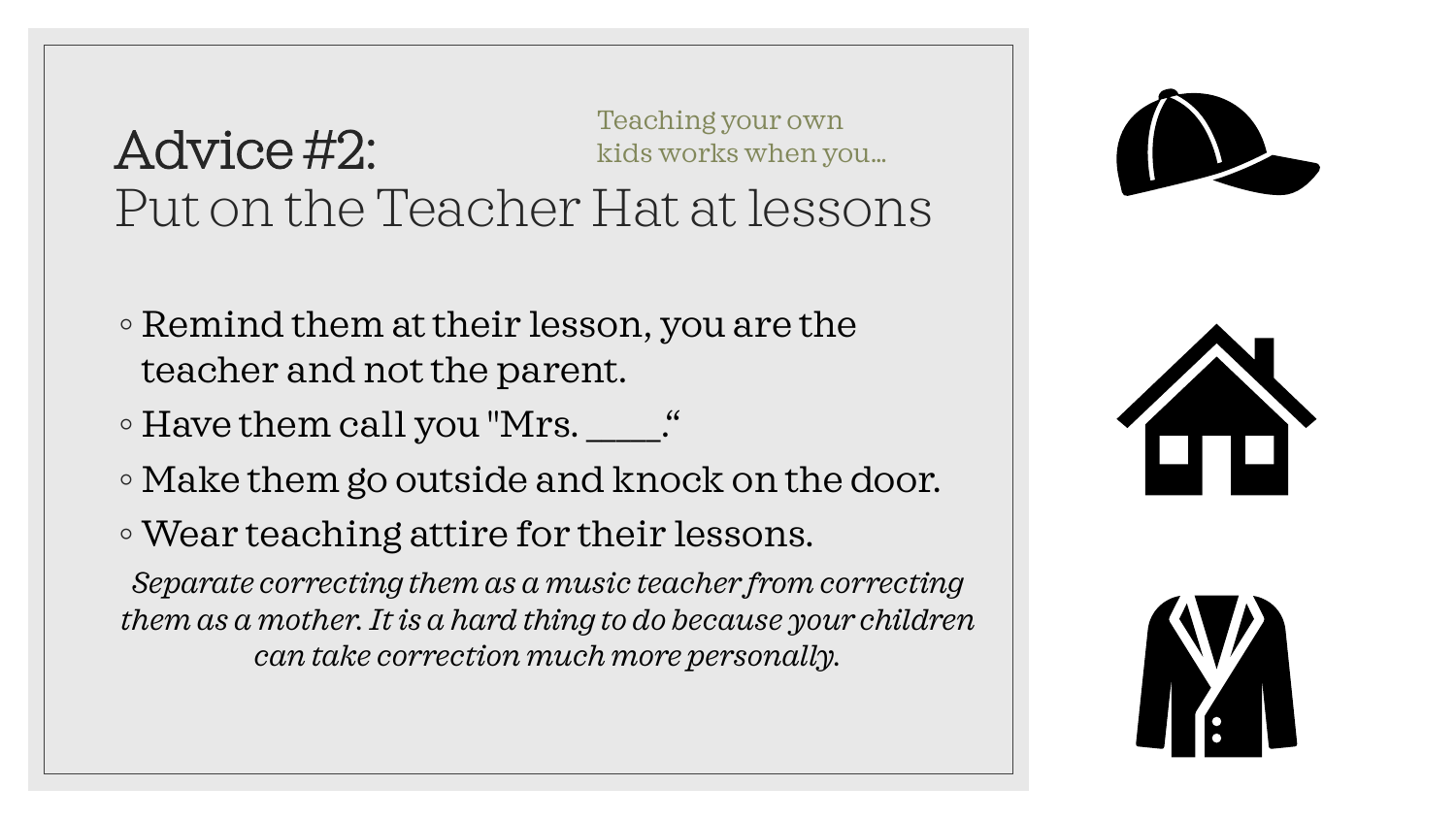#### Advice #3: Treat them the same as your other students at lesson time. Teaching your own kids works when you…

![](_page_14_Picture_1.jpeg)

- Treat it as if you are paying someone to teach them.
- Involve them in the same incentives you use for your other students, they feel more motivated as part of a studio.
- Consider how they learn and at what pace and do what works. Some kids love structure, while others like to explore and work on projects. Find their learning style.
- Follow through with rules and have the same expectations for them the same as you would for your other students.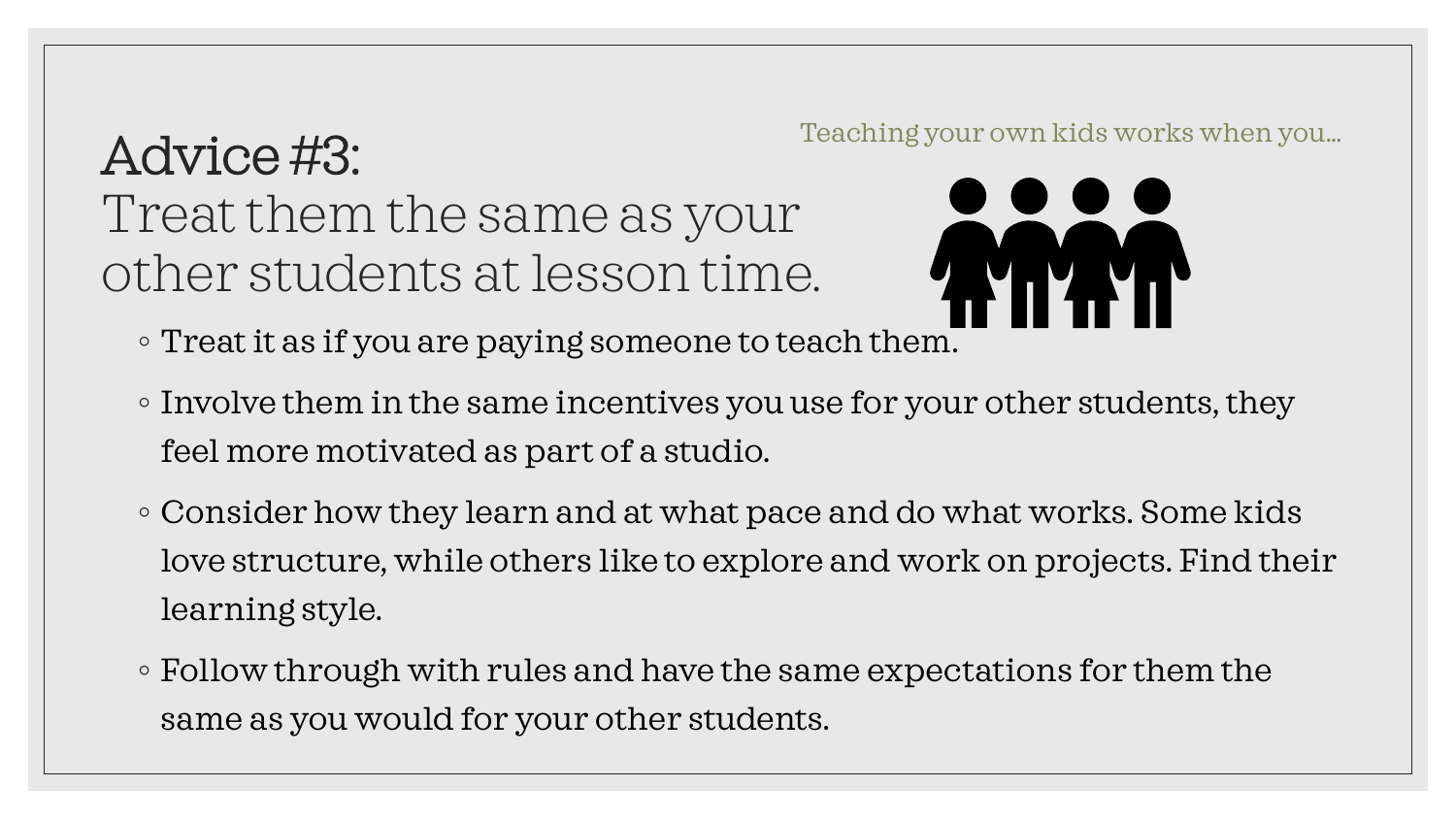# Advice #4: Other Hints

![](_page_15_Picture_1.jpeg)

#### Teaching your own kids works when you…

- Don't assume that they know more than they really do.
- Are ready to move them on to a more advanced teacher when the age or level dictates.
- Focus on teaching them good technique, and make sure they get a lot of performance opportunities.
- Your teaching style meshes with your child's learning style.
- Your personalities match up.
- Let them guide the level of intensity.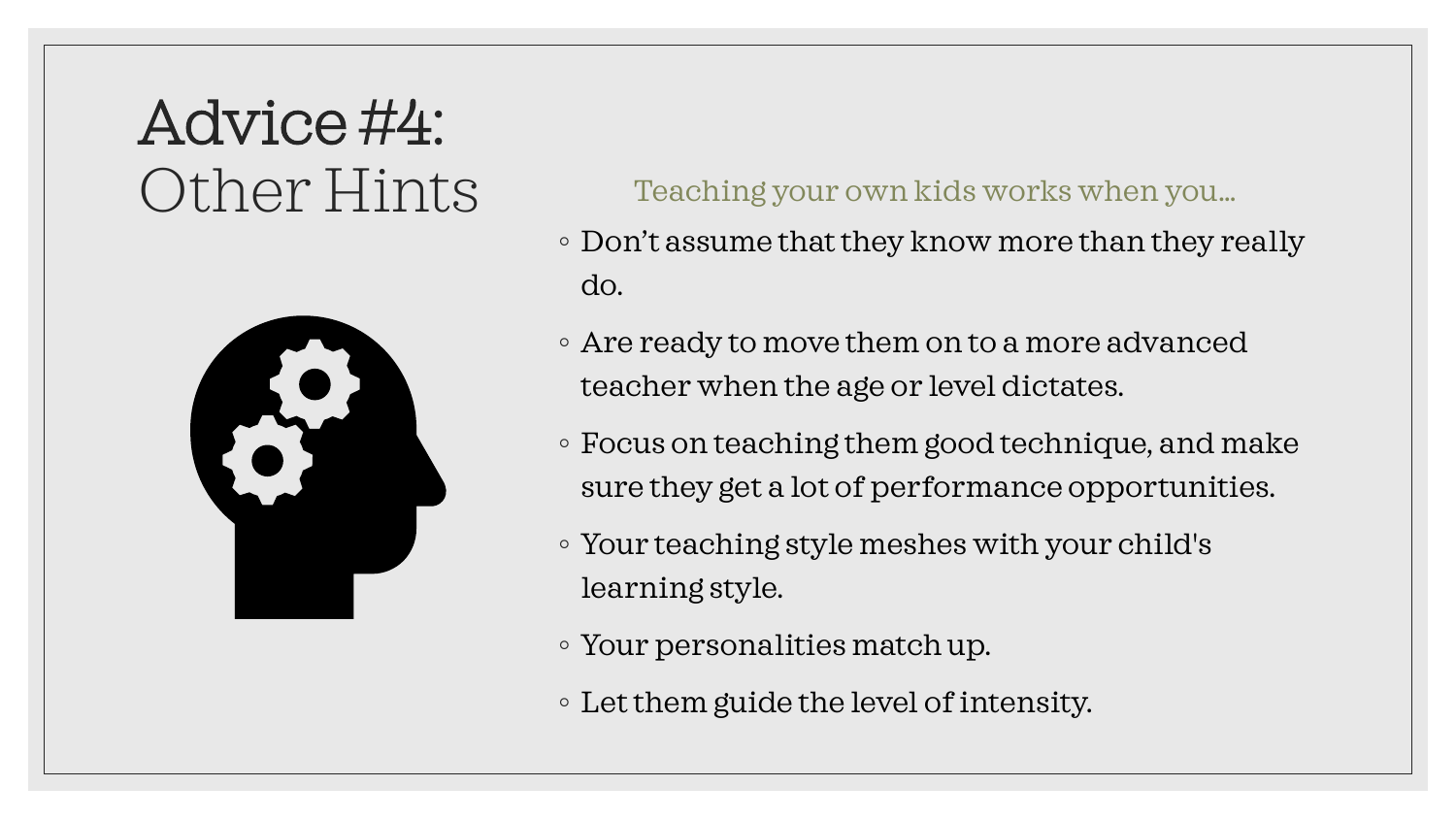# Advice #5: Mood Hints

Teaching your own kids works when you…

#### Are incredibly patient: more patience than you might normally have!!!!!!!!!!!!!!

- Enjoy your time with your children.
- Make it fun and positive.
- Avoid judgement based on your intimate knowledge.
- Don't compare your own piano skills or experiences to their experiences.
- Encourage them about how they are doing well.
- Praise whenever possible!
- Try not to overreact and discipline while teaching.
- Stop being too strict and back off.
- Laugh a lot!
- Say "sorry" a lot during frustrating moments
- Are understanding
- Are as patient and diligent as you are with your other students
- Don't allow your kids to argue with you
- Are flexible with your expectations.
- Keep it humorous.
- Have fun, enjoy the experience.
- Try not to beat them.
- Expect the best.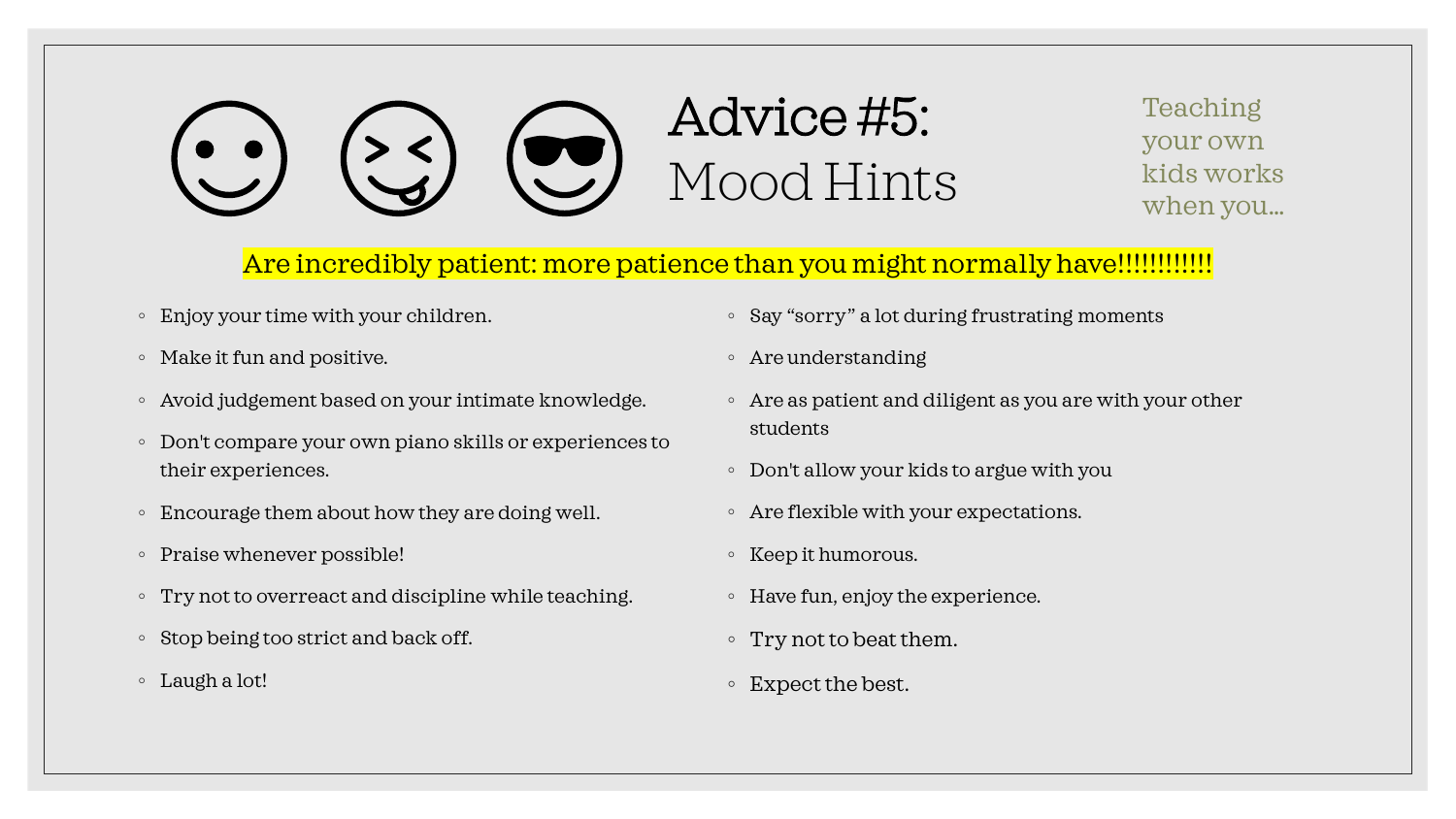#### Teaching your own kids works when you…

## Advice #6: Practice Hints

*Practicing was just part of our daily routine. If you want to eat, you practice.*

- o Make sure they have access to an instrument to practice- have multiple instruments in different rooms so they don't have to wait for each other to practice.
- o Get to the instrument 5+days a week. Have consistent times to practice.
- o Give them time to process and learn on their own, without interrupting.
- o Let them make mistakes at practice. Correct at lesson.
- o Guide their practicing and/or give them lessons as needed.
- o Check their work daily instead of just once a week: *I found this to be less stressful and more productive than having just one weekly lesson with them.*
- o Every few days ask them to play what they have learned or improved.
- o Accommodate them: *One of my children would only practice if we played "Cat and Mouse" around the grand piano, so I did it. Now that child taps me when he wants to mute me and untaps me when I can talk. As long as we get to practicing, I don't mind accommodating.*

*Having practice incentives built into my studio has helped me not have to nag them to practice. They want to practice because they have a goal that they want to earn. And they see my other students progressing and want to be a part of that. It helps balance out my two roles: as parent and teacher.*

![](_page_17_Picture_12.jpeg)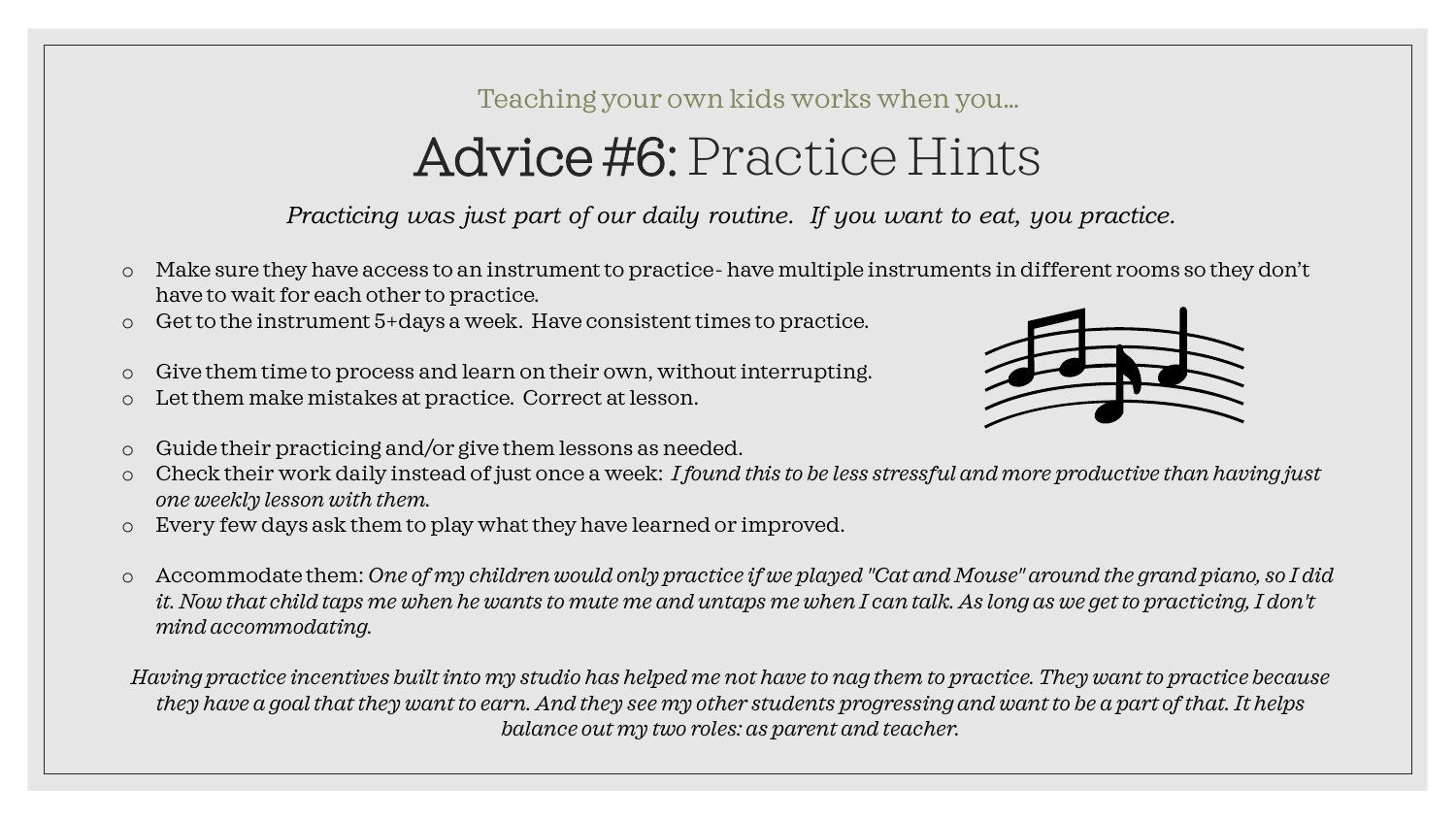## Advice #7 Teaching your own kids works best when *they*…

- Like and accepts your help, responding to you as a teacher more than as a parent.
- Are willing to listen to you and take it seriously.
- Want to please you rather than oppose you.
- Understand how much work is involved to be successful and play at the level you do and are willing to commit to doing the work required.
- Have watched other lessons and understand how the lesson structure goes.
- Feel some control. *We use the Decide Now app.*
- Have a voice in choosing which pieces to learn.
- Are encouraged to become an independent learner early on.

![](_page_18_Picture_9.jpeg)

![](_page_18_Picture_10.jpeg)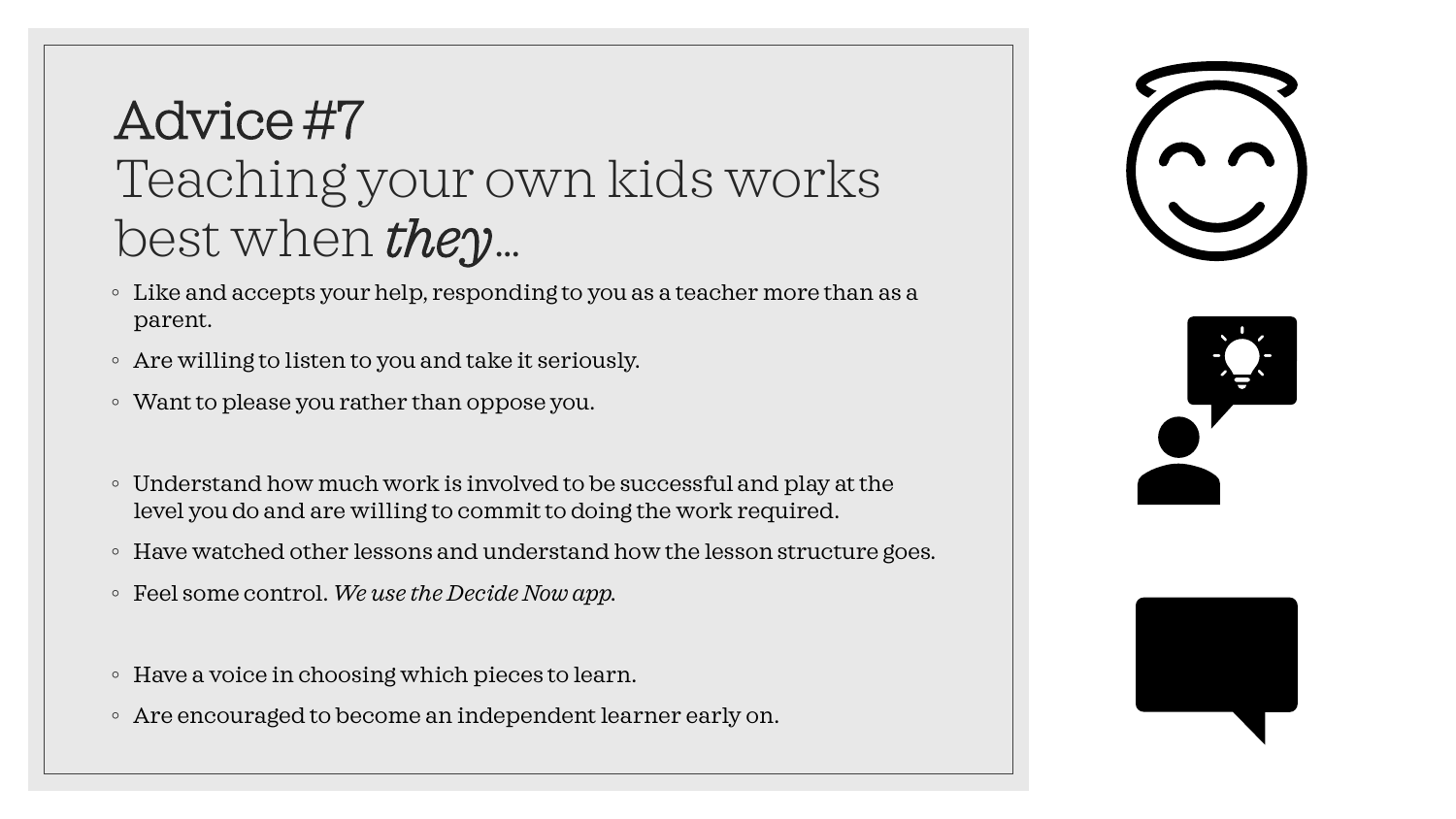## Advice #8 Teaching your own kids does *not work* when…

- They are resistant to you and won't accept help.
- They are in a bad mood.
- You are too demanding.
- It's a power struggle.
- You shove it down their throats.

*As parents we know what our children are capable of and can be harder on them than we would on our own students when we think that they are not meeting the high standard we expect. I think it works when you can give yourself and your child the nurturing understanding and patience that you'd give your students.*

- It becomes an argument or puts stress on the relationship. Relationship should take priority!
- They are busy with other activities that they enjoy more than lessons.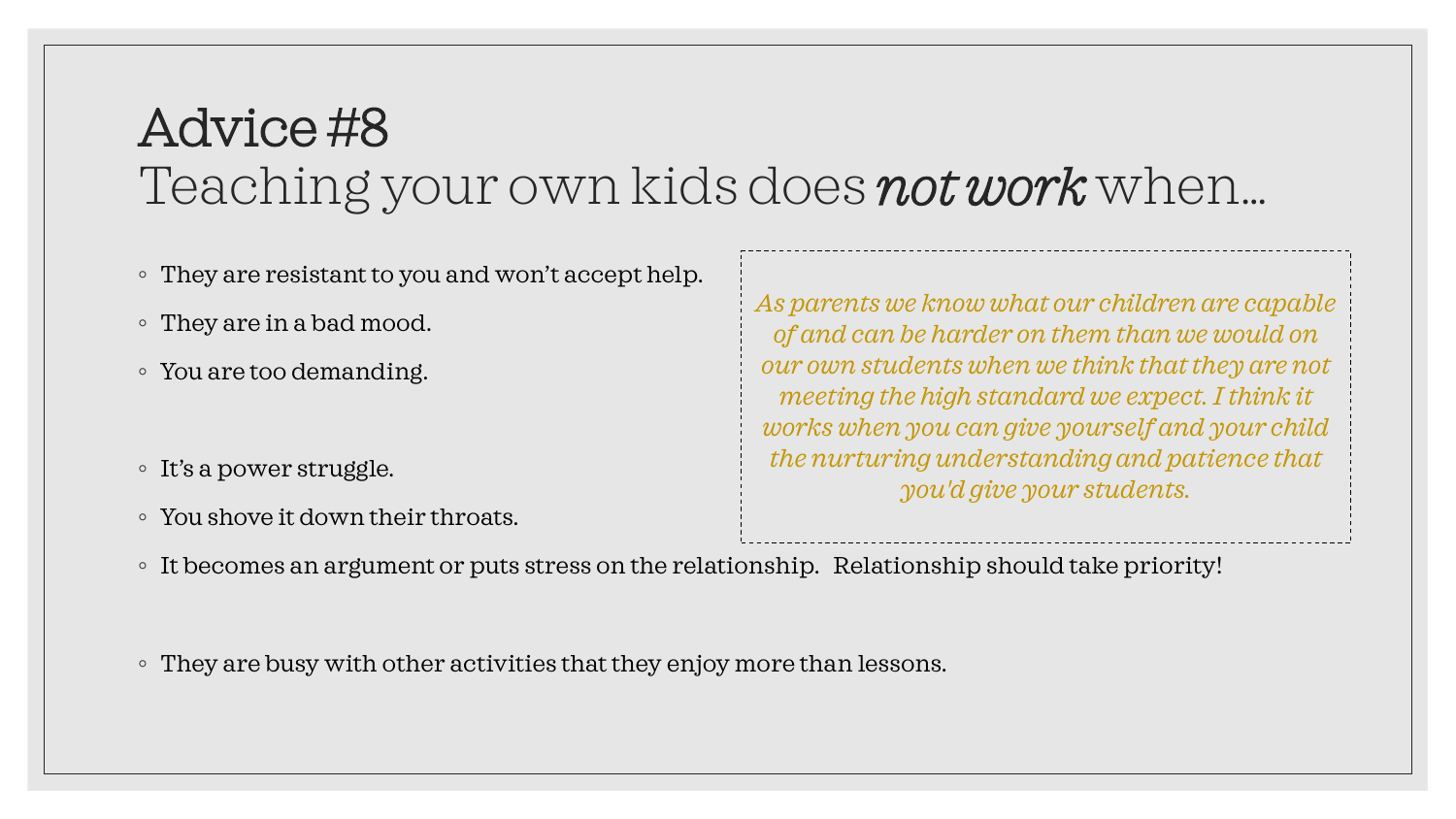#### Advice #9: Word from the wise & sending them to another teacher

*Teaching your own kids works for certain personalities. Some of my kids understand that when I am teaching their lesson, I am teaching as the piano teacher and not mom. My third child had to take lessons elsewhere because this child could never stop tantrumming when I tried to give help or correction.*

*Your kids did not live through the time you spent to develop your skills, so they may be unprepared for the struggle that they will have to go through to match your level of accomplishment.*

*Realize music may be your thing, but it may not be theirs. Be kind.*

*You know your child. If it isn't a fit, or there is a better option for them, don't feel like a failure for sending your children elsewhere. If it works, great.*

*Having them answer to another adult is far more effective. It's motivating, plus there were tons of other things they needed to be accountable to me for.* 

*Mother/daughter is what I preferred, rather than teacher/daughter.*

*Send your own children to an outside teacher. Pick a teacher you trust that has the same philosophies and goals as you, or you will be disappointed.* 

*They need the encouragement of someone else often once they become teenagers or reach the stage where they "know everything."*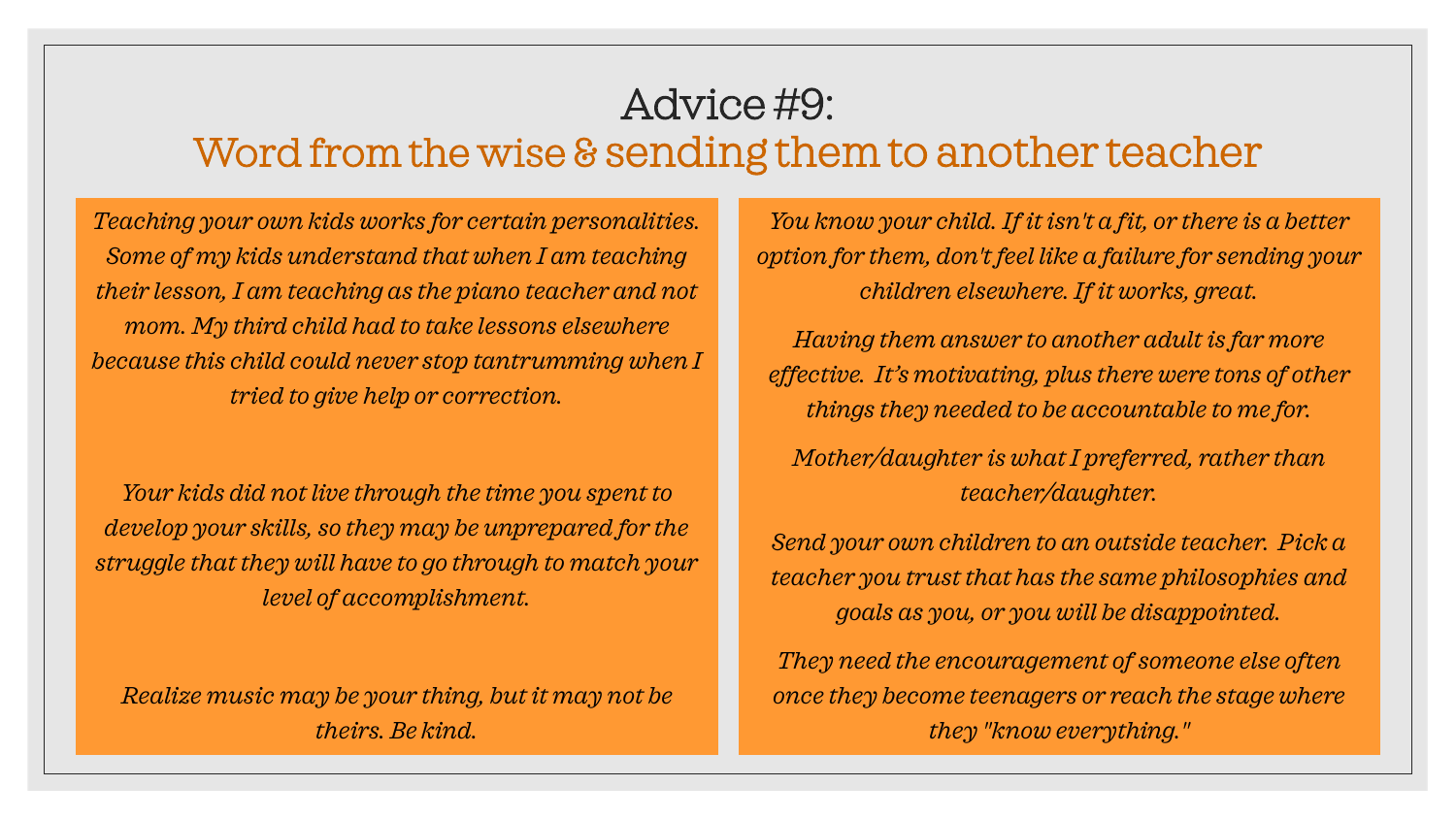8.What have you learned from either teaching your own children, or watching them take lessons from others, that has helped you be a better teacher?

![](_page_21_Picture_1.jpeg)

o Show forth more love and patience.

oExpress genuine interest in their lives. Show compassion.

oBe pleasant. Stay calm . Refuse to argue. Don't get emotional.

oBe positive. Recognize and praise them. Compliment and encourage them. Point out successes and improvements.

oHave more fun! Use incentives, games and teams.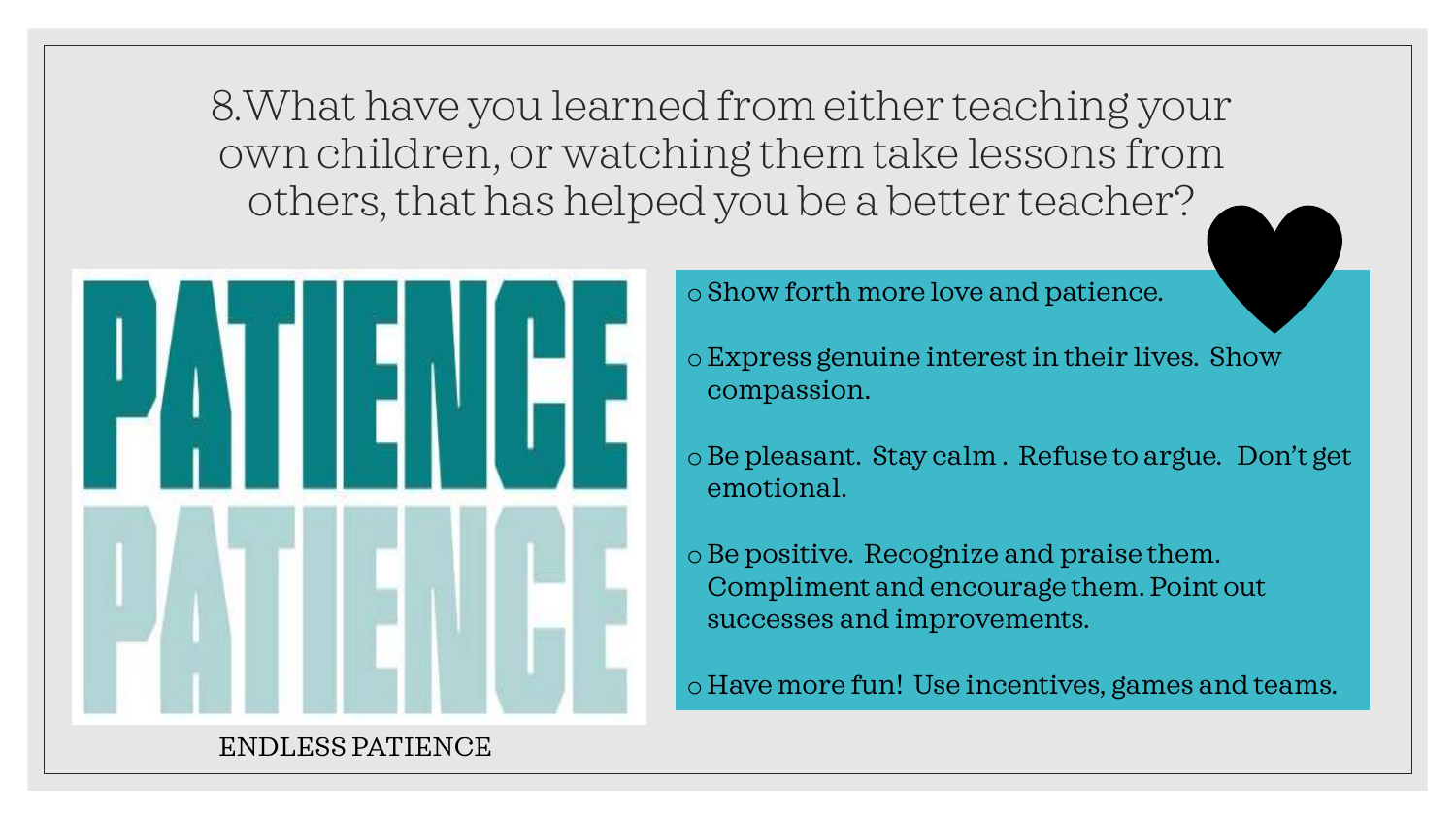#### What I've learned that's made me a better teacher:

o Consistency is key: weekly lessons and daily practice.

![](_page_22_Picture_2.jpeg)

- o Bribery is a close second: rewards for good progress and incentives.
- o Realize student potential and expect a lot, but don't be so bossy. Let students make more choices.
- o No two learn the same way. Each student has different goals and require different teaching styles, curriculums, lesson structures, and motivations. One size does not fit all.

![](_page_22_Picture_6.jpeg)

- o Student and teacher relationship is key. Students work hard to please a teacher they like and respect.
- o Some students/kids need someone else telling them what to do.
- 
- o Students don't remember everything the teacher says.
- o Structure of assignments and detail given needs to be simple, clear, and easy to follow.
- o Home tutoring helps.
- o Students need to become aware of the progress they are making.
- o Parents should always be the child's cheerleader.
- o Teachers should keep a teaching log, journal, or sticky note with what to focus on the next time you meet with student, thereby not cramming everything into one session and making things more relaxed.
- o Change things up occasionally, adjusting expectations, repertoire, and focus, keeps students on their toes.
- o Game based learning is very helpful.
- o Allow my students to practice without intervention at all, but still have a practice schedule for them to follow.
- o Big motivators are having a performance coming up and duet partners outside of the home, a friend.
- o A student will not learn to play simply because his or her parents want him to learn to play. Make sure the child wants it.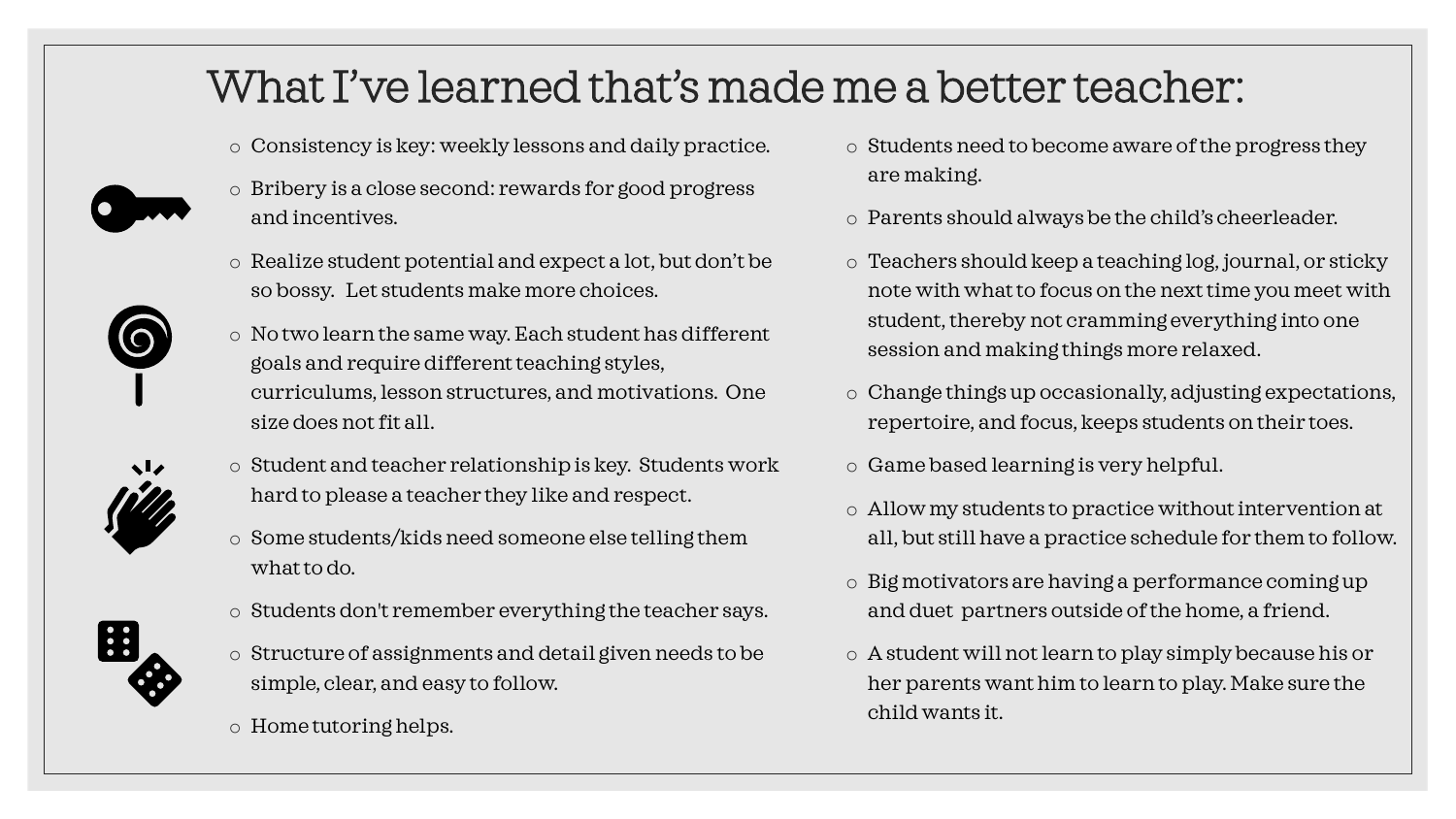## Things I've learned to better teach my own kids:

- Allow them to explore and learn at their own pace, setting aside my expectations.
- ◦The value of doing daily sight reading with them.
- Parents tend to be much harder on their own children, we need to treat them as well as we do our other students and never micromanage.
- Give them the basics, reiterate them, then be quiet. Expect 6 days a week from them.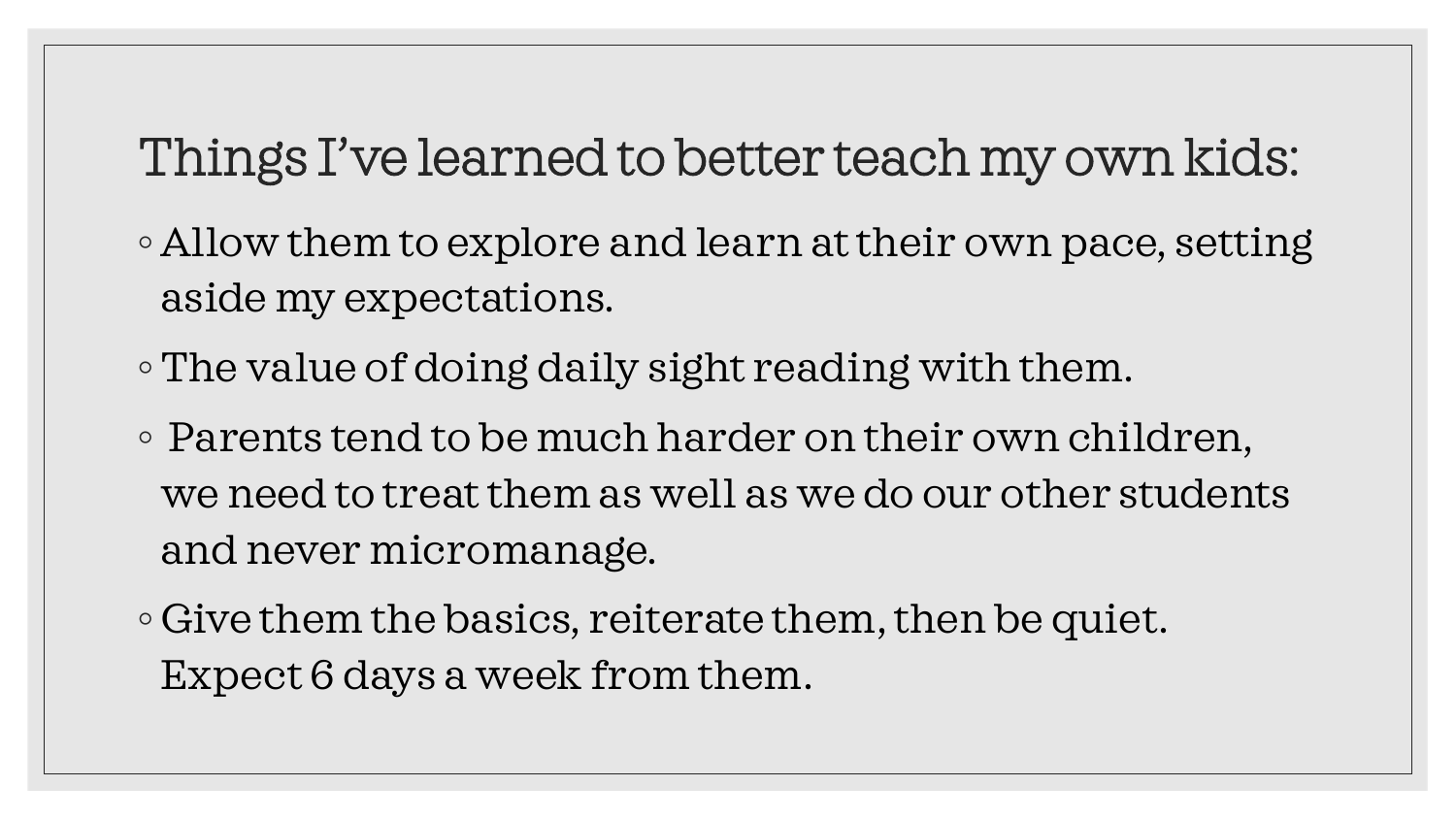## Things learned from teaching your own kids:

- How kids practice, learn, and absorb music on a daily basis instead of just once a week.
- The family dynamic involved when requiring practice time.
- Understanding the assigned workload more realistically.
- Your own kids are more honest than students about how they feel and what they like and don't like.
- You can try new ideas and methods before introducing them to the rest of your students.

*To watch for the 'breaking point' - with your own kids you feel you can push them more, but you realized that every kid has a point where it's too much. I have also learned that they can meet high expectations and that even if they have a tough week, they will get through it. It helps me to know that I can keep high expectations with all my students, and not to worry too much if they have a hard week now and then. It's probably a good thing that they do.*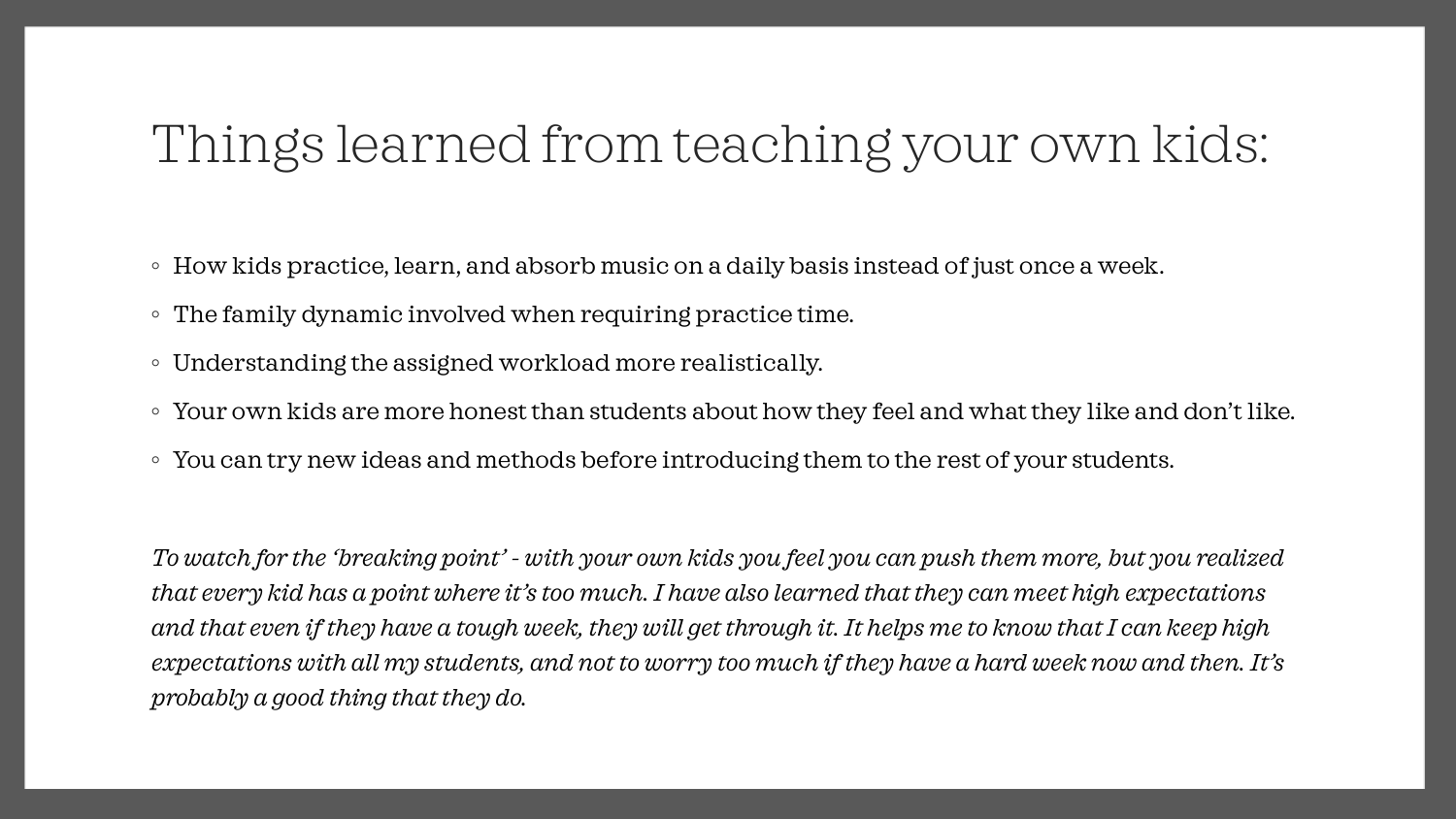Things I've learned from sending my kids to other teachers #1:

- o Tips and tricks to improve my own teaching and help me grow professionally.
- o Different teaching styles.
- o Ideas about practice requirements, awards, and good ways to teach specific concepts.
- o Techniques for relaxation.
- o About Federation and UMTA.
- Other teacher's policies.
- o The value of playing duets with my students.
- o The value of communicating clearly with parents, not just expecting that students will pass information along.
- o The value of setting smaller short-term goals instead of one distant future goal.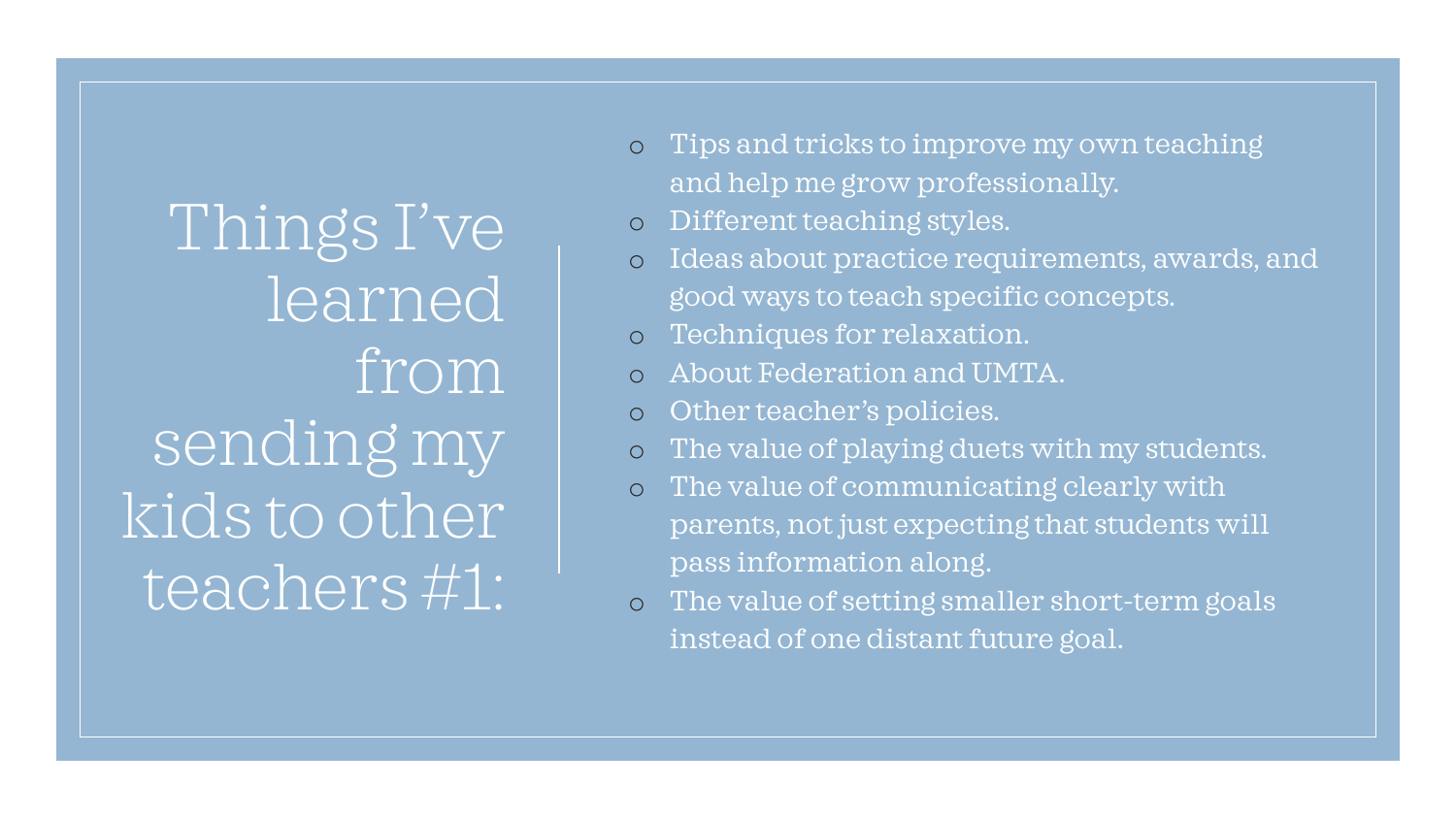Things I've learned from sending my kids to other teachers #2:

- *The respect they have for their teacher. They are willing to learn from them. It makes me want to be the best teacher and role model for my students as I can be. The parent is placing great trust in me and in my skills as a teacher.*
- *Oher teachers were able to get my kids to work harder and they would listen to them.*
- *I had not expected enough of my child as my student and had been a little over-protective when planning performances. My child loved the way another teacher challenged her.*
- *It's ok to be "strict" or to say what you mean and don't "beat around the bush." My child's teacher was more to the point and she got a whole lot done without wasting any time. I learned a lot by watching her. She also chatted with them more before the lesson started and although she was very strict and demanding, her students loved her and keep in touch as they grow up and become adults.*
- *How positive and patient other teachers are with my children, so I take that into my own teaching.*
- *I watched my child's teacher be kind, thorough, and very clear in her instructions.*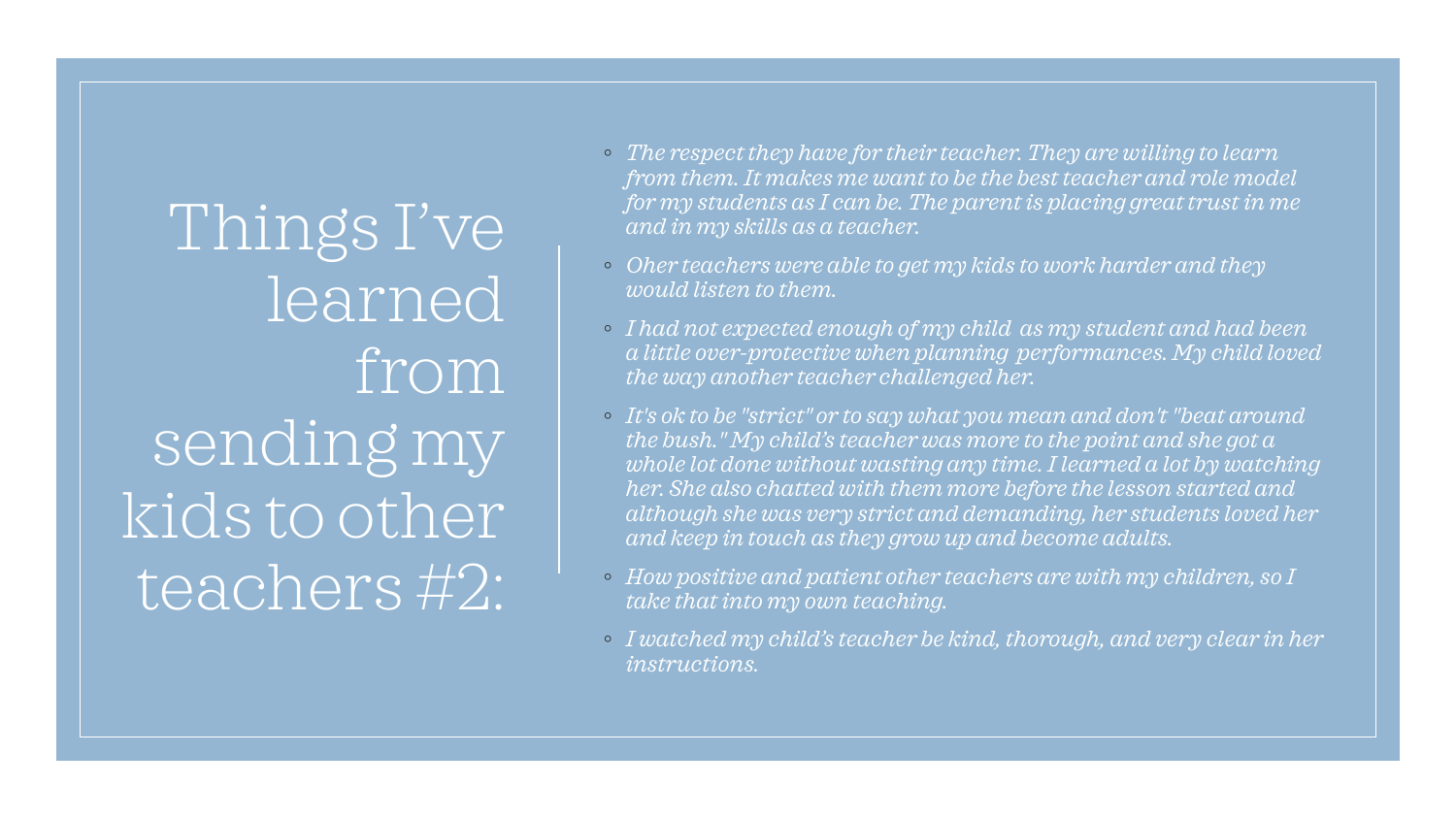## 9. Have you ever taught your grandchildren private music (instrument or voice) lessons?

![](_page_27_Figure_1.jpeg)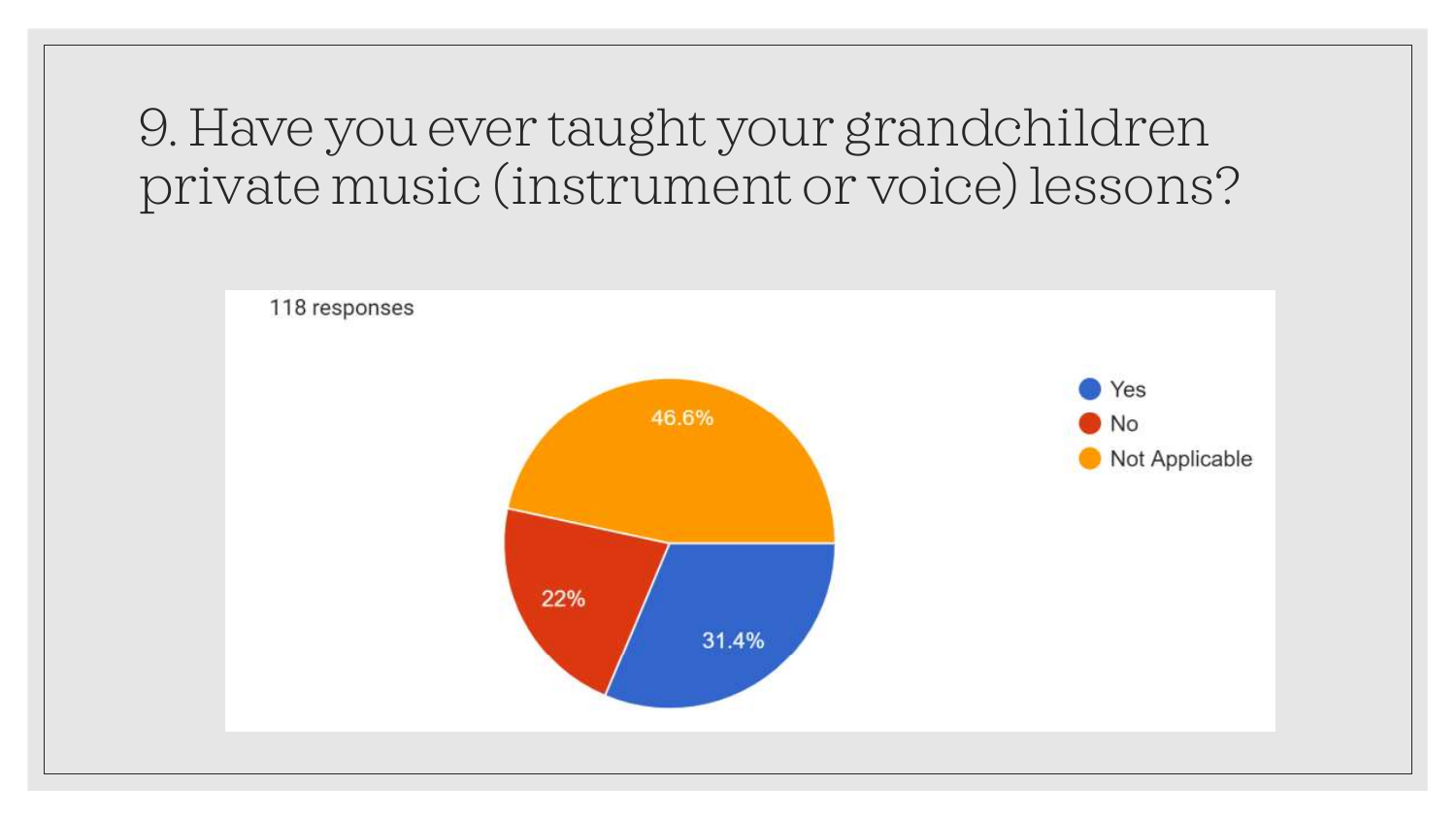## 10. Did/do you charge grandchildren for lessons?

![](_page_28_Figure_1.jpeg)

#### 68.6% No

11.9% No, but… -they took me to Europe -they water my flowers for me -their parents sign a contract, so they understand what is expected for no charge -they pay for books and fees

5.9% Yes- Adjusted Fee

13.6% Not Applicable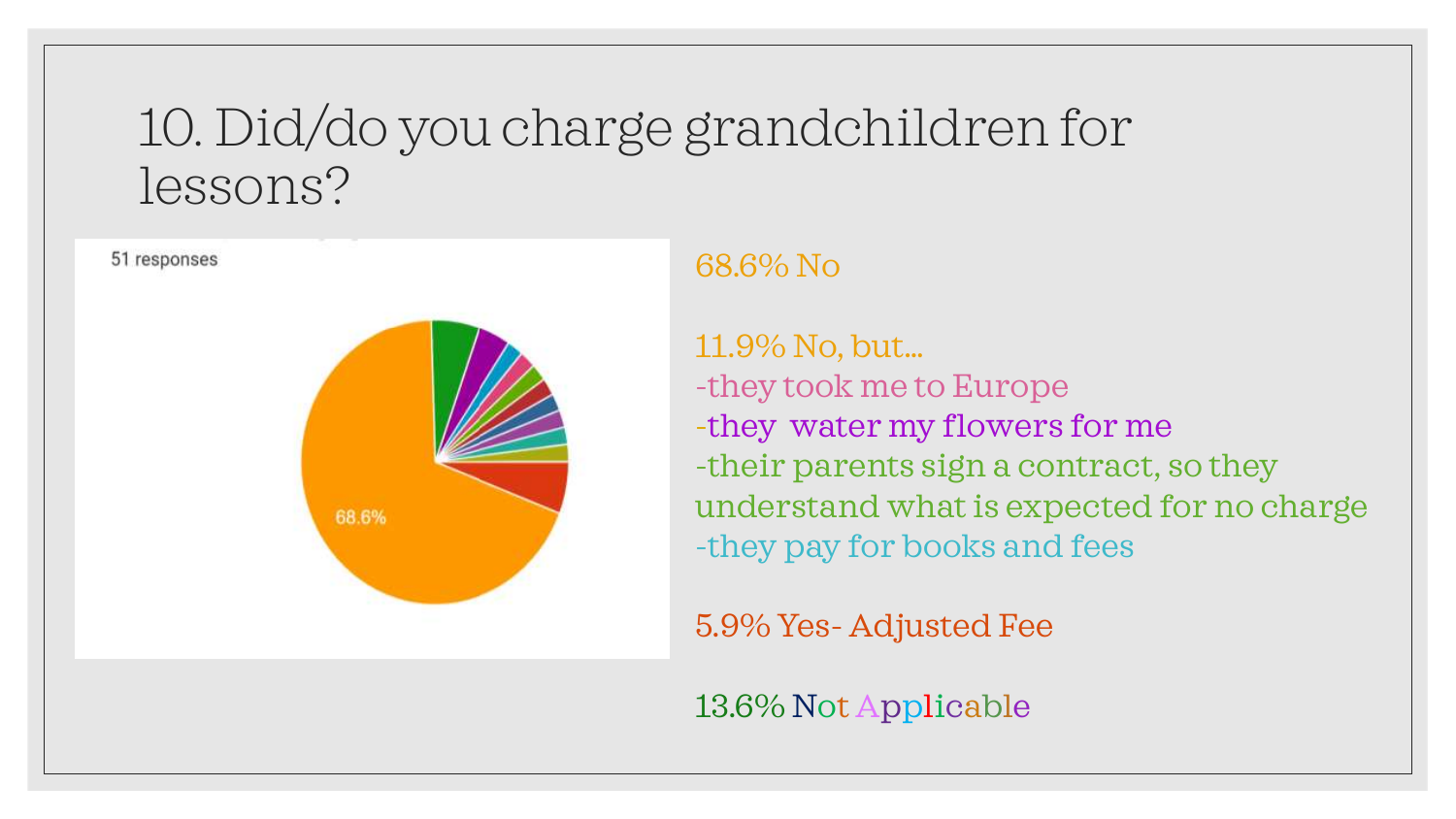#### 11. What advice would you give others about successfully teaching grandchildren?

#### **Treat them like other students**

- Put them on your schedule just like any other student.
- Give regular lessons.
- Have the same expectations for them as you do for other students.
- Be consistent!
- Love and have high expectations for both.
- Let them indicate interest and keep it fun.
- Be loving yet firm. Put on your "teacher cap"!
- They will practice better if there is an exchange of energy in some form: they need to give something from themselves in return for lessons.

#### **Enjoy the benefits to being Grandma/Grandpa**

- Make it a special time just for them.
- Keep in touch often and reward them for progress.
- It's easy to do our best teaching with our grandchildren because we are giving them all the knowledge, skill, patience and love that we have!
- It is easier to teach grandkids because you are not involved in the practice end of it.
- This is a legacy I'm leaving with them.
- Treat them like your other students...expect the same things...but encourage them more with lots of hugs and laughter!
- We spend a lot of time laughing.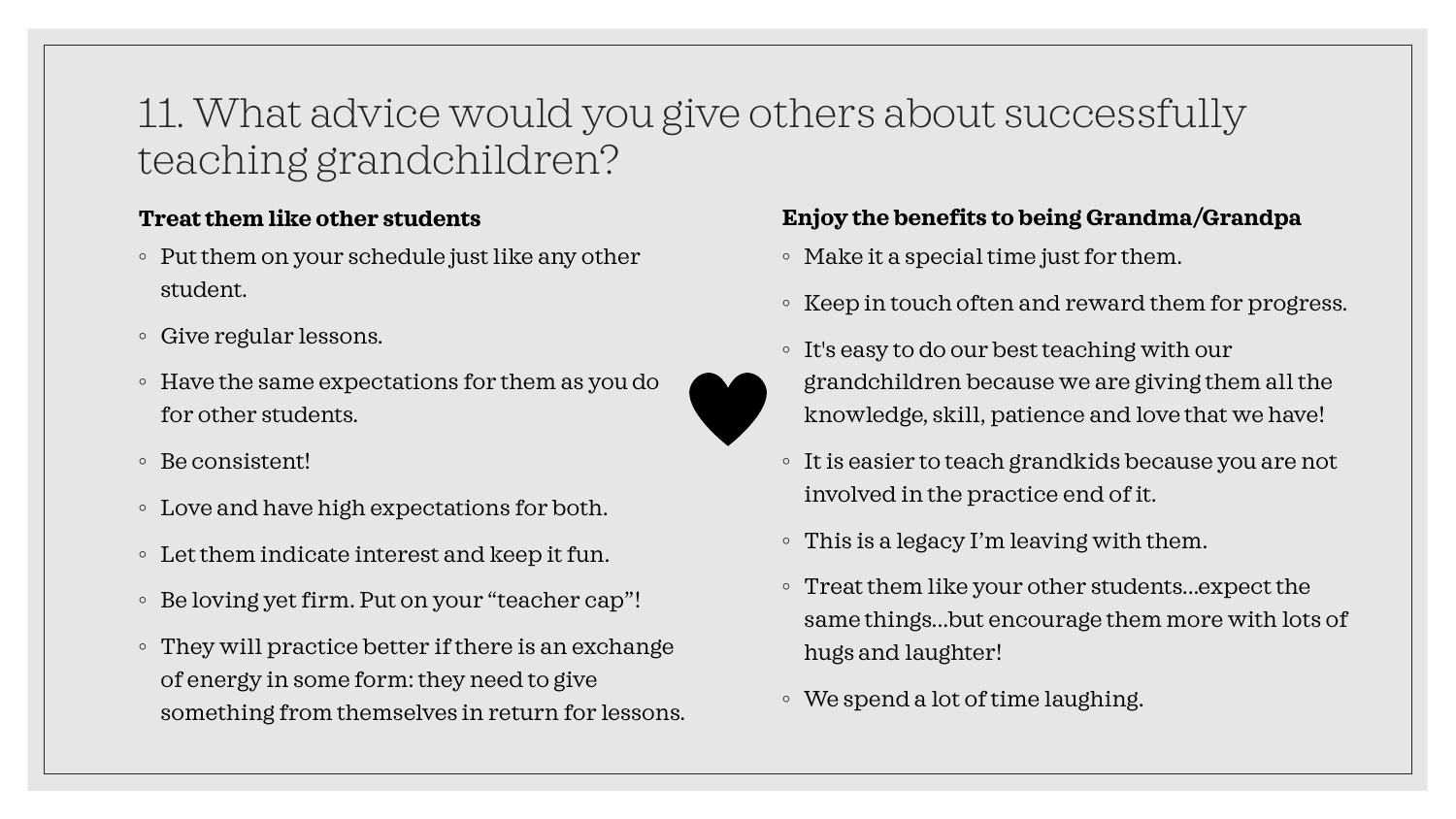#### 11. Continued What advice would you give others about successfully teaching grandchildren?

#### **The power of the mother**

- Follow their mother's lead. Don't get between her plans, wishes, and desires in lesson material, practice, or performances and your own wellmeaning plans.
- The mother's encouragement and participation makes for success.
- Don't expect them to be like your kids. Their parents have the final say. Be nice and supportive but don't expect miracles.

#### **Don't do it. Send them elsewhere.**

◦ Some of my grandkids wimp out a bit, and I really wish they would take from someone else.

![](_page_30_Picture_7.jpeg)

- Find a teacher you trust and have the parents pay.
- Your own children will be more flakey when grandma is teaching. They will be more responsible if they are taking lessons from someone besides grandma.
- I didn't teach them for long because the better place for me was in the audience clapping wildly.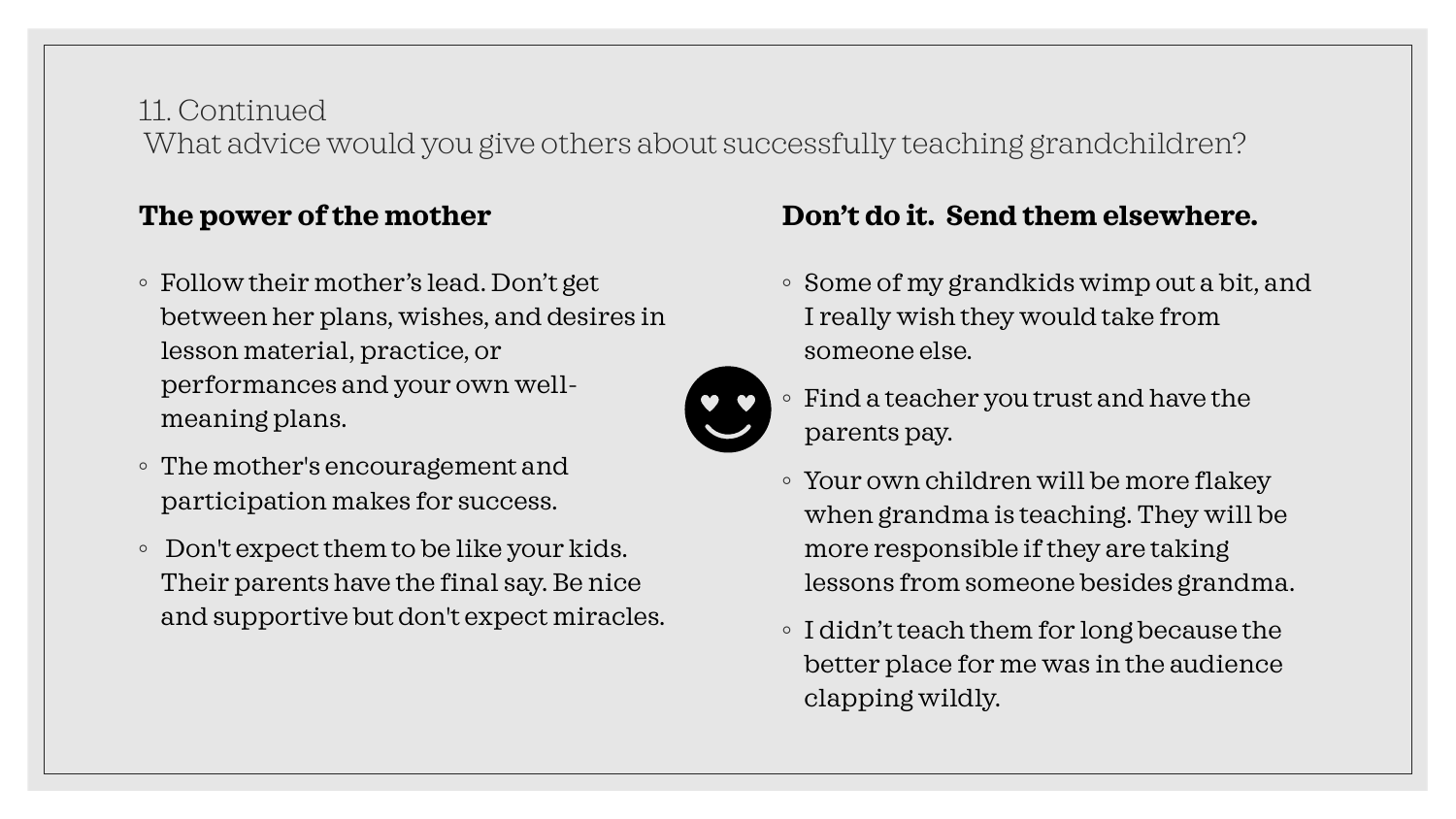## 12. Have you ever taught other family- nieces, nephews, in-laws, etc.?

![](_page_31_Figure_1.jpeg)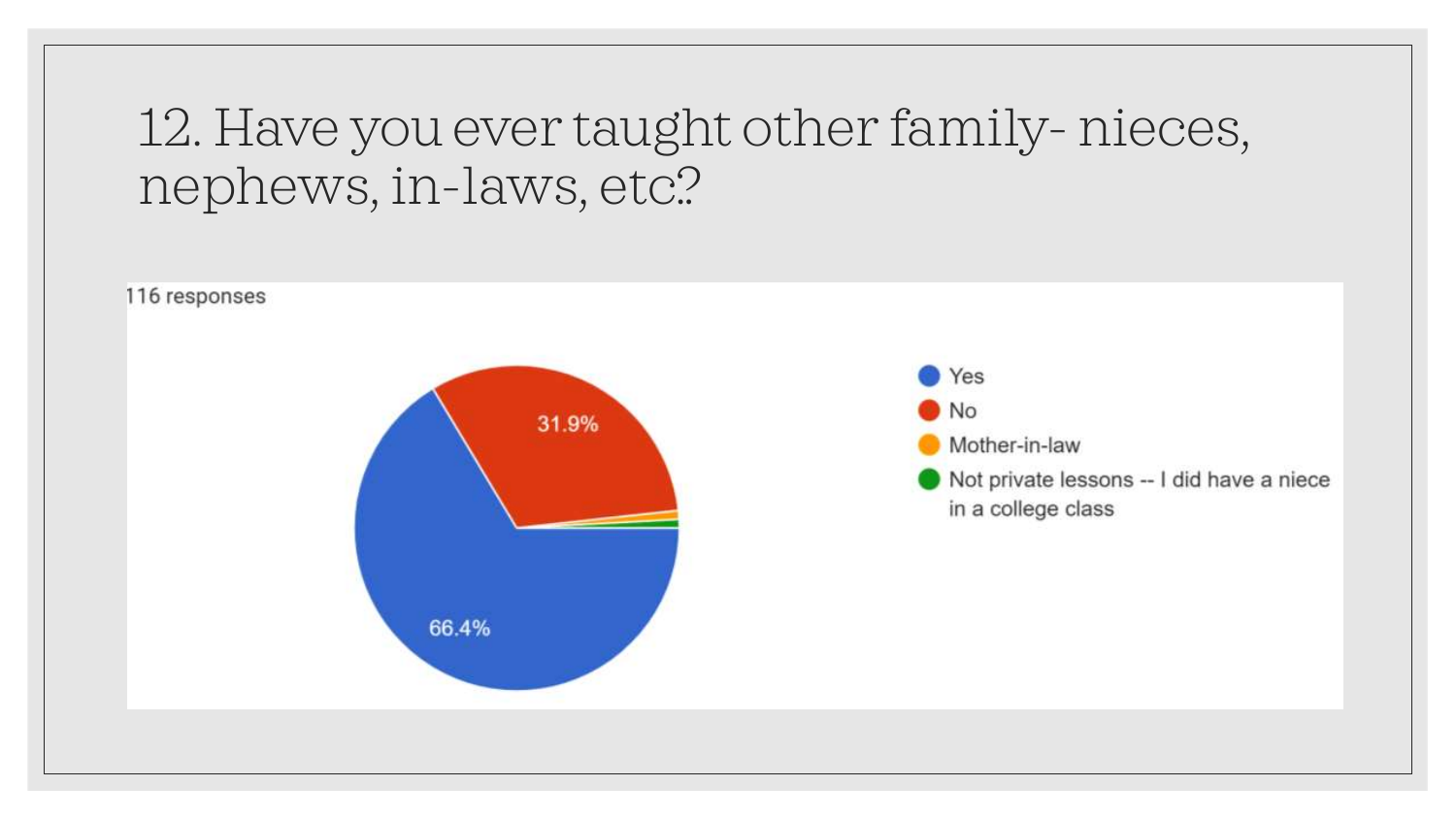## 13. Did/do you charge extended family for lessons?

![](_page_32_Figure_1.jpeg)

36.7 % Yes – same as other students 36.7% Yes- adjusted fee 18.9% No

Adjusted Fee when there is a true need

No, to trial online lessons a few years ago

Traded for French lessons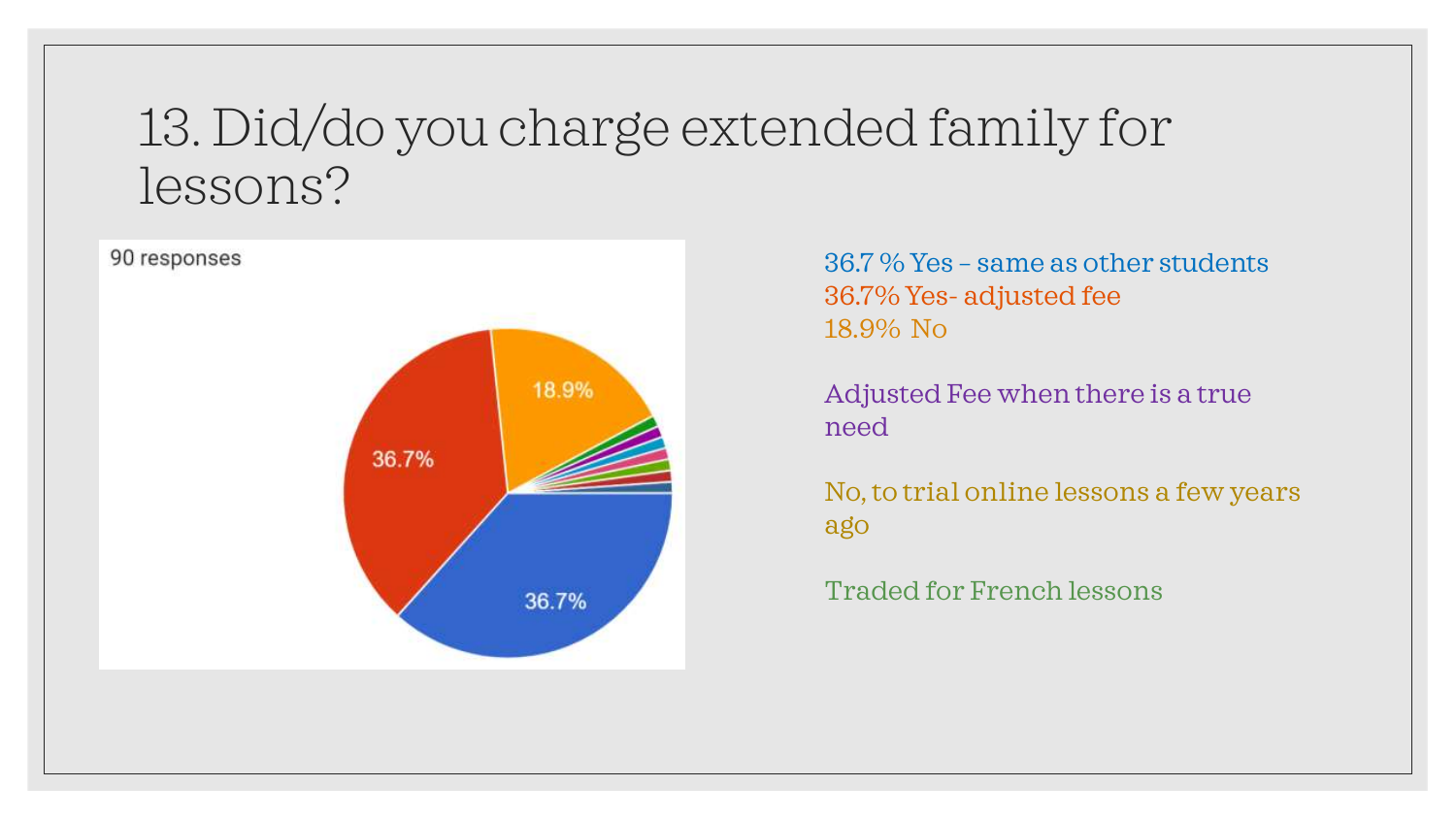## 14. What advice would you give others about successfully teaching extended family?

![](_page_33_Picture_1.jpeg)

#### **Have good policies like for your other students**

- o Determine upfront you are teaching them as a professional not just a casual event.
- o Communicate from the beginning time boundaries, policies, expectations, and that you will evaluate how well it is working as you go along. They sign the studio policy too.
- o Communicate regularly.
- o Treat them the same as all students and have the same rules. Be consistent with lessons, whether online or in person, and have the same expectations for them as you do your other students, including payment and make up lessons.
- o Give your very best teaching to them, just as you would to any other student. Don't slack. Expect their best in return.
- o Keep lessons separate from other family interactions.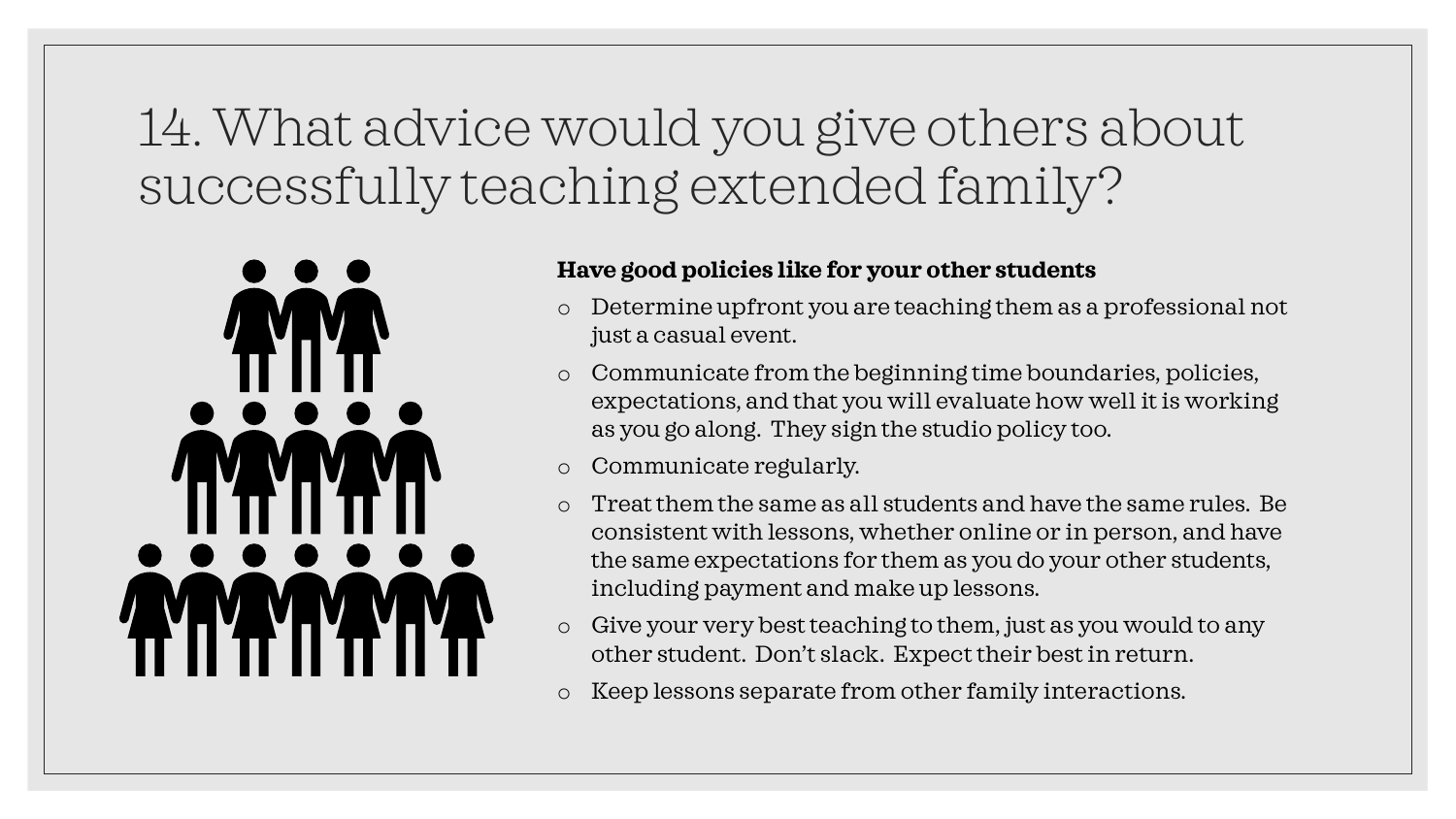![](_page_34_Picture_0.jpeg)

## Show forth kindness. Preserve the relationship.

*I treat them the same as regular students, give them my best and a big hug at the end.*

- o Preserve the relationship over being hard-nosed about every policy. Be flexible.
- Praise and reward all efforts.
- Be more patient with the student and family than you might be with other students.
- Keep family relationships separate from the teaching one, don't be biased -too soft, too strict, etc.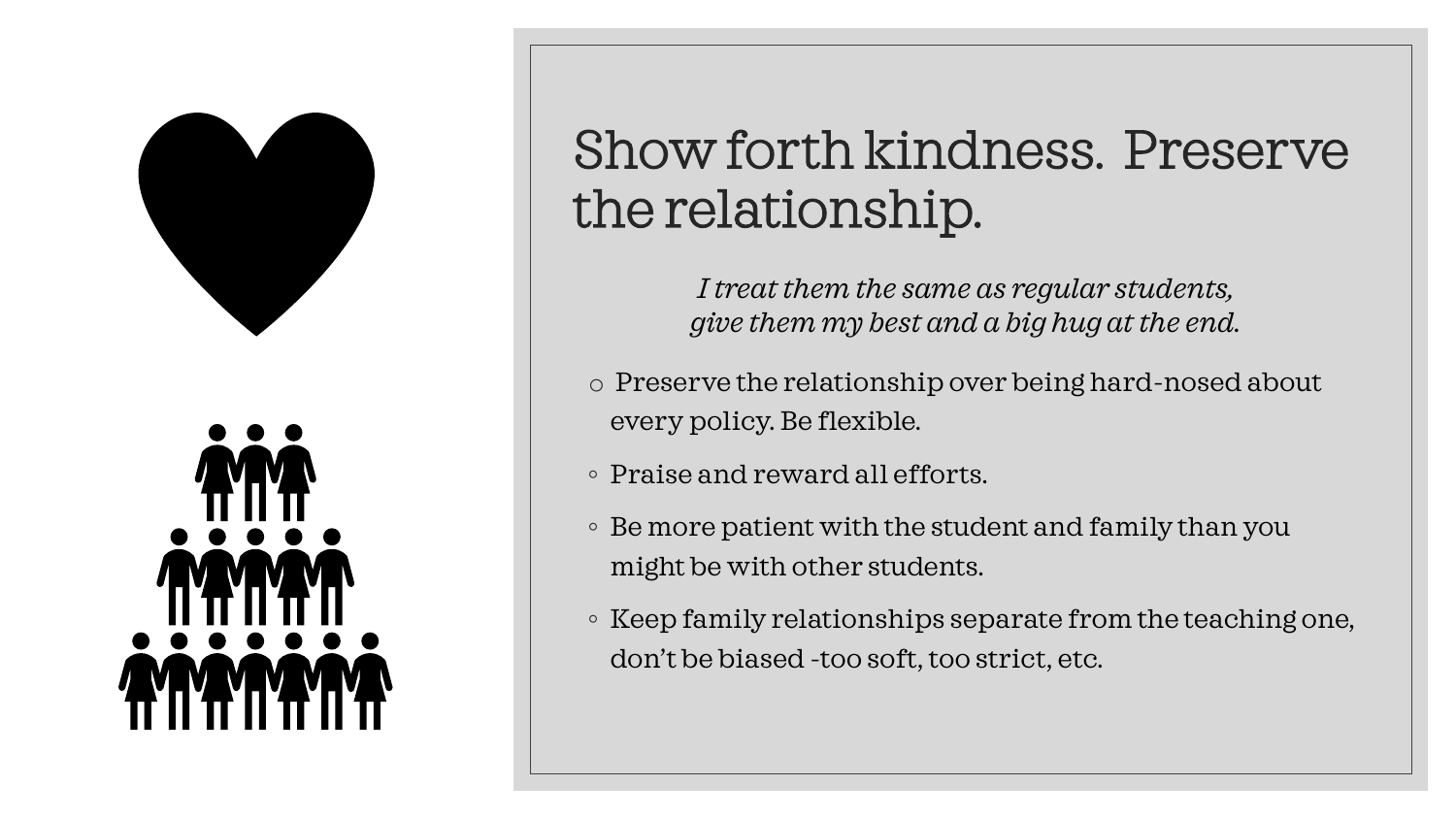# What about payment?

- *I give a pretty big discount to family, but there is a danger of being taken advantage of. Some people won't take it as seriously and won't ensure their children practice or show up to lessons because they are not paying much. So you have to have a good relationship with them to be able to talk through any issues that arise. I have declined to teach some family members because I know I will just end up feeling used.*
- *I would say definitely charge your regular rate. There needs to be a sense of value so that the best outcome can happen, and they get the best experience. You will treat the student differently if they aren't paying like a regular student. You will either resent them, or you will get too relaxed and feel like they are a 'filler' that you can just reschedule at will. Or they may feel like they can do this as well. Or they may not take it as seriously and not practice as well. If they are paying, then you will treat them with the same respect as any other student, and they will value the service more and take their practice more seriously.*

![](_page_35_Picture_3.jpeg)

◦ *DON'T do it for free*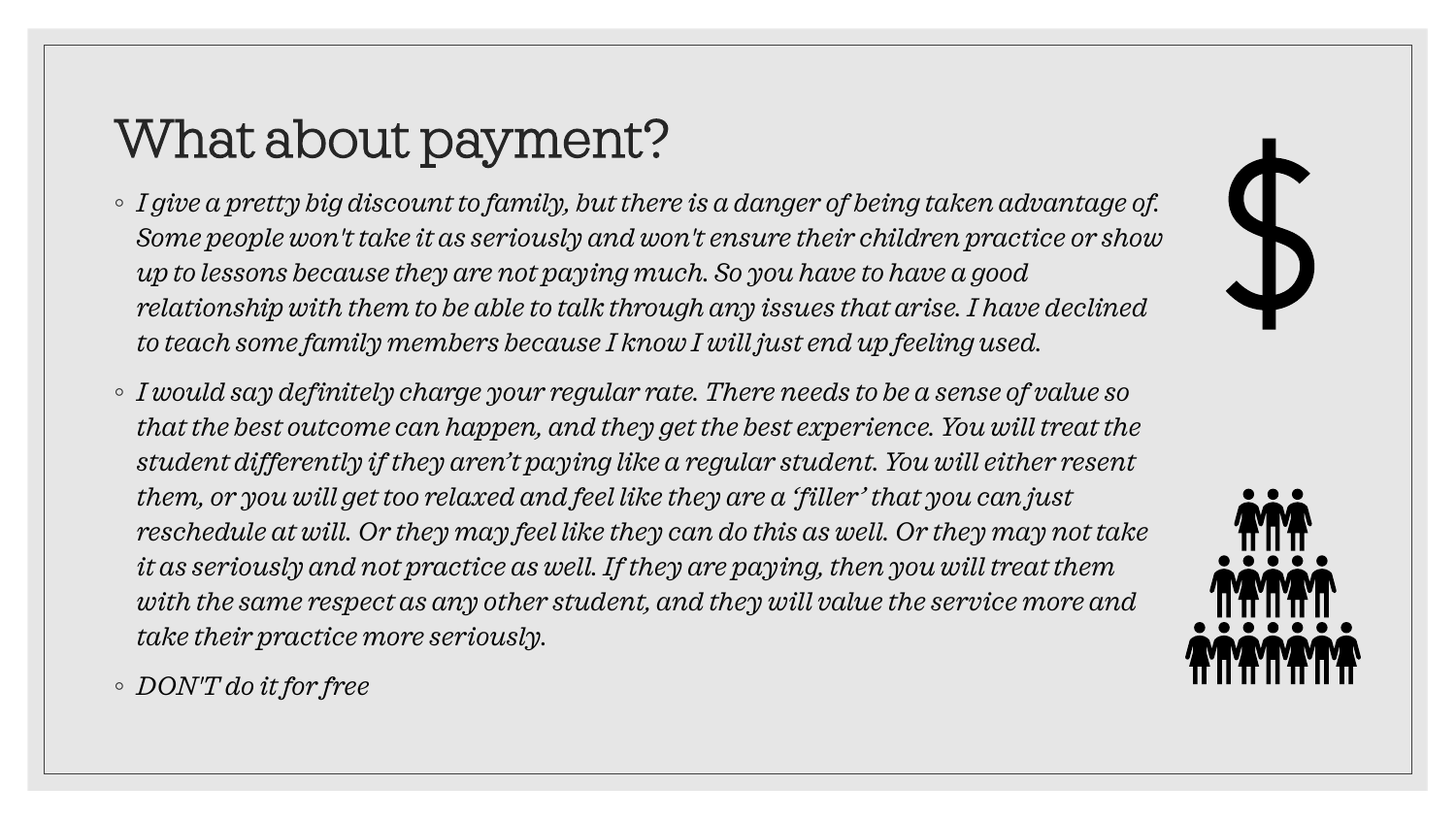## Warnings about teaching extended family:

- Don't believe they'll be geniuses. Work with them where they are at.
- Be careful -it can affect the relationship you have with their parents.
- It can work, but again, some family may not fully appreciate what you give and do for that student.
- Try not to be too sensitive if the children's parents compare you to other teachers.
- Teaching my nephews taught me that I had to be careful with my sibling relationship.

*I learned that I will never teach to extended family again. I have taught several nieces and nephews, and I have gotten my feelings hurt very deeply enough times and had to pretend that my feelings were not hurt just to keep peace in the family. It is not worth it.*

![](_page_36_Picture_7.jpeg)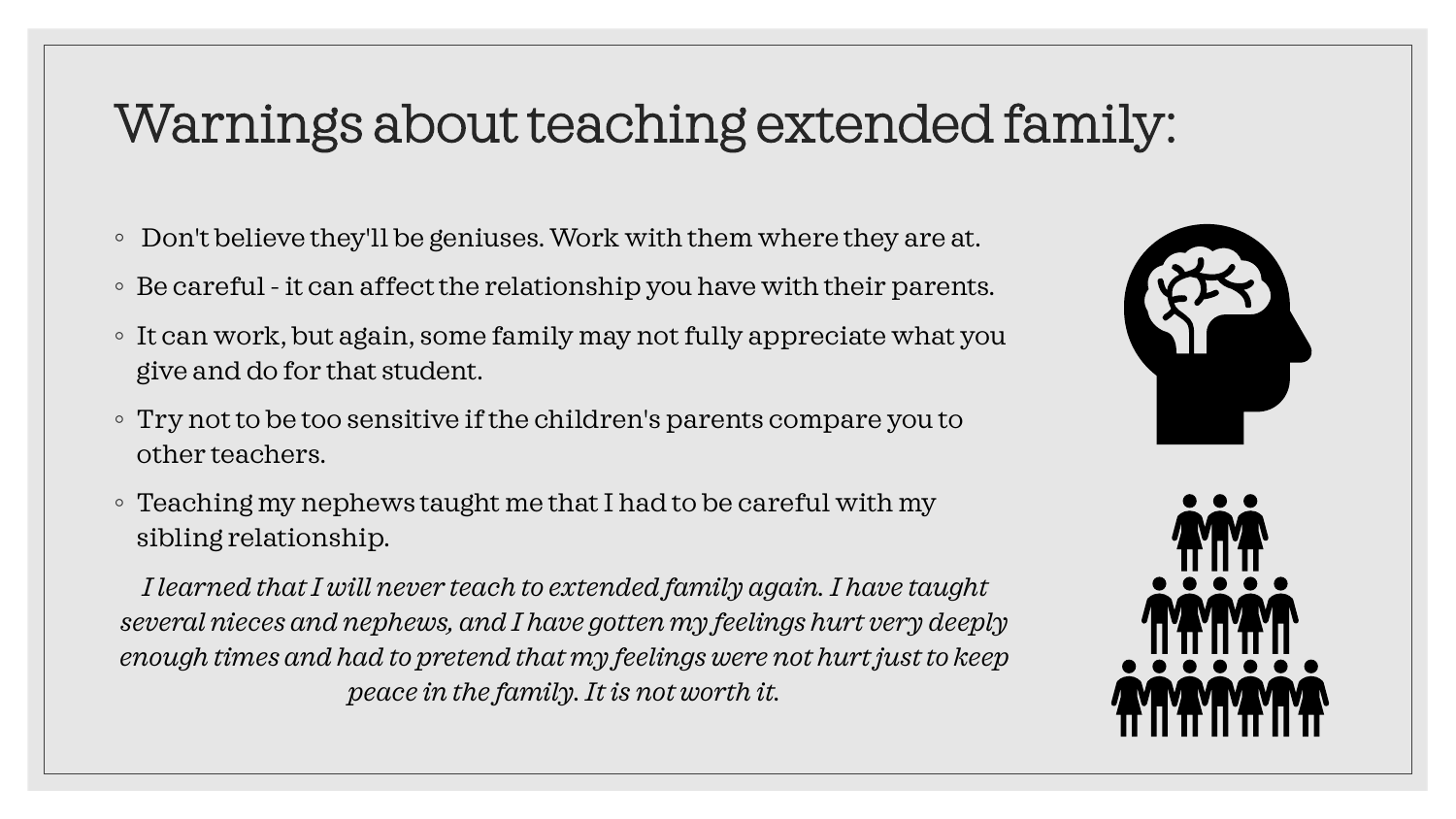## 15. Do you teach students in your neighborhood or church group?

![](_page_37_Figure_1.jpeg)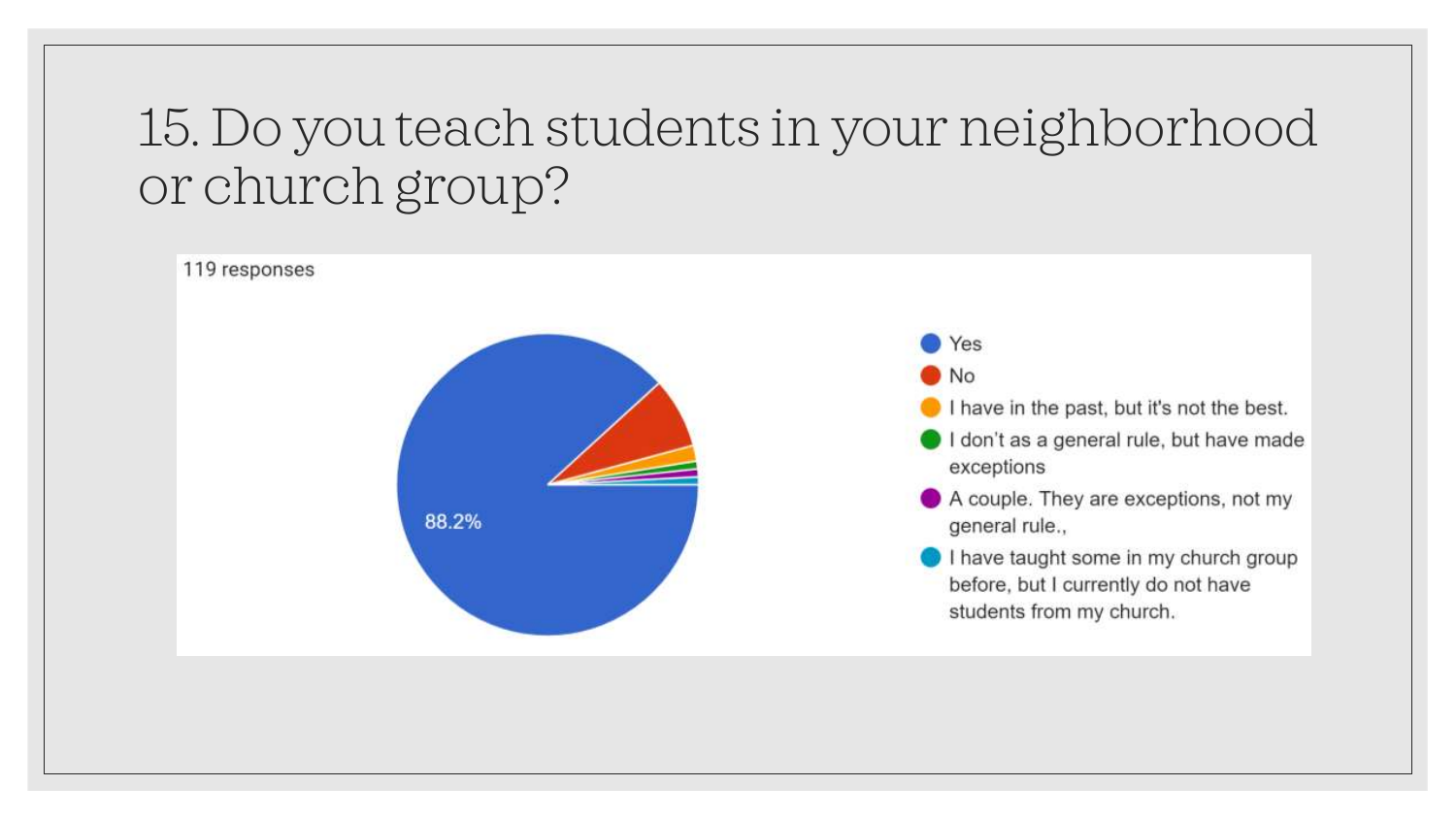## 16. Have you ever bartered for lessons?

![](_page_38_Figure_1.jpeg)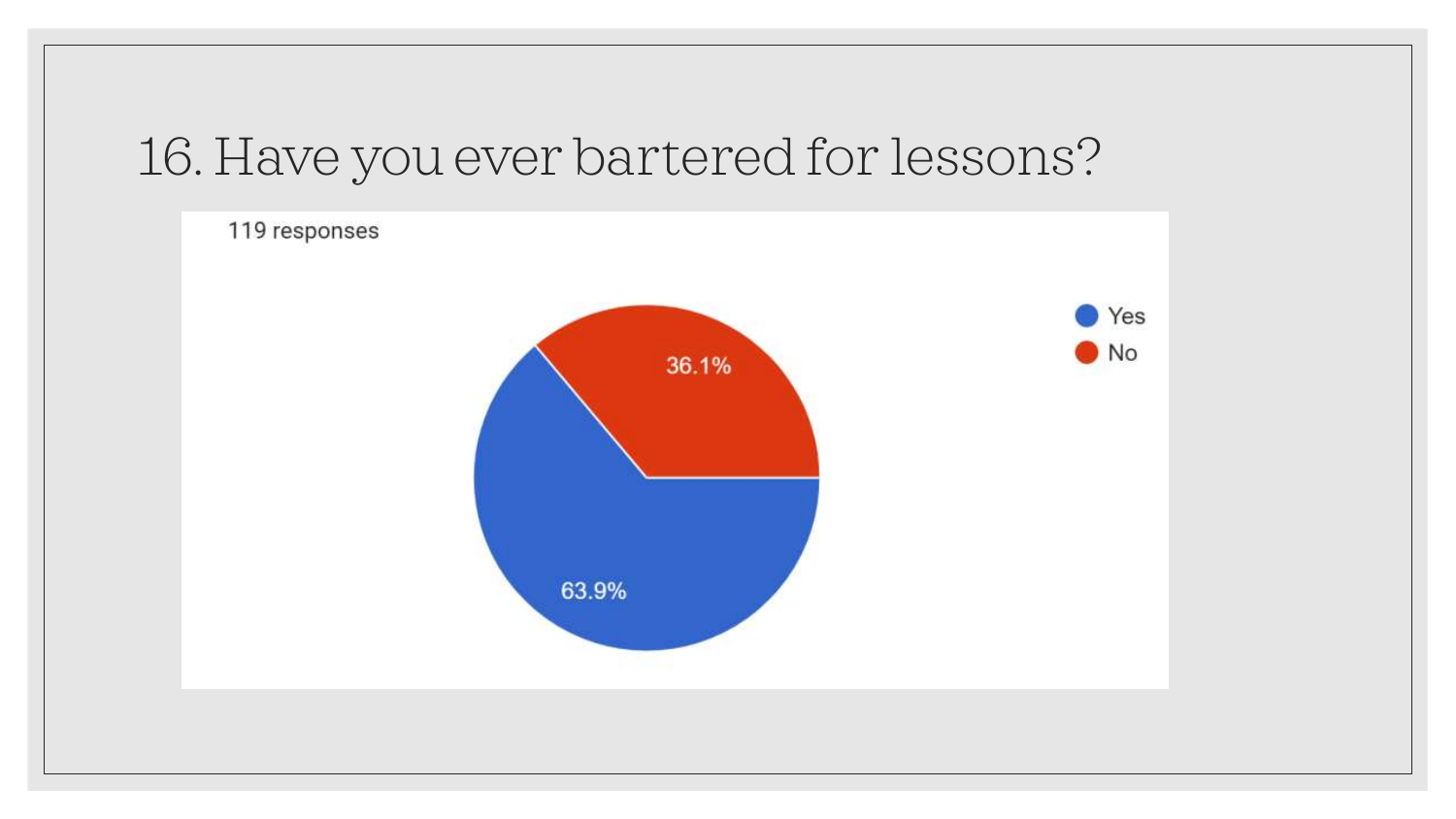## 17. If yes, what were the circumstances, and did it go well, or badly? If no, why not?

#### **I bartered lessons for babysitting/childcare**

#### **When it went well**  $\odot$

- My friend would babysit when I needed to go out for the day. It was deducted from lesson prices.
- Parent would babysit my young kids for an entire afternoon of teaching each week in exchange for their child's lesson.
- Child loved to stay with the family of one of my students.

#### **When it went badly**

- They wanted to match tending time with length of lessons. Forget it.
- When I walked out my door to see where a student might be, and I saw my 2-year-old walking up the street… should've been over a block.
- The babysitter became more trouble than my own kids.

![](_page_39_Picture_10.jpeg)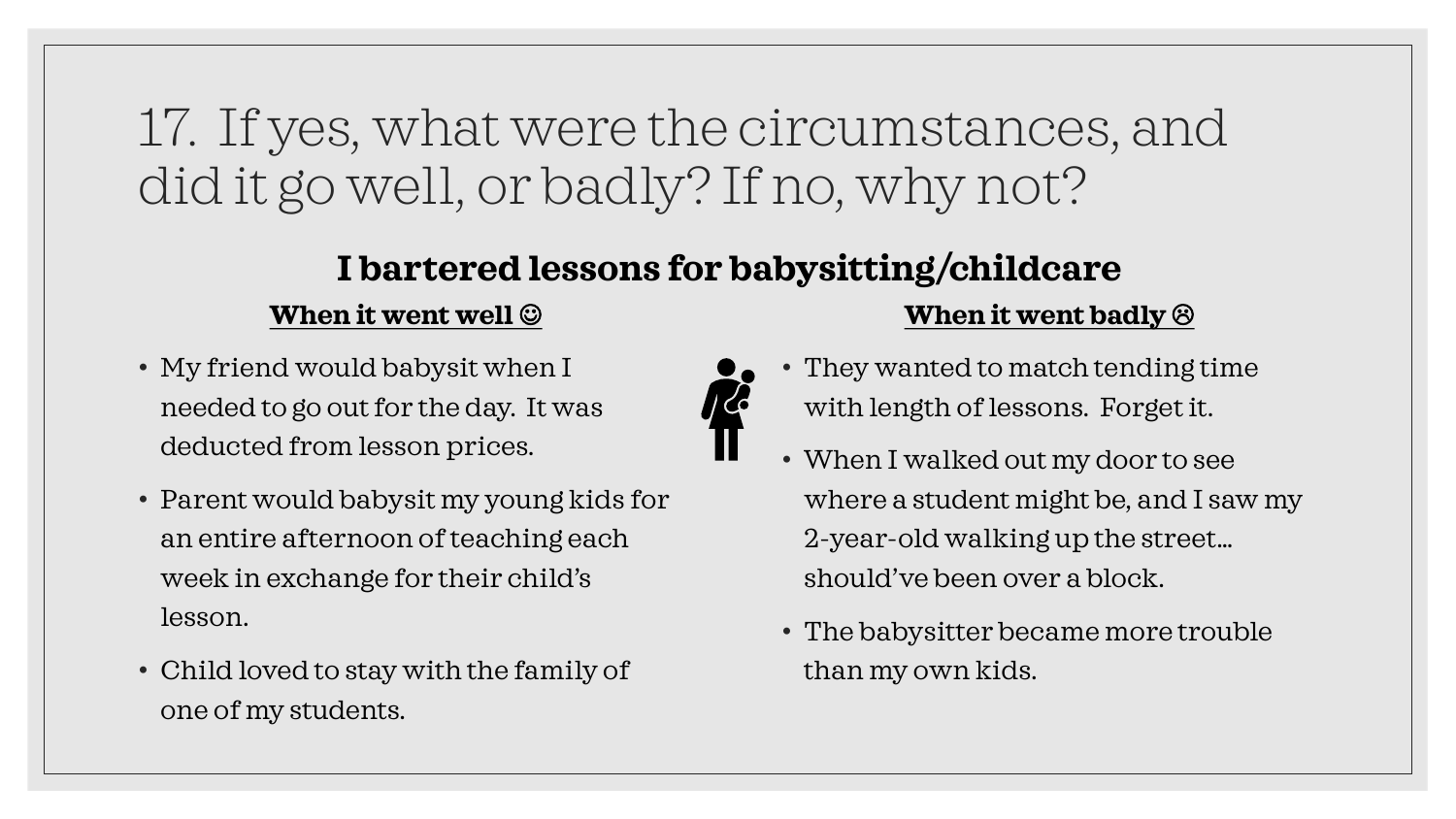#### **I bartered lessons for cleaning: studio, kitchen, window, car, house**

#### **When it went well**  $\odot$

- Parent was a professional house cleaner and cleaned during lesson time.
- Window cleaning for a month of lessons.
- Commercial building studio cleaning for 1 free lesson.
- Car cleaning for a reduction in rate.

#### **When it went badly**

◦ When students would skip lessons for dance and school events and then we were always trying to figure out who owed whom.

#### **I bartered lessons for lessons: voice, theory, violin, piano, etc.**

#### **When it went well**  $\odot$

- I traded piano lessons for theory lessons with a student. It was really great for both of us! My motivation for strengthening my theory skills was to enable me to see harmonic progression more quickly in preparation to give me worry-free memory during performances.
- We taught each other's children. It cut the pressure of teaching my own child. We were able to consult and support each other and we were mostly on the same page as far as teaching went.

#### **When it went badly**

◦ My student was less committed to practicing than I was.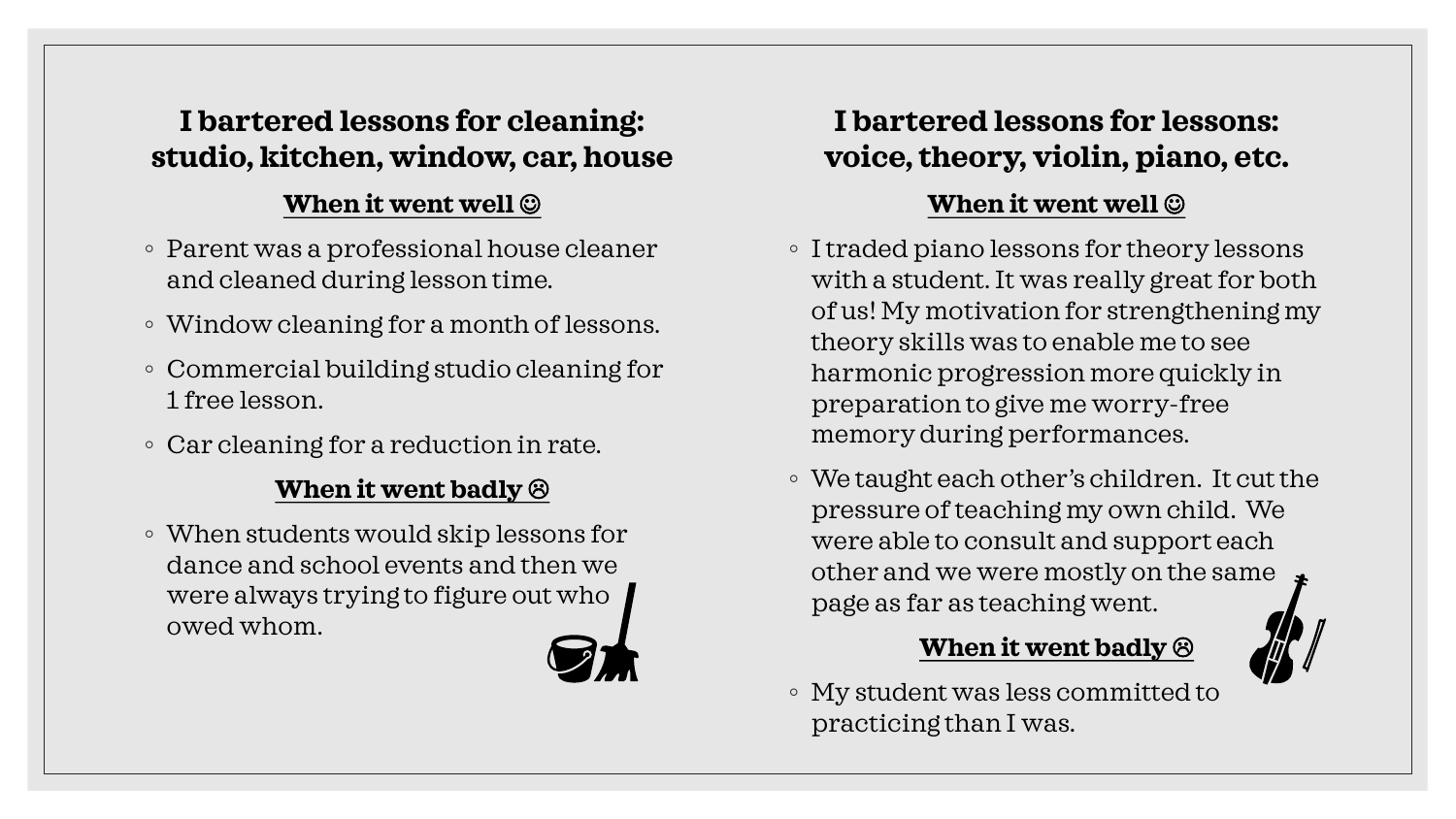#### **I bartered lessons for hair services: cut, color, styling**

#### **When it went well**  $\odot$

◦ We treated each other as professionals and accounted for services dollar for dollar.

# **When it went badly**

- The student has a regular lesson time and I get my hair cut and colored in return but not as often as I'd like. When the pandemic hit I continued to teach her child but wasn't getting my hair done. No attempts to compensate me fairly were made on her end. I don't think I would do it again without coming up with more specific terms.
- My hair turned out orange and I decided that was not a good trade for me!

**I bartered lessons for other services: cooking, quilting, sewing, photography, mechanical work on car, life coaching, professional training, massage therapist**

#### **When it went well**  $\odot$

◦ 1 month of lessons for a parent who will accompany recitals.

![](_page_41_Picture_9.jpeg)

- Free lessons for short time in exchange for senior picture photo shoot.
- 1 free month of lessons for car mechanical work.
- Arranged with hourly rate in mind so it was fair to me.

#### **When it went badly**

- I traded lessons for a once a week dinner. It was nice, but eventually it didn't feel equitable, so I stopped.
- I traded with a massage therapist. It didn't last long. Easier to keep everything separate.
- Two group training sessions per week from a personal trainer. The student had limited interest and the trade was not successful.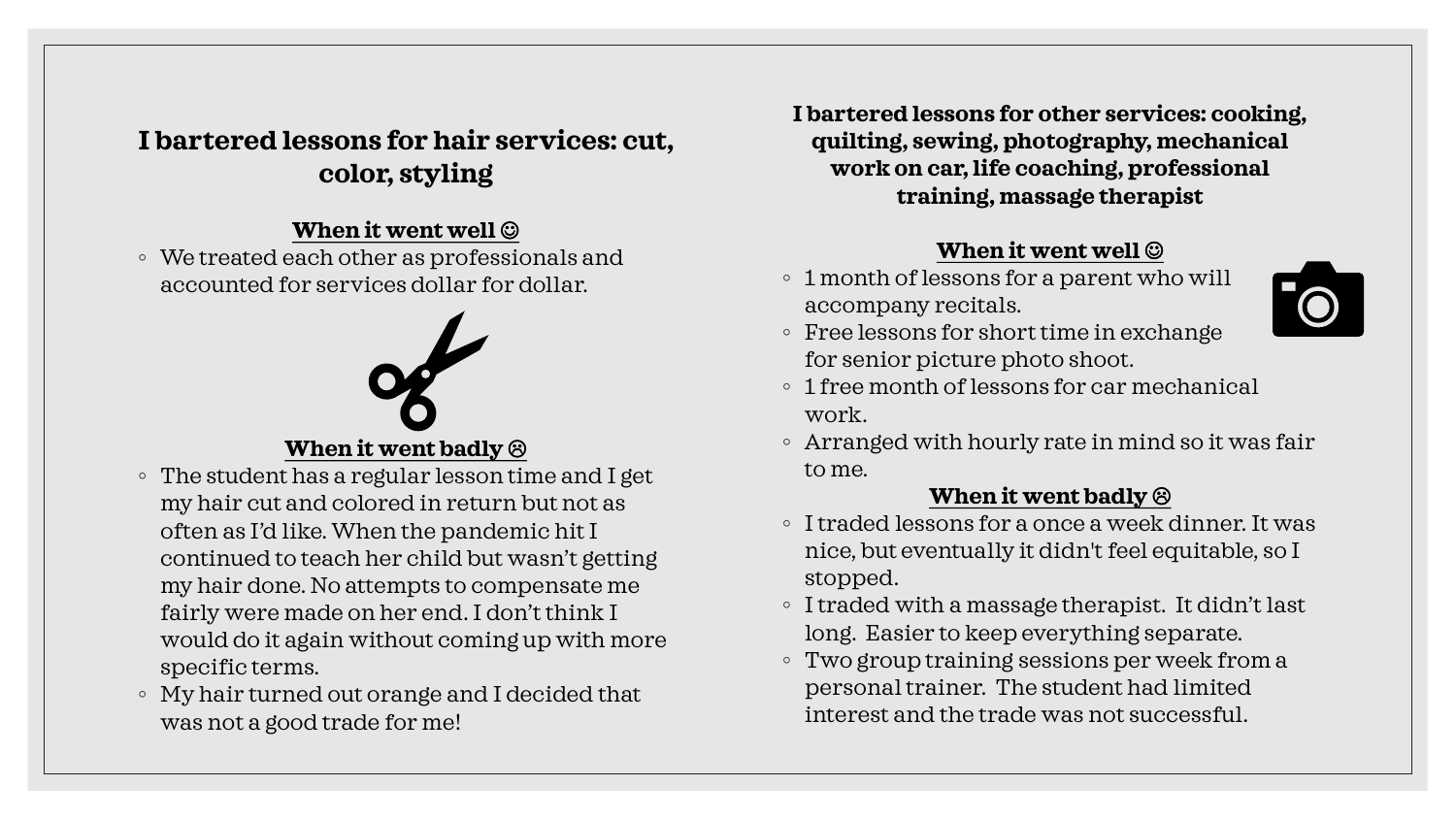# What makes bartering work?

- A straight trade such as a weekly service for a weekly service of comparable value.
- If the expectations of the trade are very clear.
- Keeping a good record.
- When the trade is made with someone is honest and committed to keeping it fair.
- Convenience: even if the trade doesn't seem equal.
- It is hard to trade apples to apples. Keep communication open to be sure it is working as intended.

*Works smoothly if you consider it a Tuition Trade for a semester or a year without getting nitpicky. A generous spirit of "good will" rather than an hourly accounting for "fairness" is the secret. Inevitably I will give free lessons in the trade. I think of it as my service opportunity. Money doesn't matter more than kindness and love of your student.*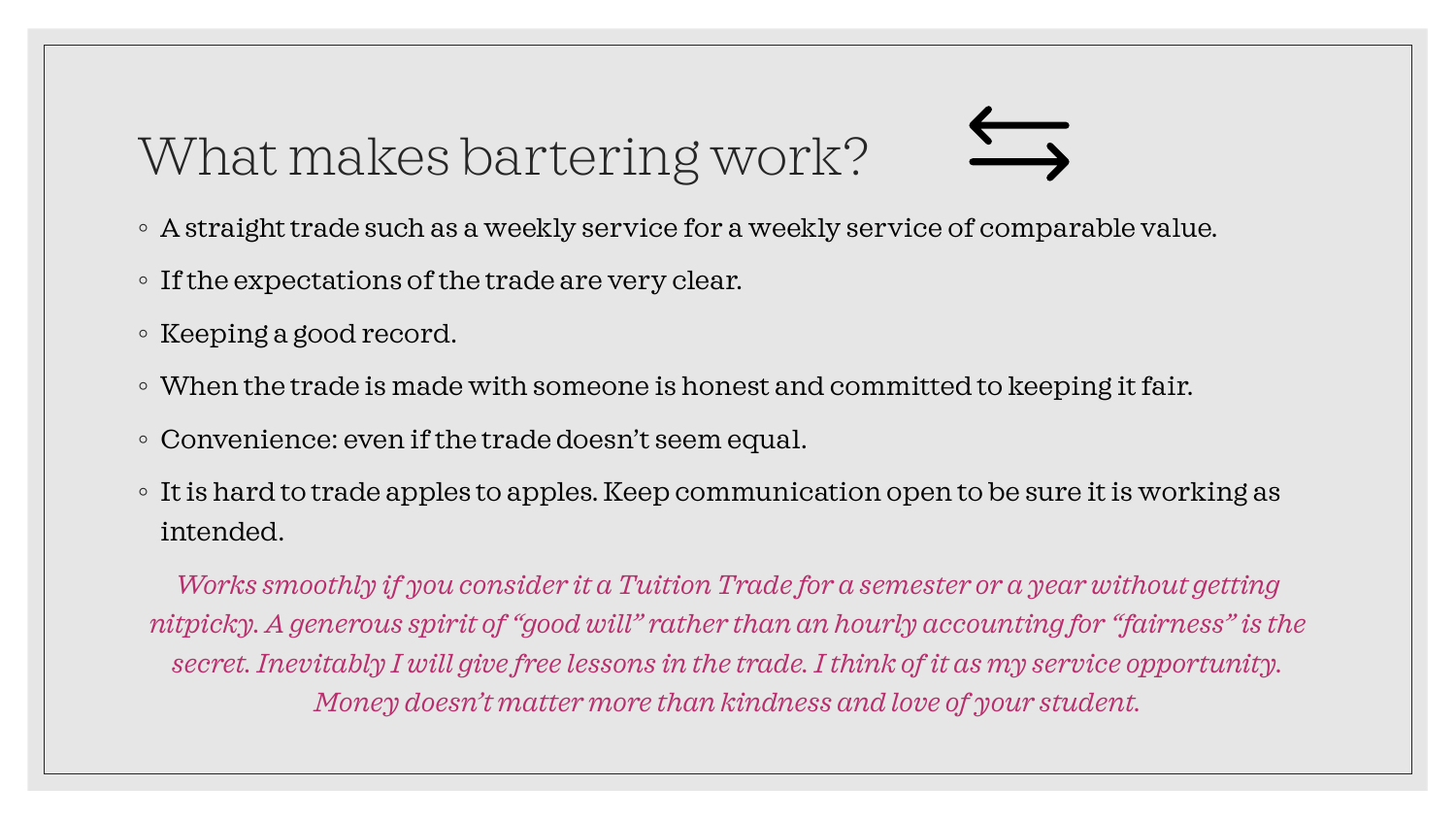### When does bartering not work?

- When the value exchange is different.
- When you feel like you did not receive what you bartered for.
- 
- When you feel like you didn't get an even exchange.
- Students may rack up lesson fees
- Someone always gets the short end of the stick.
	- You may start to feel taken advantage of.

◦ It can cause bad feelings.

*Barter just doesn't seem to be treated with the same respect as cash. Ultimately you realize money is a convenient way to barter for each other's services.*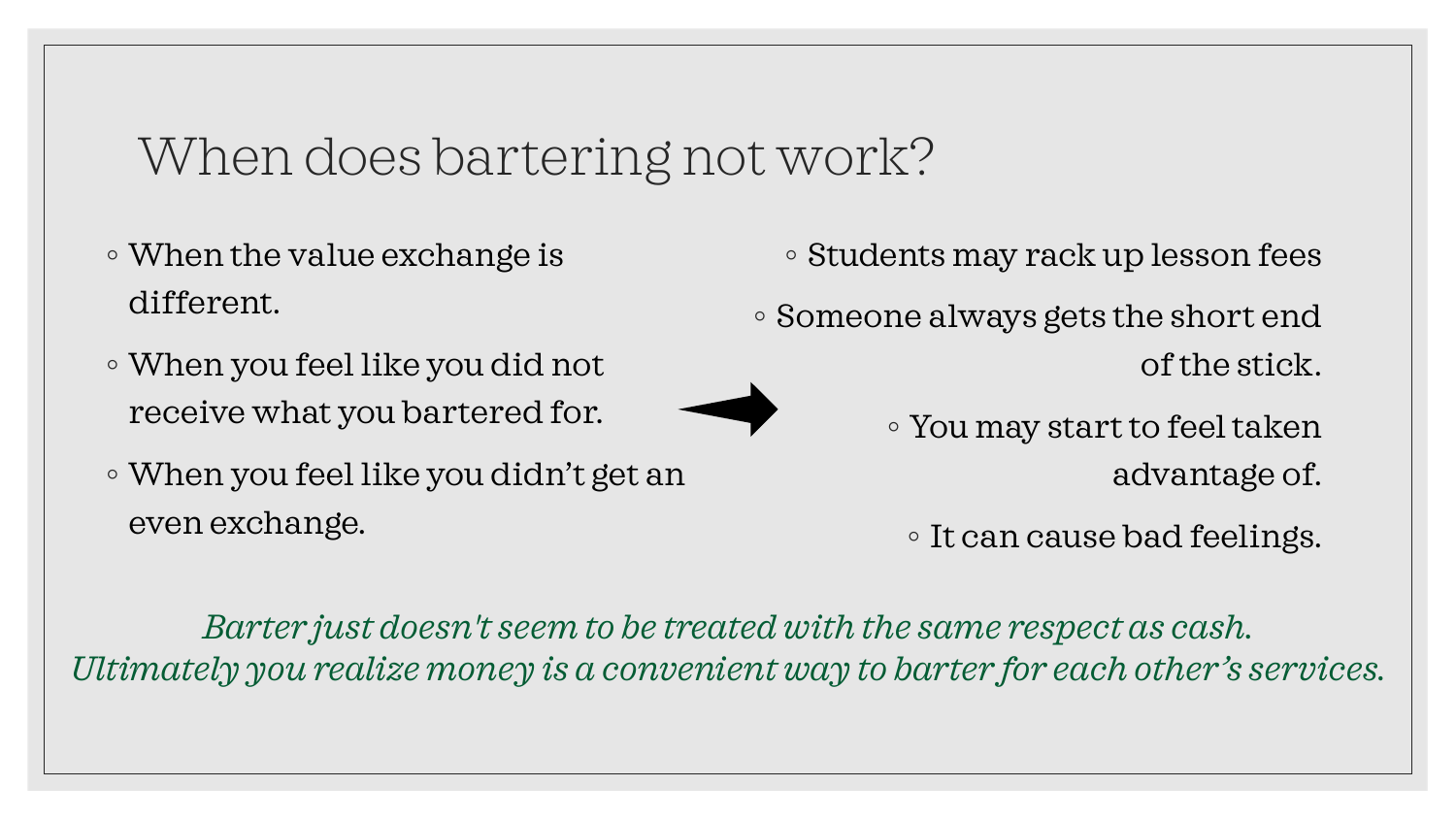## 18. Have you ever taught a student for free?

![](_page_44_Figure_1.jpeg)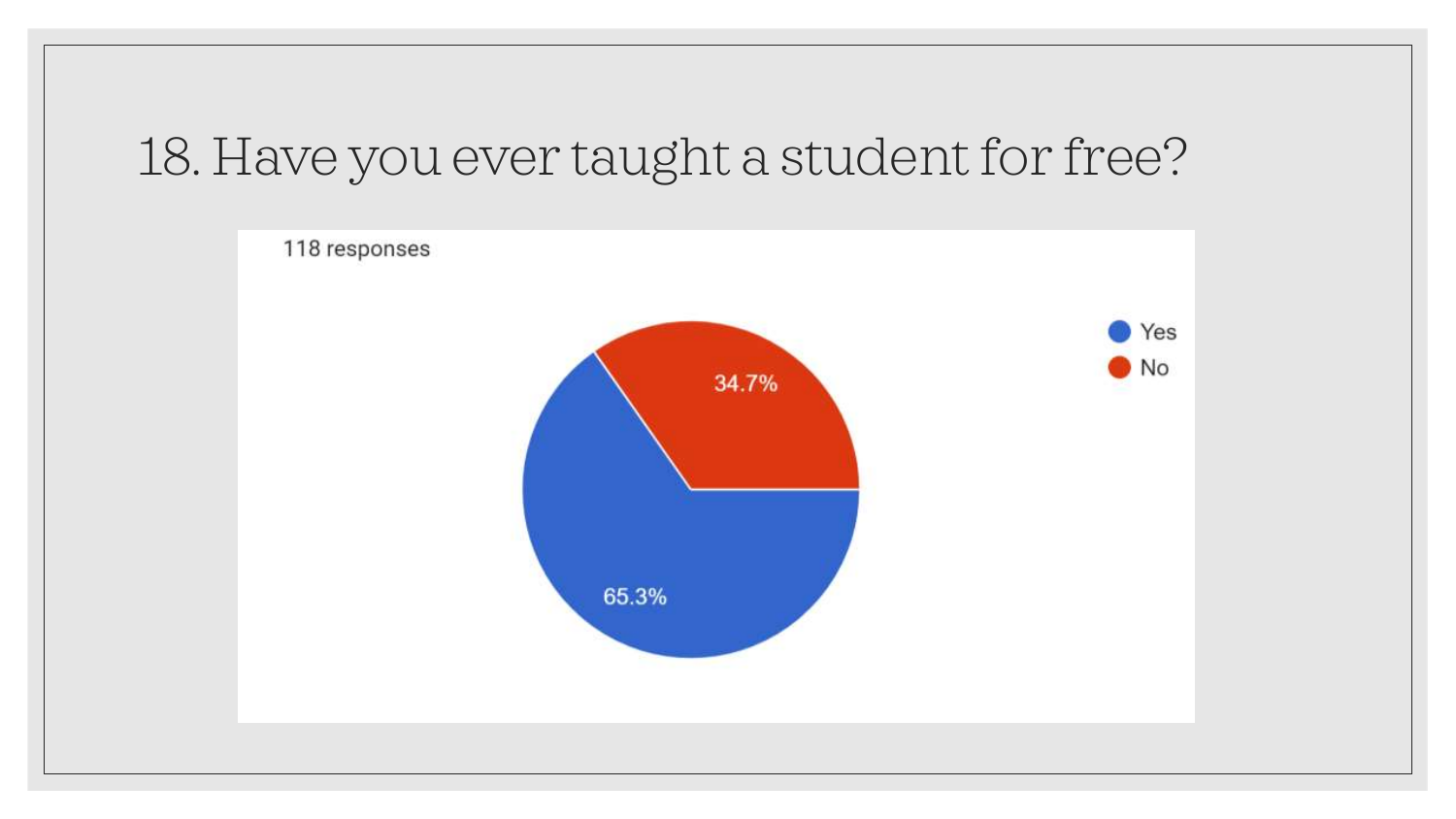## 19. If yes, what were the circumstances, and did it go well, or badly? If no, why not?

#### **Warnings** about teaching

*It would devalue my time and skills and I am a primary wage earner for my family. Also parents don't value cheap or free lessons as well as costly ones.*

*I don't recommend it. It's better to have the student and parents have skin in the game. Having a reduced fee for them worked better for me.*

*It was horrible. I got burned twice and will never do it again.*

*I gave free lessons, and it went well... until I charged them. Then they quit immediately.*

*Parent lost job but when they got another, they didn't volunteer to start paying for lessons again. It was an awkward time for me.*

*My only recent concern is that I feel the parent has come to expect that this arrangement will go on forever.*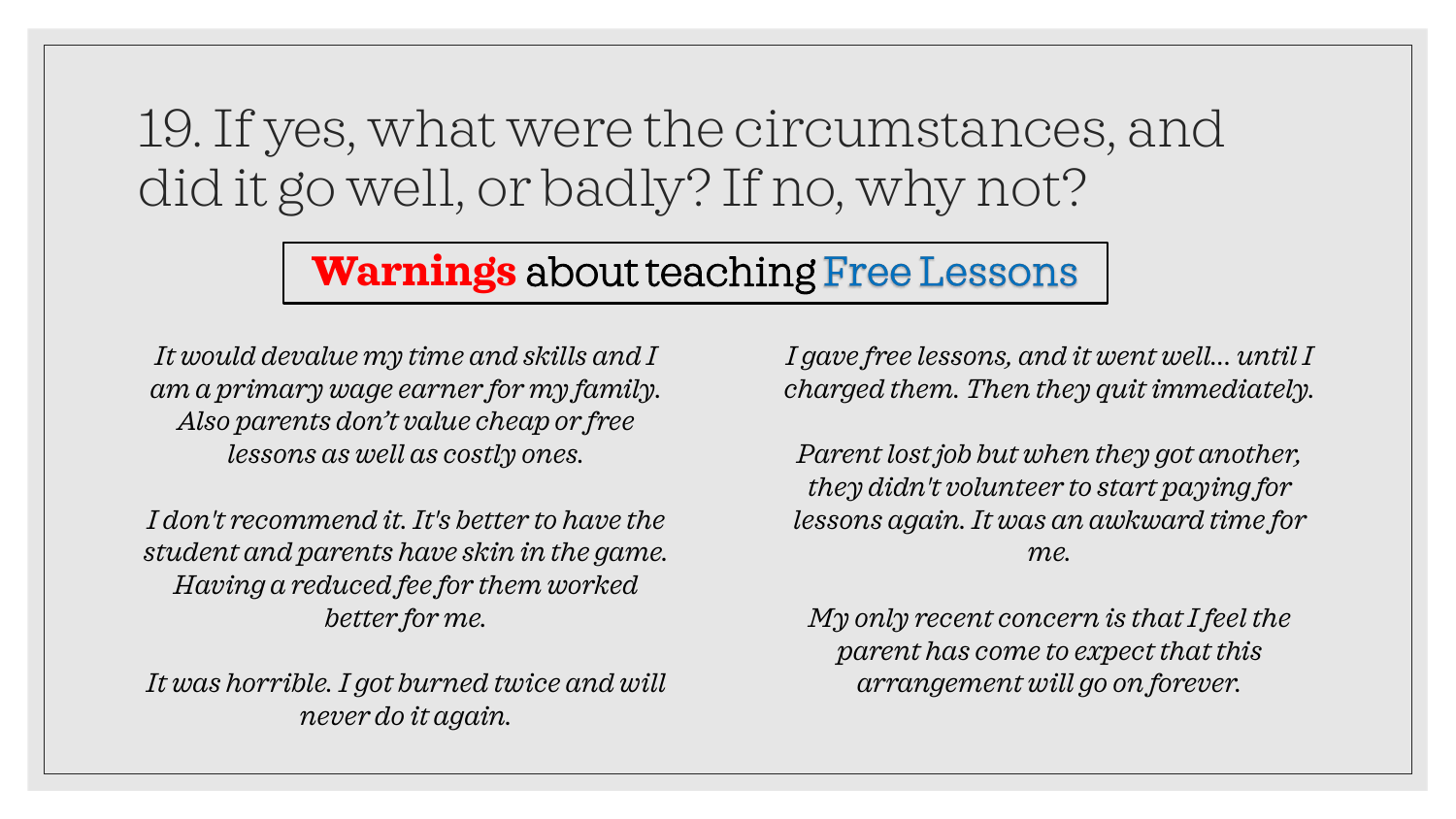# Free Lessons

# **Most popular reasons why teachers teach for free**

- Parents can't afford lessons
- Parents experience job loss
- Parents can't afford lessons<br>◦ Parents experience job loss<br>◦ Child experiencing crisis or traumatic experiences
- Charity/donations/auctions/fundraisers
- To teach friends or family
- Families with many kids

![](_page_46_Picture_8.jpeg)

![](_page_46_Picture_9.jpeg)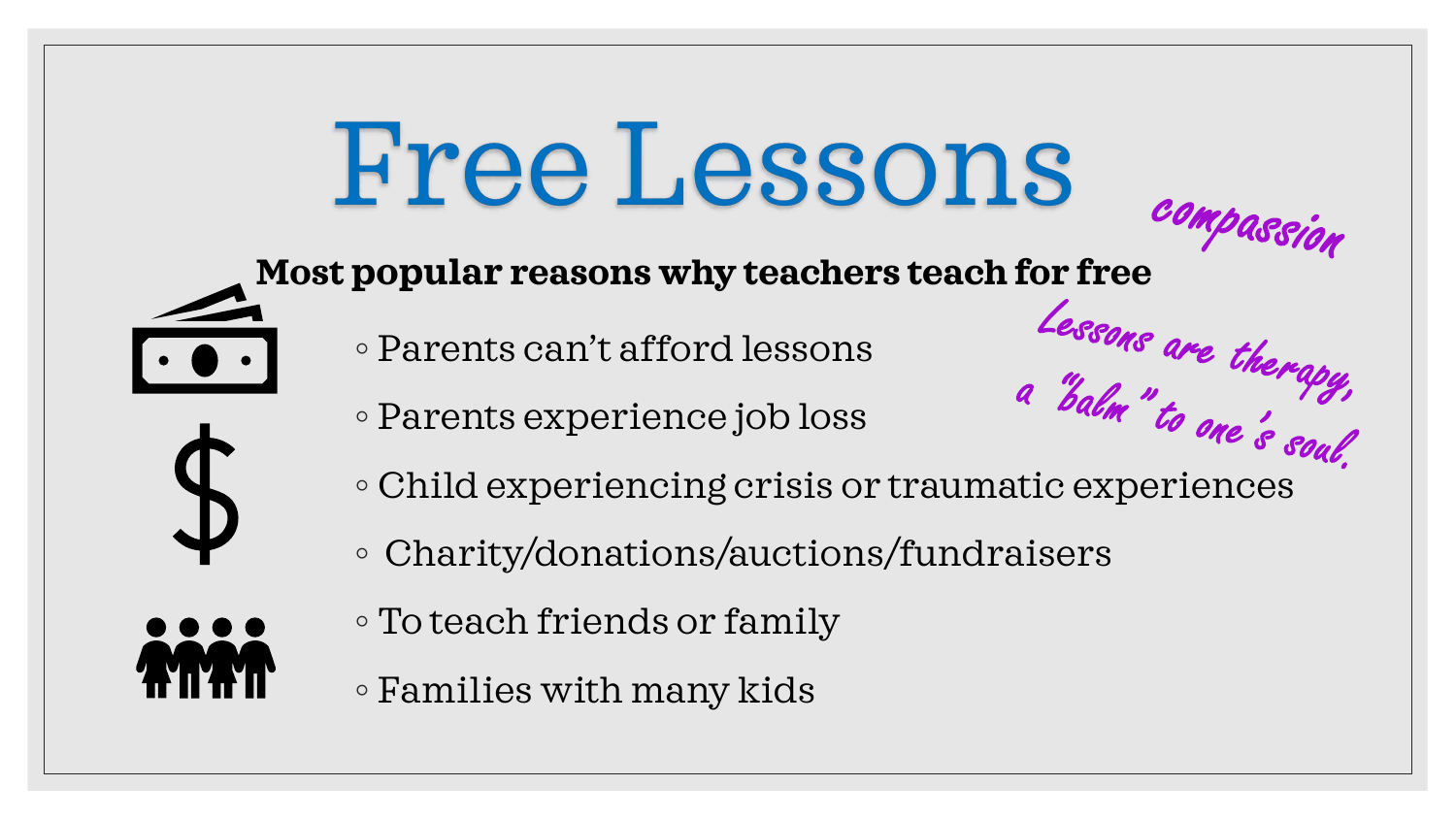*We applied rules and if they didn't follow them, it would be the end of (the free) lessons.* 

# Free Lessons

#### **Free lessons that went well**  $\odot$

- Student wants lessons, is motivated.
- Teacher doesn't want to see them quit and approaches parents about it.
- Parents/guardians were appreciative & supportive.
- Student practices and comes to lessons consistently.
- Only offered for a specific time period.
- Often given under guise of a "scholarship" sometimes with practice requirements (which may be the only way a proud dad will accept)
- Sometimes done on an exchange basis: homemade bread, dinner, etc.

#### **Free lessons that went poorly**

- Student didn't practice or take it seriously.
- Student was inconsistent attending lessons and shows up when they want –early or late.
- Student/parent doesn't communicate well.
- It was easy for either party to cancel or let a few weeks go by without a lesson.

*I should've required some form of payment. Both parties feel better if there is a balanced exchange of energy.*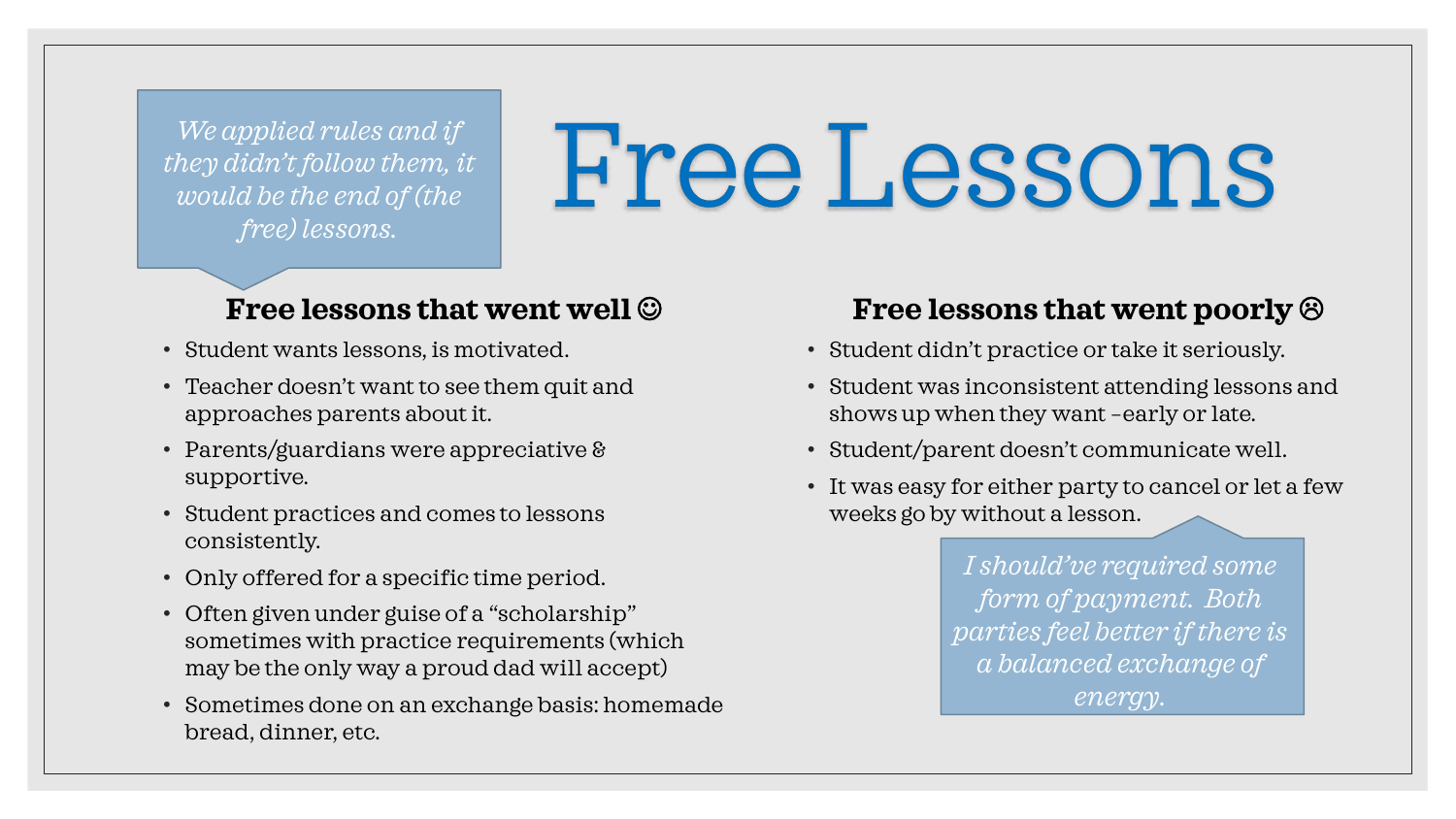## 20. Have you ever taught another music teacher's child?

![](_page_48_Figure_1.jpeg)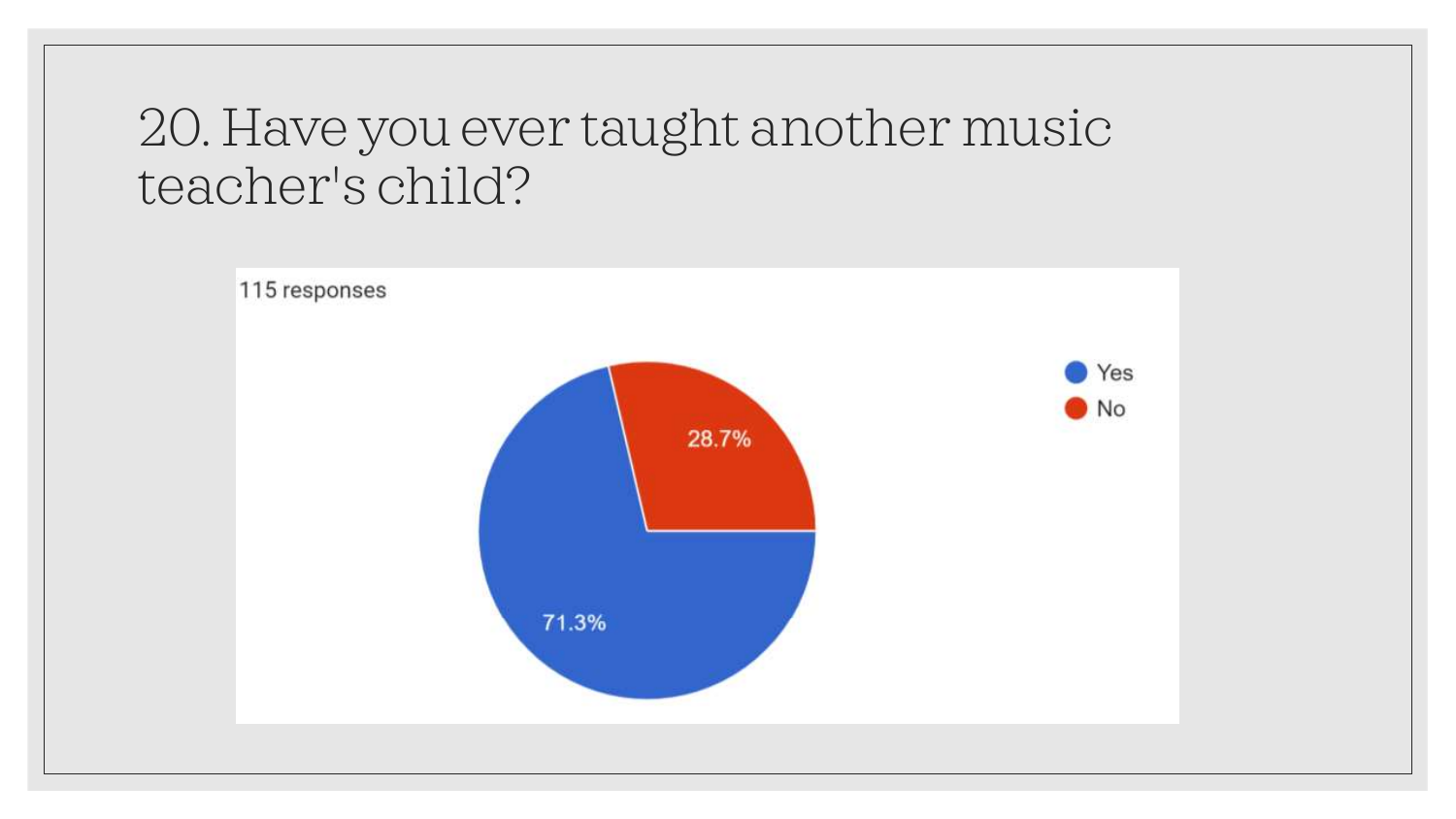## 21. What have you learned from teaching another teacher's child?

## **Warnings**

- It didn't work well for me. The other teacher would reassign the lesson I had given.
- Music teachers are normal parents. Some are excellent at encouraging practice, some are not!
- The other teacher felt she was busier than anyone, even me. I had a difficult time getting her to respond to my communications.
- Sometimes the student wants to learn the way their parent teaches.
- The children of teachers have a difficult time finding time to practice.
- The other teacher sometimes wants things done differently.
- They are a little pickier.
- They may decide to teach their own children.
- Some kids are responsive and talented, and some are not just like anyone's child. You can't assume that a teacher's child will be any better as a student.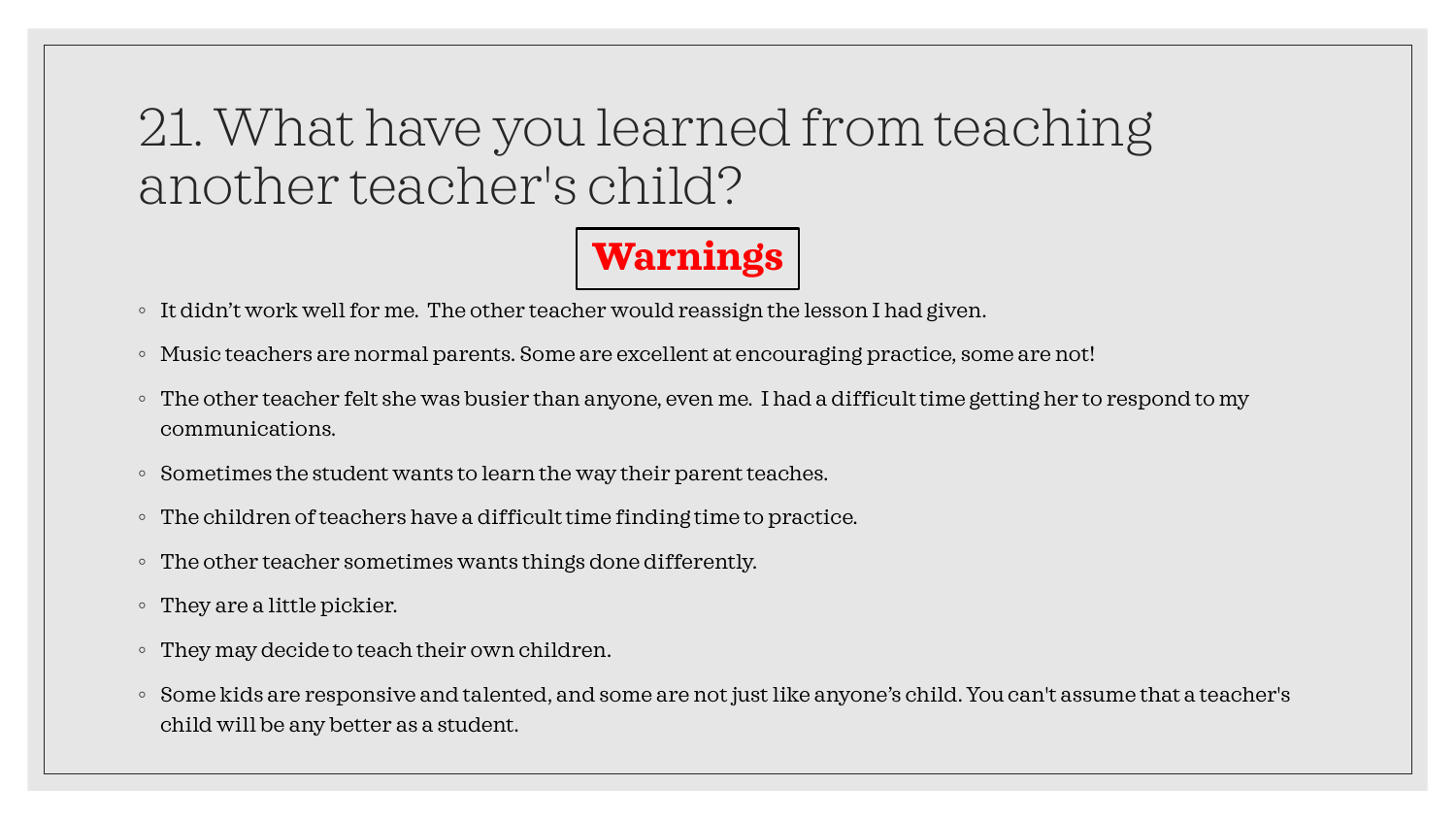#### **Positive experiences teaching another teacher's child.**

- Because it was different instruments, it was fun to compare approaches and results and have a sounding board for problems and concerns.
- We all have individual styles of teaching and learning; and its always smart to learn from another teacher broaden your own knowledge of teaching, and possibly elevating your skills in the process.
- It's an opportunity to learn new tricks, music, and perspectives to share with other students.
- Music teachers usually helps their child practice the way they are supposed to, which made teaching the student more pleasant.
- It worked well because practice was consistent, and parents were supportive.
- It makes me more aware of how I am teaching. I feel like I have to step up my game.
- I require the parent to observe every lesson and take notes. Soon I realized that the other teachers were using many of my own ideas in their teaching. This gave me the confidence to teach without hesitation.
- Other teachers tend to be very respectful and take lessons seriously, prompt to pay and have their children practice well.
- Child responds better to teacher than parent, shows great respect and appreciation.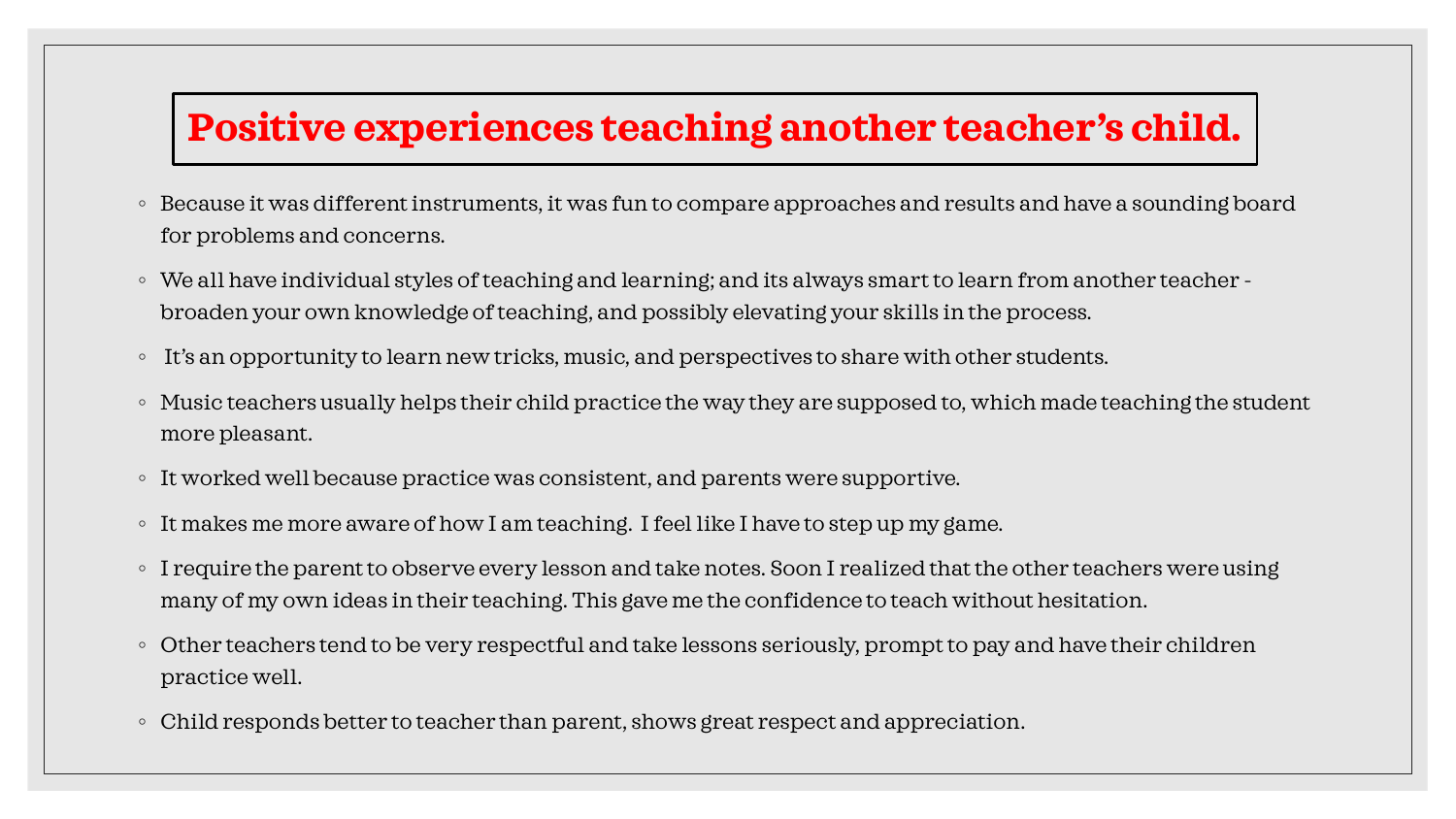### **Hints to make it work**

- The other teacher must be willing to respect your methods establish this at the beginning.
- They have to trust you! It can be challenging if the parent doesn't give you full access to the student during the lesson (constantly interrupt, make excuses, etc.) and changes the assignment out during the week which can minimize your efforts. On the other hand, it can be very beneficial when you are trusted, and the parent backs you up during lesson time and during practice.
- Be clear about your expectations. Listen to the other teacher's ideas.
- Be confident in your ability and set boundaries.
- Train the parent in what is expected since all teachers are different in their expectations.
- It works best if you share similar philosophies in teaching.
- Set up a certain length of time for lessons, such as one year or even 6 months. And then ask whether they want to stay for another year or make a change. I didn't want that feeling of "they need a different teacher but how am I going to bring the subject up".
- In my policy I require all parents read several books on teaching/raising musical children, including teacher parents.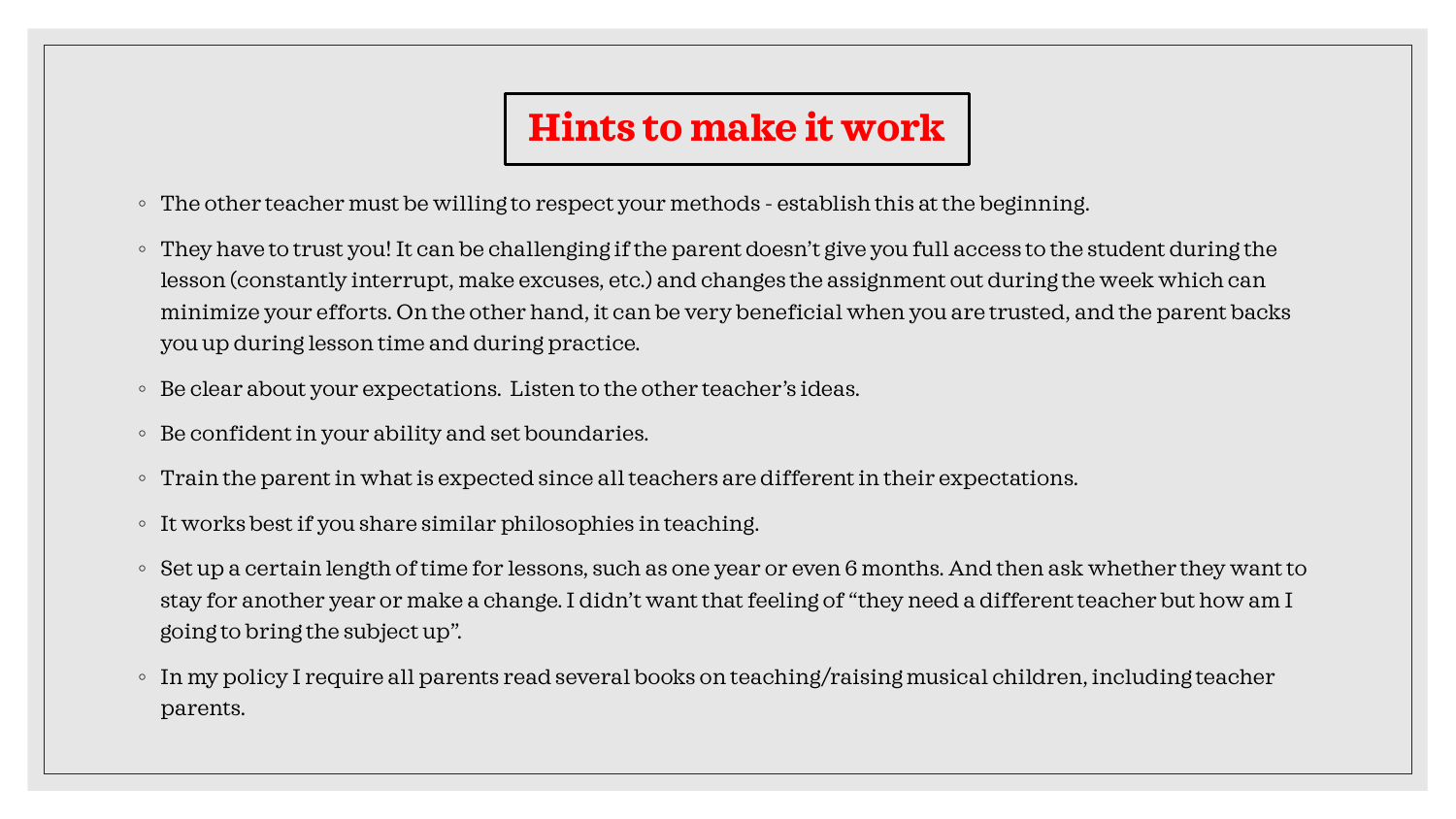## 22. I have taught this many of my own kids:

![](_page_52_Figure_1.jpeg)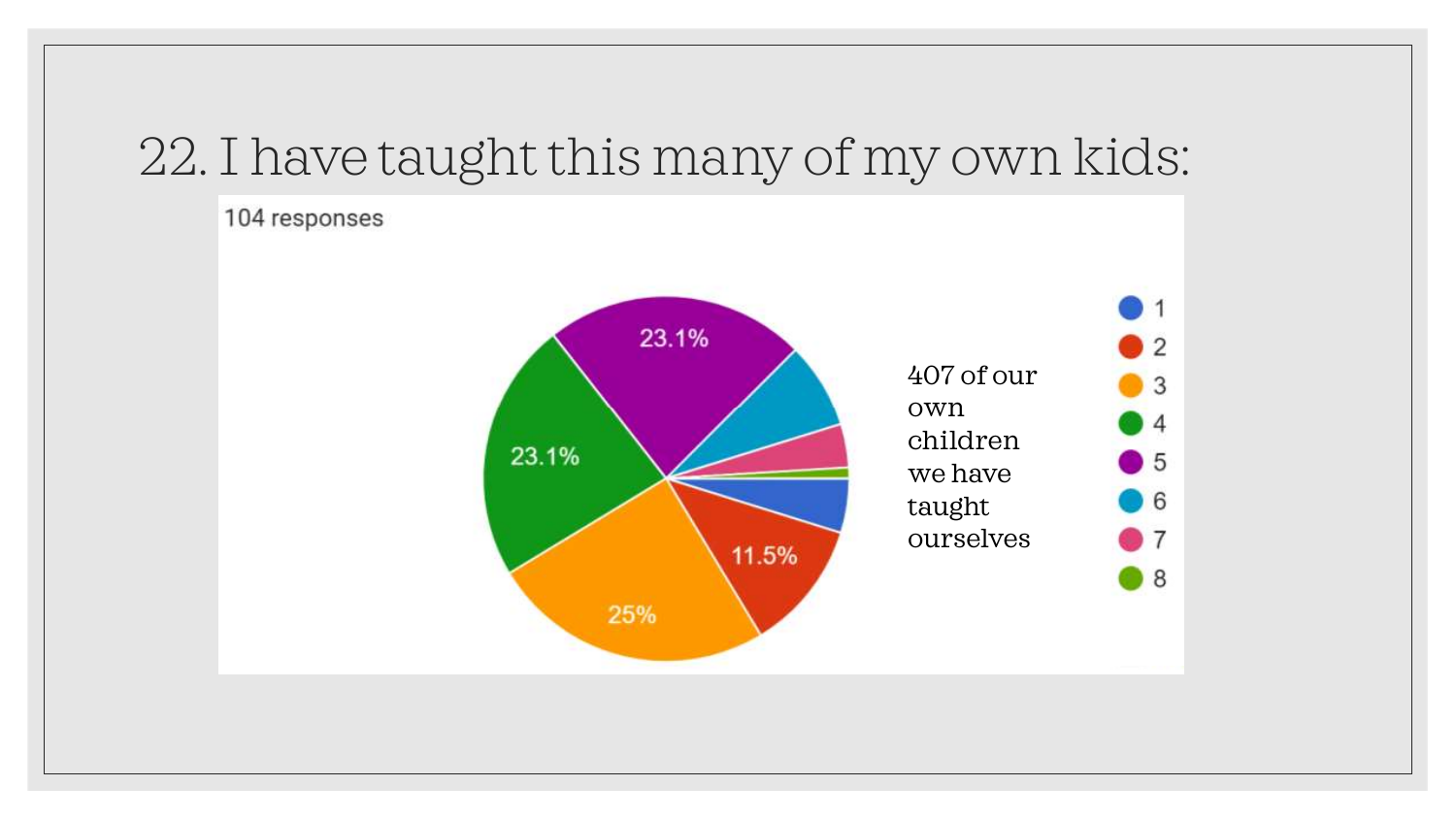## 23. I have taught this many of my nieces and nephews:

76 responses

![](_page_53_Figure_2.jpeg)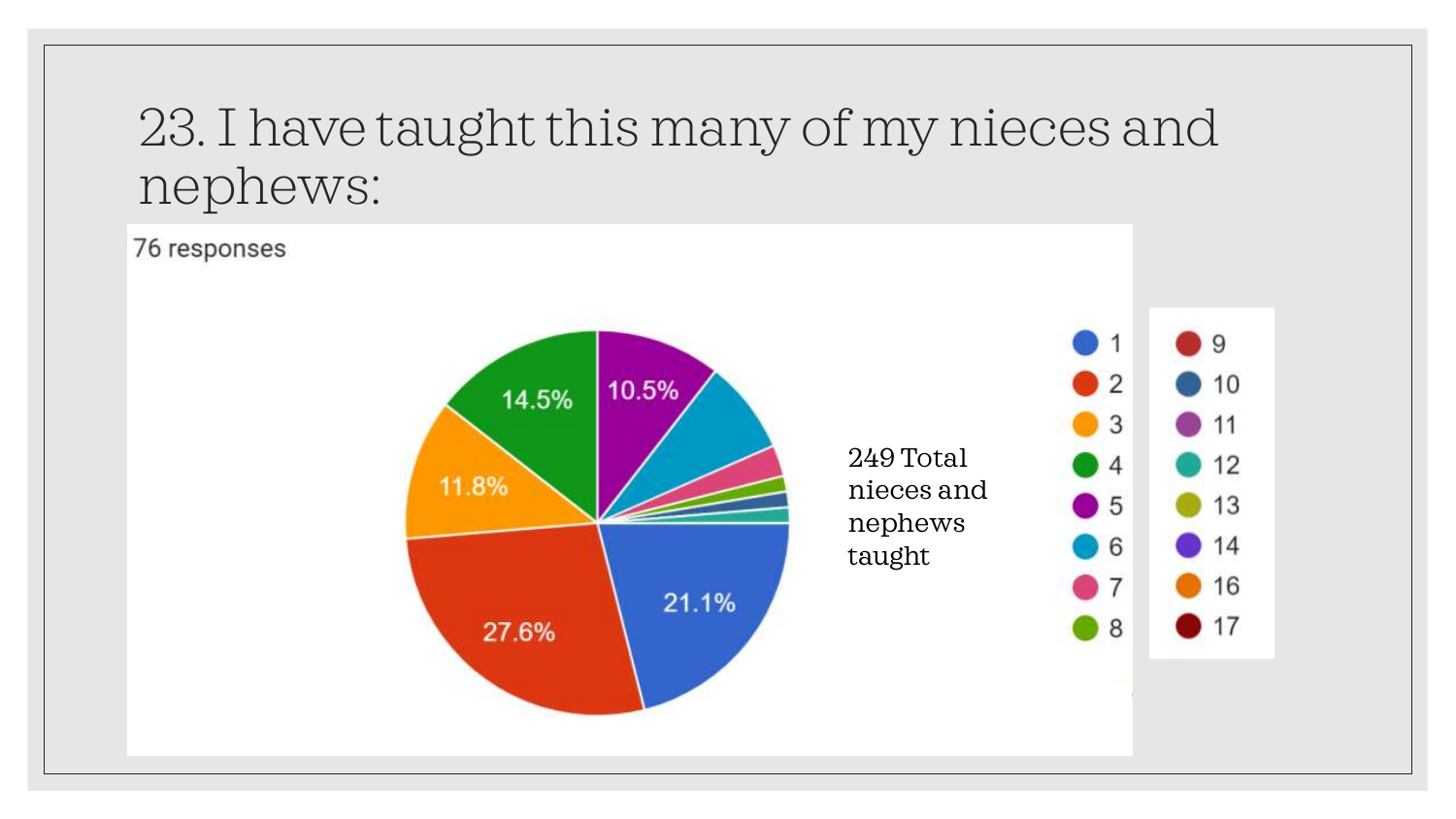## 24. I have taught this many of my own grandchildren:

![](_page_54_Figure_1.jpeg)